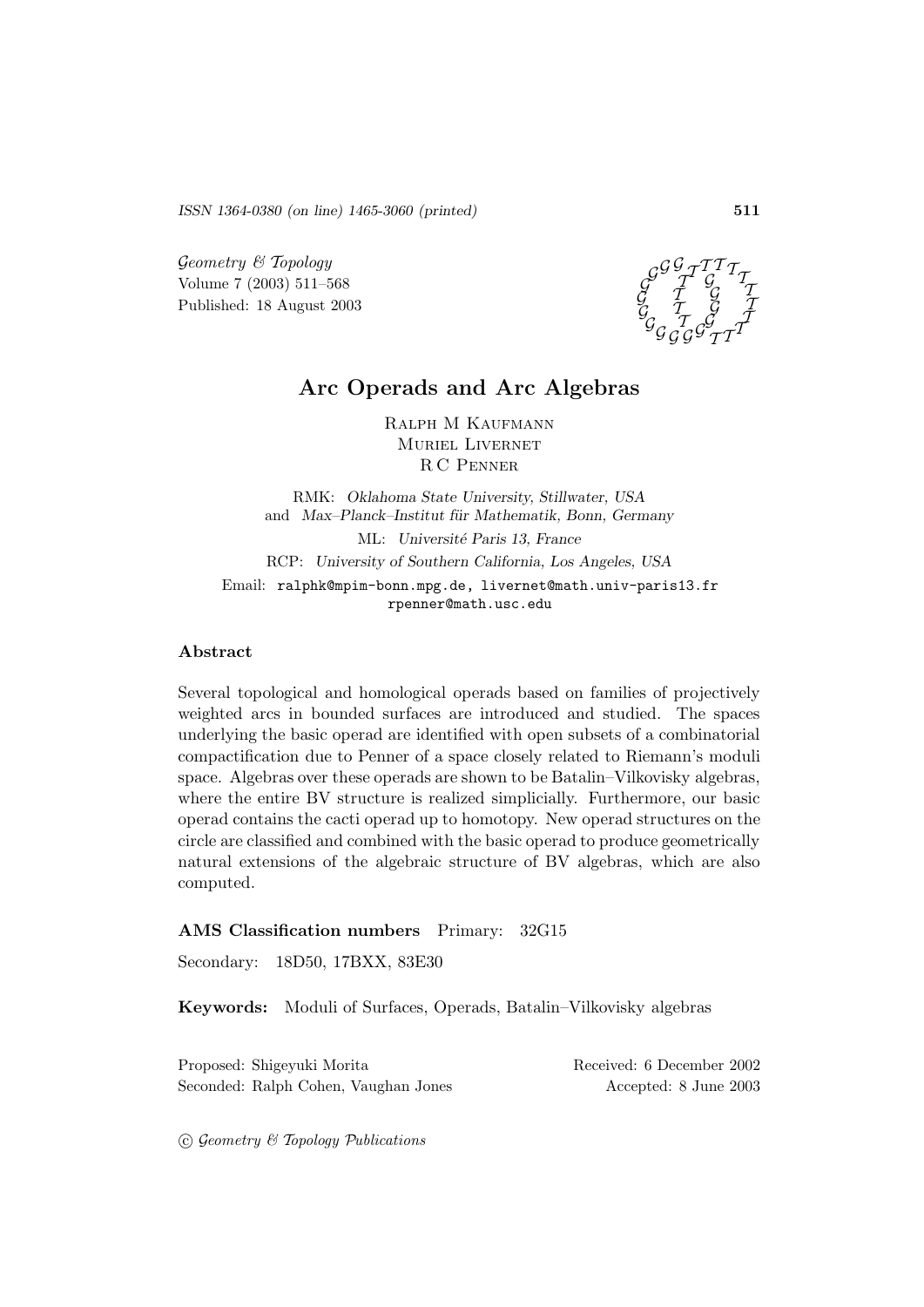# **Introduction**

With the rise of string theory and its companions topological and conformal field theories, there has been a very fruitful interaction between physical ideas and topology. One of its manifestations is the renewed interest and research activity in operads and moduli spaces, which has uncovered many new invariants, structures and many unexpected results.

The present treatise adds to this general understanding. The starting point is Riemann's moduli space, which provides the basic operad underlying conformal field theory. It has been extensively studied and gives rise to Batalin–Vilkovisky structures and gravity algebras. Usually one is also interested in compactifications or partial compactifications of this space which lead to other types of theories, as for instance, the Deligne–Mumford compactification corresponds to cohomological field theories as are present in Gromov–Witten theory and quantum cohomology. There are other types of compactifications however that are equally interesting like the new compactification of Losev and Manin [10] and the combinatorial compactification of Penner [12].

The latter compactification, which we will employ in this paper, is for instance well suited to handle matrix theory and constructive field theory. The combinatorial nature of the construction has the great benefit that all calculations can be made explicit and often have very nice geometric descriptions. The combinatorial structure of this space is described by complexes of embedded weighted arcs on surfaces, upon which we shall comment further below. These complexes themselves are of extreme interest as they provide a very general description of surfaces with extra structure which can be seen as acting via cobordisms. The surfaces devoid of arcs give the usual cobordisms defining topological field theories by Atiyah and Segal. Taking the arc complexes as the basic objects, we construct several operads and suboperads out of them, by specializing the general structure to more restricted ones, thereby controlling the "information carried by the cobordisms".

The most interesting one of these is the cyclic operad  $\mathcal{ARC}$  that corresponds to surfaces with weighted arcs such that all boundary components have arcs emanating from them. We will call algebras over the corresponding homology operad Arc algebras. The imposed conditions correspond to open subsets of the combinatorial compactification which contain the operators that yield the Batalin–Vilkovisky structure. Moreover, this structure is very natural and is topologically explicit in a clean and beautiful way. This operad in genus zero with no punctures can also be embedded into an operad in arbitrary genus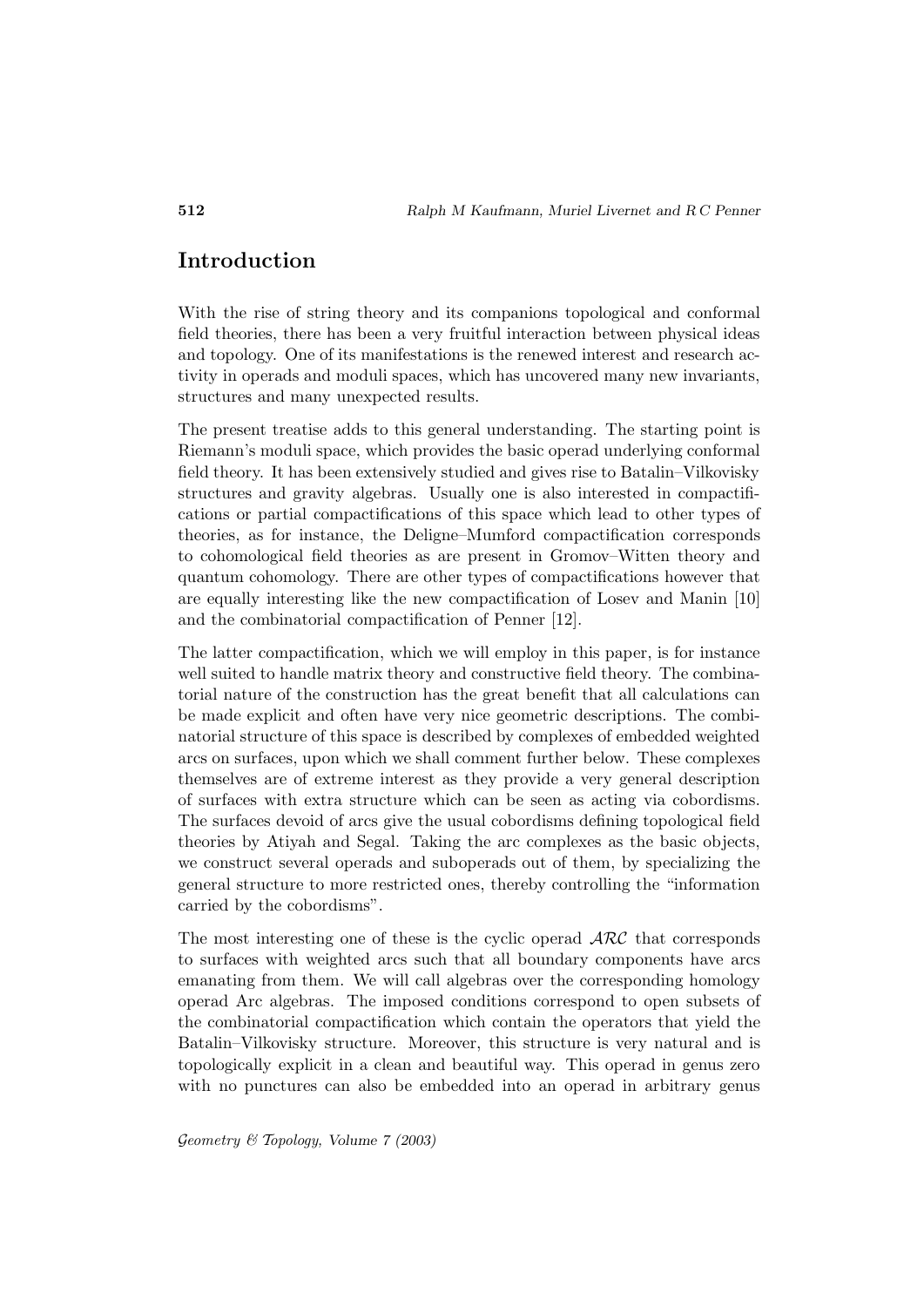with an arbitrary number of punctures with the help of a genus generator and a puncture operator, which ultimately should provide a good control for stabilization.

A number of operads of current interest [1, 6, 16, 11] are governed by a composition which, in effect, depends upon combining families of arcs in surfaces. Our operad composition on  $\text{ARC}$  depends upon an explicit method of combining families of *weighted* arcs in surfaces, that is, each component arc of the family is assigned a positive real number; we next briefly describe this composition. Suppose that  $F^1, F^2$  are surfaces with distinguished boundary components  $\partial^1 \subseteq F^1, \partial^2 \subseteq F^2$ . Suppose further that each surface comes equipped with a properly embedded family of arcs, and let  $a_1^i, \ldots, a_{p^i}^i$  denote the arcs in  $F<sup>i</sup>$  which are incident on  $\partial<sup>i</sup>$ , for  $i = 1, 2$ , as illustrated in part I of figure 1. Identify  $\partial^1$  with  $\partial^2$  to produce a surface F. We wish to furthermore combine the arc families in  $F^1, F^2$  to produce a corresponding arc family in F, and there is evidently no well-defined way to achieve this without making further choices or imposing further conditions on the arc families (such as  $p^1 = p^2$ ).



Figure 1: Gluing bands from weighted arcs: I, arc families in two surfaces, II, combining bands.

Our additional data required for gluing is given by an assignment of one real number, a weight, to each arc in each of the arc families. The weight  $w_j^i$ on  $a_j^i$  is interpreted geometrically as the height of a rectangular band  $R_j^i =$  $[0,1] \times [-w_j^i/2, w_j^i/2]$  whose core  $[0,1] \times \{0\}$  is identified with  $a_j^i$ , for  $i=1,2$ Our additional data required for gluing is given by an assignment of one real number, a weight, to each arc in each of the arc families. The weight  $w_j^i$  on  $a_j^i$  is interpreted geometrically as the height of a rectangu so that the total height of all the bands incident on  $\partial^1$  agrees with that of  $\partial^2$ ; in light of this assumption, the bands in  $F^1$  can be sensibly attached along  $\partial^1$ to the bands in  $F^2$  along  $\partial^2$  to produce a collection of bands in the surface  $F$  as illustrated in part II of figure 1; notice that the horizontal edges of the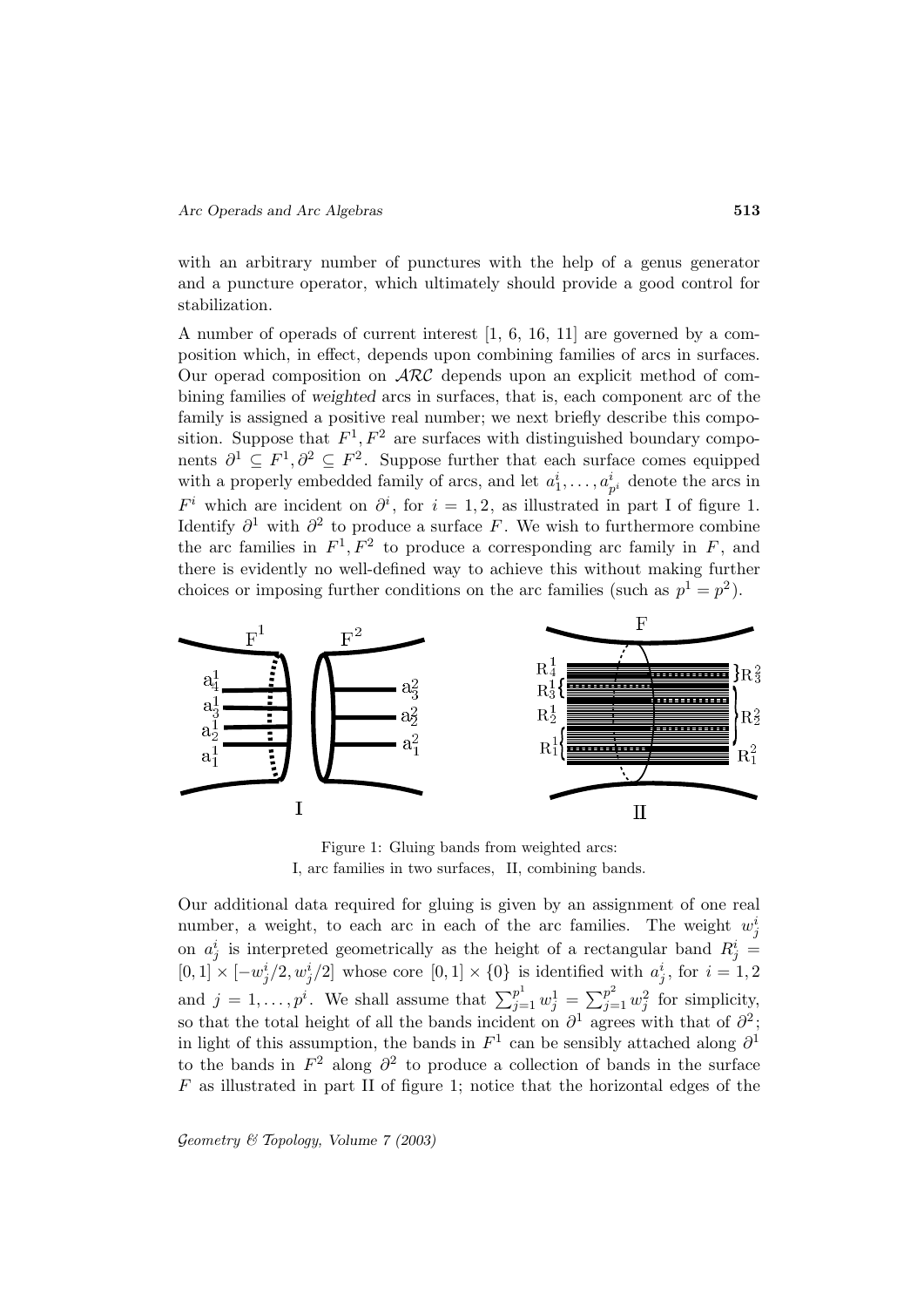rectangles  ${R_j^1}_{1}^p$  decompose the rectangles  ${R_j^2}_{1}^p$  into sub-rectangles and conversely. The resulting family of sub-bands, in turn, determines a weighted family of arcs in  $F$ , one arc for each sub-band with a weight given by the width of the sub-band; thus, the weighted arc family in  $F$  so produced depends upon the weights in a non-trivial but combinatorially explicit way. This describes the basis of our gluing operation on families of weighted arcs, which is derived from the theory of train tracks and partial measured foliations [14]. In fact, the simplifying assumption that the total heights agree is obviated by considering not weighted families of arcs, but rather weighted families of arcs modulo the natural overall homothetic action of  $\mathbb{R}_{>0}$ -so-called projectively weighted arc families; given projectively weighted arc families, we may de-projectivize in order to arrange that the simplifying assumption is in force (assuming that  $p^1 \neq$  $0 \neq p^2$ , perform the construction just described, and finally re-projectivize. We shall prove in section 1 that this construction induces a well-defined operad composition on suitable classes of projectively weighted arcs.

The resulting operad structure provides a useful framework as is evidenced by the fact that there is an embedding of the cactus operad of Voronov [16] into this operad as a suboperad, as we discovered. This shows how to view the Chas–Sullivan [1] string topology, which was the inspiration for our analysis and to which section 2 owes obvious intellectual gratitude, inside the combinatorial model. In particular, we recover in this way a surface description of the cacti which in turn can be viewed as a reduction of the surface structure in a very precise way. In fact, there is a reduction of any surface with arcs to a configuration in the plane, which is not necessarily a cactus and may have a much more complex structure. For the surfaces whose reduction is a cactus in the sense of [16], one retains the natural action on loop spaces by forgetting some of the internal topological structure of the surface but keeping an essential part of the information carried by the arcs. For more general configurations, a similar but more complicated structure is expected.

One virtue of viewing the cacti as a surface instead of as a singular level set is that in this way the branching behavior is nicely depicted while the "singularities of one–dimensional Feynman graphs do not appear" as Witten has pointed out many times. Furthermore, there are natural suboperads governing the Gerstenhaber and the BV structure, where the latter suboperad is generated by the former and the 1-ary operation of  $\text{ARC}$ . On the level of homology, these operation just add one class, that of the BV operator. For cacti, the situation is much more complicated and is given by a bi–crossed product [7].

It is conjectured [12] that the full arc complex of a surface with boundary is spherical and thus will not carry much operadic information on the homological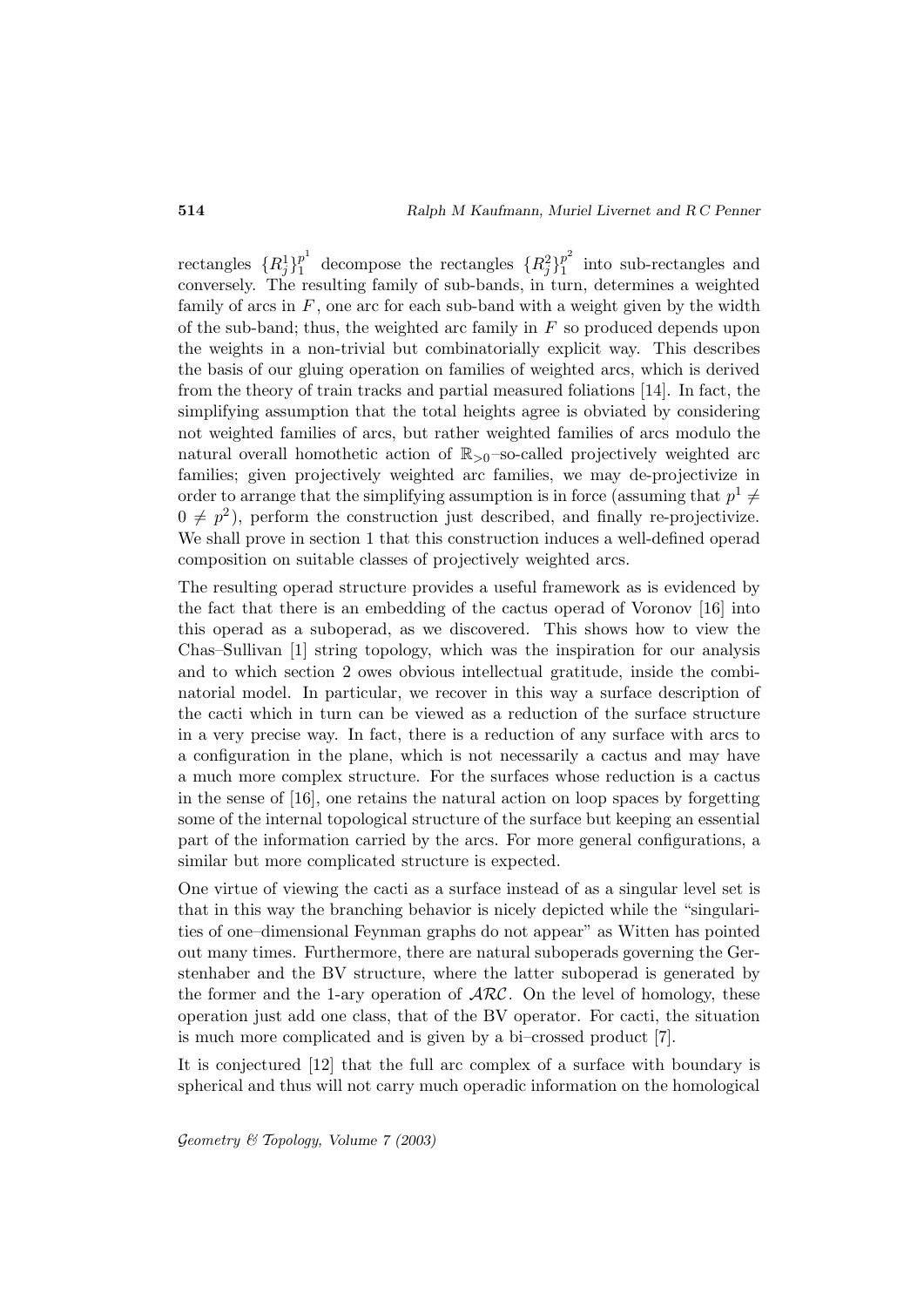level. The sphericity of the full compactification can again be compared to the Deligne–Mumford situation where the compactification in the genus zero case leaves no odd cohomology and in a Koszul dual way is complementary to the gravity structure of the open moduli space. In general the idea of obtaining suboperads by imposing certain conditions can be seen as parallel to the philosophy of Goncharov–Manin [5]. The Sphericity Conjecture [12] would provides the basis for a calculation of the homology of the operads under consideration here, a task that will be undertaken in [9].

One more virtue of having concrete surfaces is that we can also handle additional structures on the objects of the corresponding cobordism category, viz. the boundaries. We incorporate these ideas in the form of direct and semi–direct products of our operads with operads based on circles. These give geometrically natural extensions of the algebraic structure of BV algebras. This view is also inherent in [7] where the cacti operads are decomposed into bi–crossed products. The operads built on circles which we consider have the geometric meaning of marking additional point in the boundary of a surface. Their algebraic construction, however, is not linked to their particular presentation but rather relies on the algebraic structures of  $S^1$  as a monoid. They are therefore also of independent algebraic interest.

The paper is organized as follows: In section 1 we review the salient features of the combinatorial compactification of moduli spaces and the Sphericity Conjecture. Using this background, we define the operadic products on surfaces with weighted arcs that underlie all of our constructions. In section 2 we uncover the Gerstenhaber and Batalin–Vilkovisky structures of our operad on the level of chains with explicit chain homotopies. These chain homotopies manifestly show the symmetry of these equations. The BV–operator is given by the unique, up to homotopy, cycle of arc families on the cylinder. Section 3 is devoted to the inclusion of the cacti operad into the arc operad both in its original version [1, 16] as well as in its spineless version [7]. This explicit map, called framing, also shows that the spineless cacti govern the Gerstenhaber structure while the Voronov cacti yield BV; this fact can also be read off from the explicit calculations of section 2 for the respective suboperads of  $\mathcal{ARC}$ , which are also defined in this section. The difference between the two sub–operads are operations corresponding to a Fenchel–Nielsen type deformation of the cylinder, i.e., the 1-ary operation of  $\mathcal{ARC}$ . A general construction which forgets the topological structure of the underlying surface and retains a collection of parameterized loops in the plane with incidence/tangency conditions dictated by the arc families is contained in section 4. Using this partial forgetful map we define the action of a suboperad of  $\mathcal{ARC}$  on loop spaces of manifolds. For the particular suboperads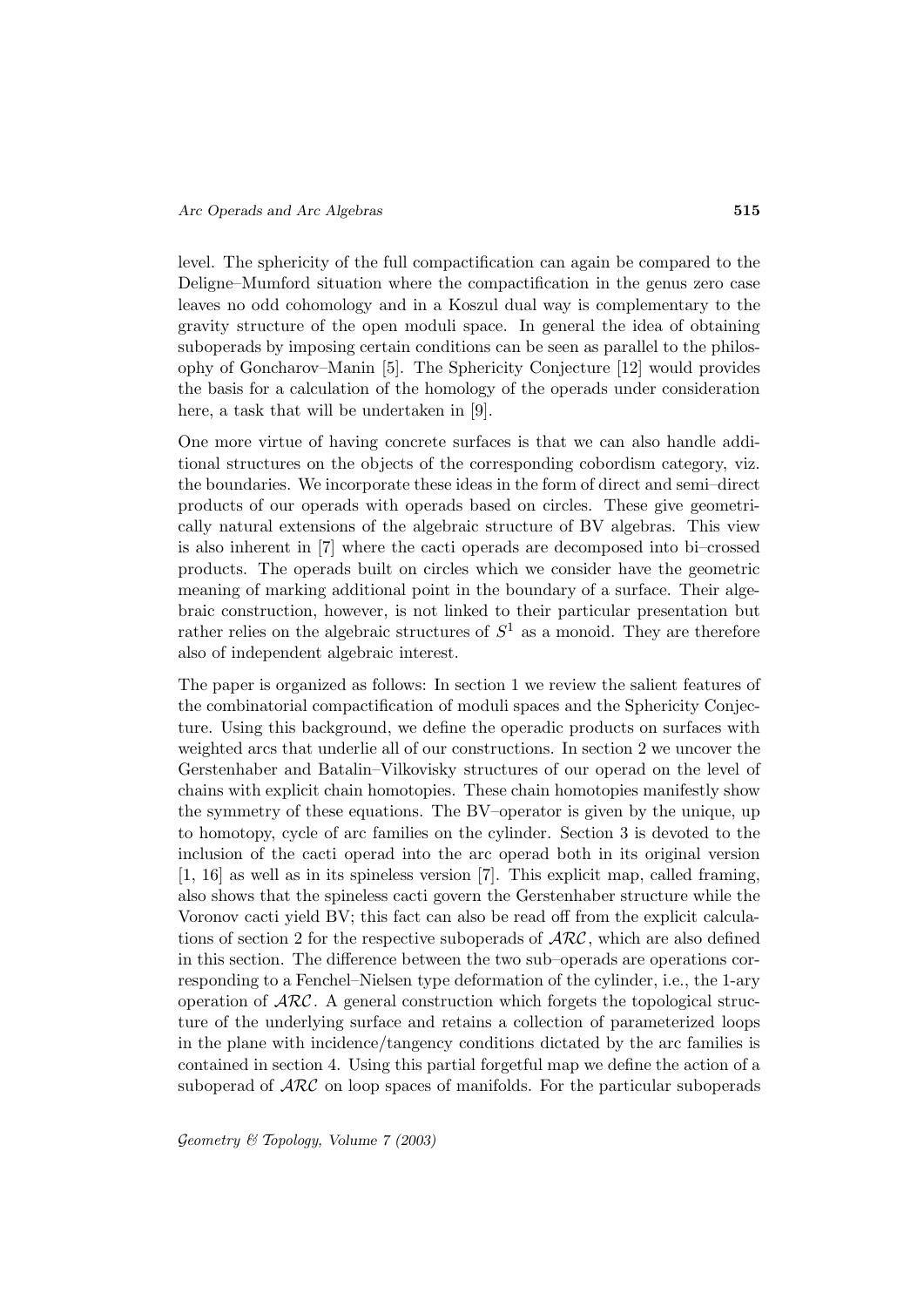corresponding to cacti, this operation is inverse to the framing of section 3. In section 5 we define several direct and semi–direct products of our operad with cyclic and non–cyclic operads built on circles. One of these products yields for instance dGBV algebras. The operads built on circles which we utilize are provided by our analysis of this type of operad in the Appendix. The approach is a classification of all operations that are linear and local in the coordinates of the components to be glued. The results are not contingent on the particular choice of  $S<sup>1</sup>$ , but only on certain algebraic properties like being a monoid and are thus of a more general nature.

**Acknowledgments** The first author wishes to thank the IHES in Bures–sur– ´ Yvette and the Max–Planck–Institut für Mathematik in Bonn, where some of the work was carried out, for their hospitality. The second author would like to thank USC for its hospitality. The financial support of the NSF under grant DMS#0070681 is also acknowledged by the first author as is the support of NATO by the second author.

# **1 The operad of weighted arc families in surfaces**

It is the purpose of this section to define our basic topological operad. The idea of our operad composition on projectively weighted arc families was already described in the Introduction. The technical details of this are somewhat involved, however, and we next briefly survey the material in this section. To begin, we define weighted arc families in surfaces together with several different geometric models of the common underlying combinatorial structure. The collection of projectively weighted arc families in a fixed surface is found to admit the natural structure of a simplicial complex, which descends to a CW decomposition of the quotient of this simplicial complex by the action of the pure mapping class group of the surface. This CW complex had arisen in Penner's earlier work, and we discuss its relationship to Riemann's moduli space in an extended remark. The discussion in the Introduction of bands whose heights are given by weights on an arc family is formalized by Thurston's theory of partial measured foliations, and we next briefly recall the salient details of this theory. The spaces underlying our topological operads are then introduced; in effect, we consider arc families so that there is at least one arc in the family which is incident on any given boundary component. In this setting, we define a collection of abstract measure spaces, one such space for each boundary component of the surface, associated to each appropriate projectively weighted arc family.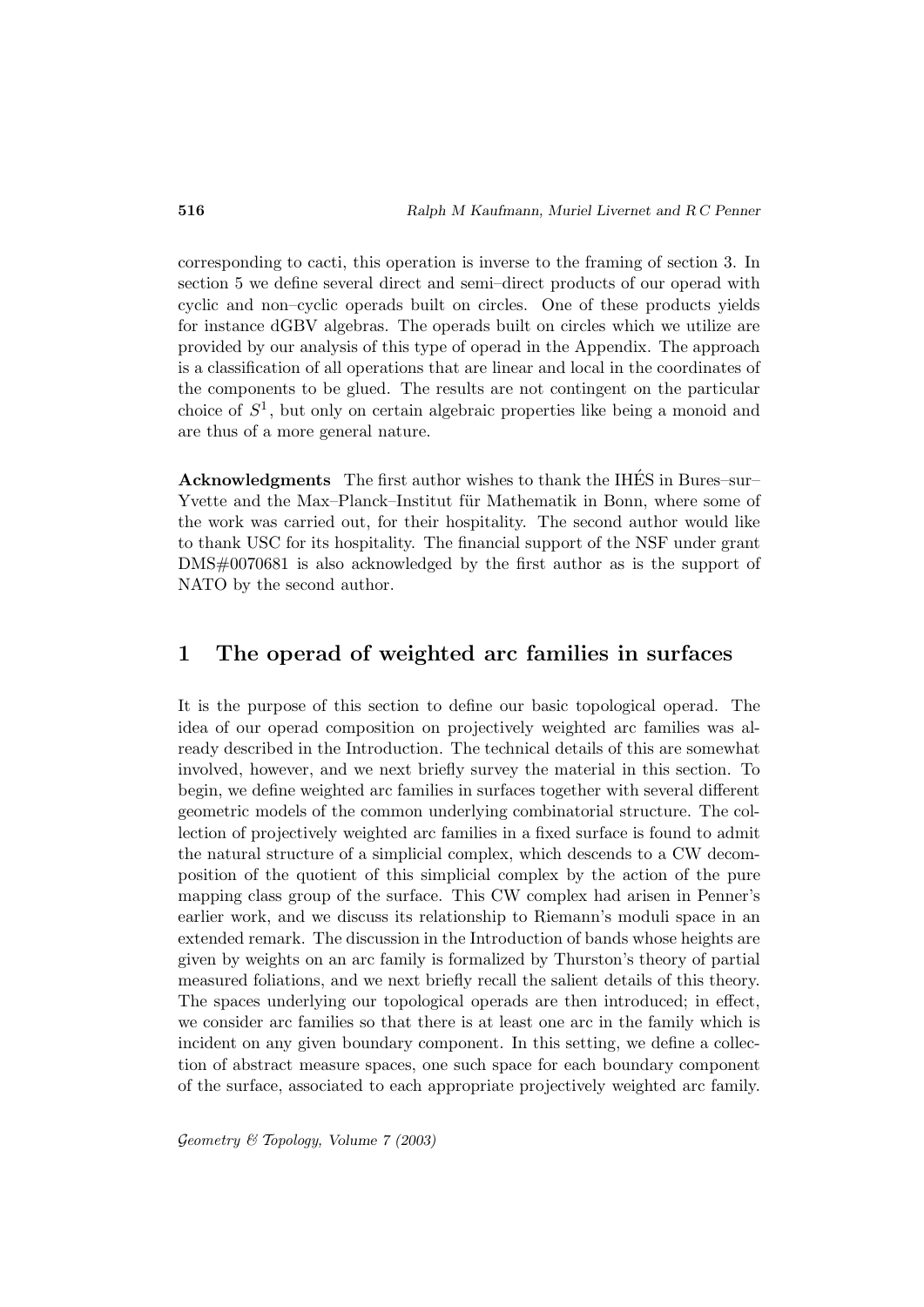We next define the operad composition of these projectively weighted arc families which was sketched in the Introduction and prove that this composition is well-defined. Our basic operads are then defined, and several extensions of the construction are finally discussed.

# **1.1 Weighted arc families**

#### **1.1.1 Definitions**

Let  $F = F_{g,r}^s$  be a fixed oriented topological surface of genus  $g \ge 0$  with  $s \ge 0$ punctures and  $r \geq 1$  boundary components, where  $6g - 7 + 4r + 2s \geq 0$ , so the boundary  $\partial F$  of F is necessarily non-empty by hypothesis. Fix an enumeration  $\partial_1, \partial_2, \ldots, \partial_r$  of the boundary components of F once and for all. In each boundary component  $\partial_i$  of F, choose once and for all a closed arc  $W_i \subset \partial_i$ , called a *window*, for each  $i = 1, 2, \ldots, r$ .

The pure mapping class group  $PMC = PMC(F)$  is the group of isotopy classes of all orientation-preserving homeomorphisms of F which fix each  $\partial_i - W_i$ pointwise (and fix each  $W_i$  setwise), for each  $i = 1, 2, \ldots, r$ .

Define an *essential arc* in  $F$  to be an embedded path  $a$  in  $F$  whose endpoints lie among the windows, where we demand that  $a$  is not isotopic rel endpoints to a path lying in  $\partial F$ . Two arcs are said to be *parallel* if there is an isotopy between them which fixes each  $\partial_i - W_i$  pointwise (and fixes each  $W_i$  setwise) for  $i = 1, 2, ..., r$ .

An arc family in  $F$  is the isotopy class of an unordered collection of disjointly embedded essential arcs in  $F$ , no two of which are parallel. Thus, there is a well-defined action of PMC on arc families.

#### **1.1.2 Several models for arcs**

We shall see that collections of arc families in a fixed surface lead to a natural simplicial complex, an open subset of which will form the topological spaces underlying our basic operads. Before turning to this discussion, though, let us briefly analyze the role of the windows in the definitions above and describe several geometric models of the common underlying combinatorics of arc families in bounded surfaces in order to put this role into perspective.

For the first such model, let us choose a distinguished point  $d_i \in \partial_i$ , for  $i = 1, 2, \ldots, r$ , and consider the space of all complete finite-area metrics on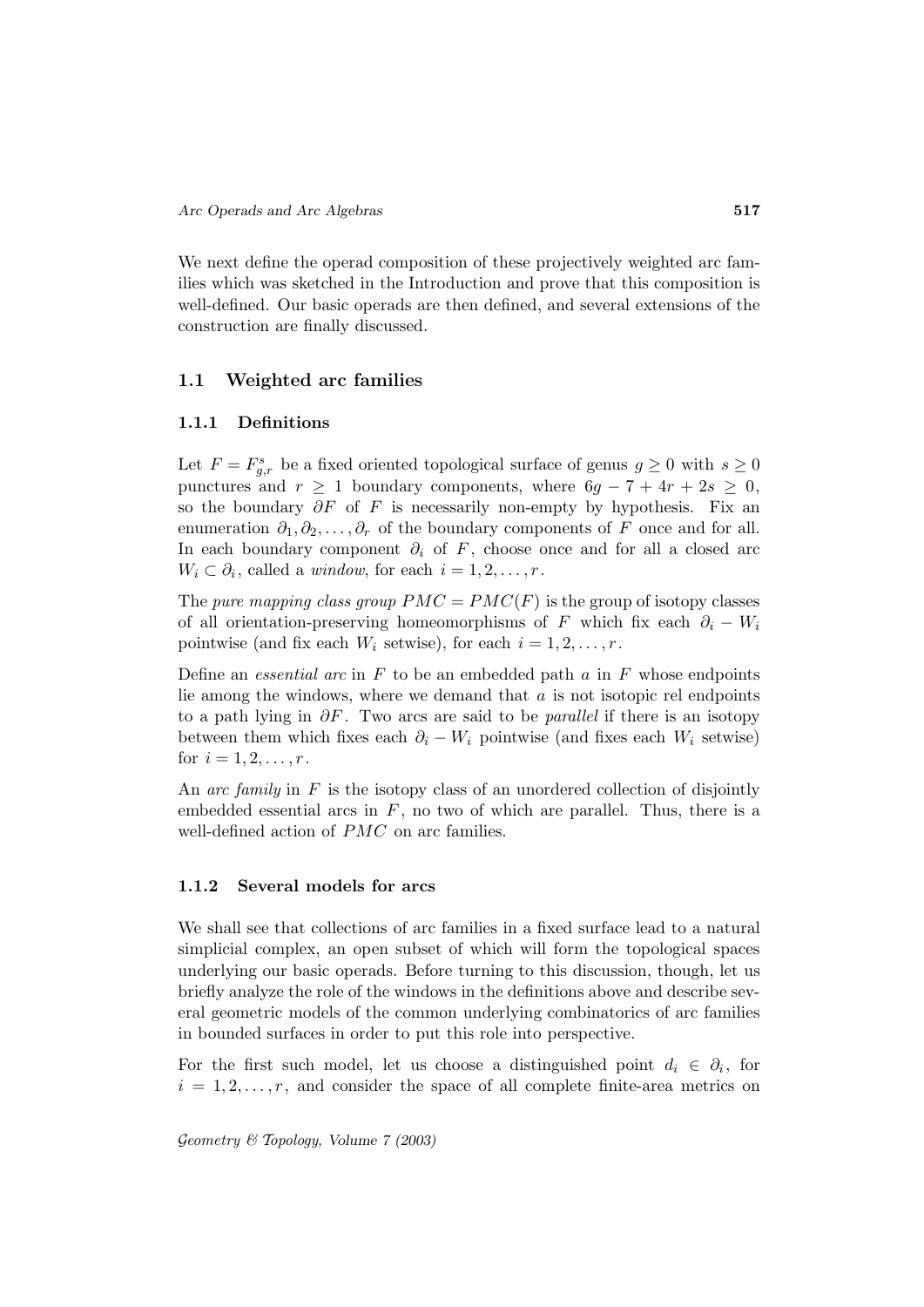

Figure 2: I, arcs running to a point on the boundary, II, arcs running to a point at infinity, III, arcs in a window, IV, bands in a window

F of constant Gauss curvature  $-1$  (so-called "hyperbolic metrics") so that each  $\partial_i^{\times} = \partial_i - \{d_i\}$  is totally geodesic (so-called "quasi hyperbolic metrics") on  $F$ . To explain this, consider a hyperbolic metric with geodesic boundary on a once-punctured annulus A and the simple geodesic arc a in it asymptotic in both directions to the puncture; the induced metric on a component of  $A - a$ gives a model for the quasi hyperbolic structure on  $F^{\times} = F - \{d_i\}_{i=1}^r$  near  $\partial_i^{\times}$ . The first geometric model for an arc family  $\alpha$  in F is a set of disjointly embedded geodesics in  $F^{\times}$ , each component of which is asymptotic in both directions to some distinguished point  $d_i$ ; see part II of figure 2.

In the homotopy class of each  $\partial_i$ , there is a unique geodesic  $\partial_i^* \subset F^\times$ . Excising from  $F - \bigcup \{\partial_i^*\}_1^r$  any component which contains a point of  $\partial^\times$ , we obtain a hyperbolic structure on the surface  $F^* \subseteq F^*$  with geodesic boundary (where in the special case of an annulus,  $F^*$  collapses to a circle). Taking  $\alpha \cap F^*$ , we find a collection of geodesic arcs connecting boundary components (where in the special case of the annulus, we find two points in the circle).

This is our second geometric model for arc families. We may furthermore choose a distinguished point  $p_i \in \partial_i^*$  and a regular neighborhood  $U_i$  of  $p_i$  in  $\partial_i^*$ , for  $i = 1, 2, \ldots, r$ . Provided  $p_i \notin \alpha$ , we may take  $U_i$  sufficiently small that  $U_i \cap \alpha = \emptyset$ , so the arc  $V_i = \partial_i^* - U_i$  forms a natural "window" containing  $\alpha \cap \partial_i^*$ . There is then an ambient isotopy of  $F^*$  which shrinks each window  $V_i$  down to a small arc  $W_i \subseteq \partial_i^*$ , under which  $\alpha$  is transported to a family of (non-geodesic) arcs with endpoints in the windows  $W_i$ . In case  $p_i$  does lie in  $\alpha$ , then let us simply move  $p_i$  a small amount in the direction of the natural orientation (as a boundary component of  $F^*$ ) along  $\partial_i^*$  and perform the same construction; see part III of figure 2.

This leads to our final geometric model of arc families, namely, the model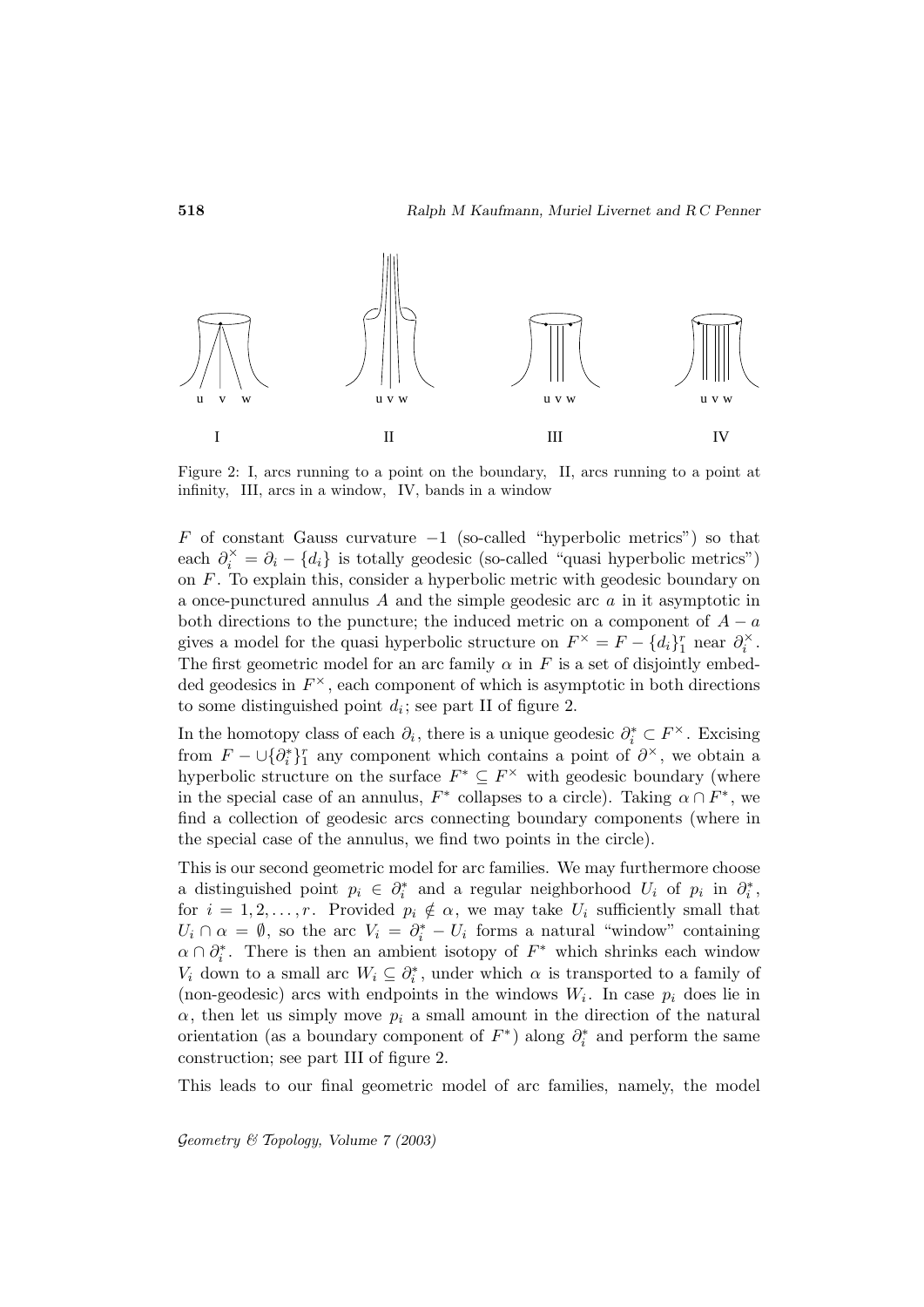defined in 1.1.1 for the purposes of this paper, of arcs in a bounded surface with endpoints in windows. This third model is in the spirit of train tracks and measured foliations (cf. [14]) as we shall see and is most convenient for describing the operadic structure.

#### **1.1.3 The arc complex**

Let us inductively build a simplicial complex  $Arc' = Arc'(F)$  as follows. For each singleton arc family in  $F$ , there is a distinct vertex of  $Arc'(F)$ . Having thus inductively constructed the  $(k-1)$ -skeleton of  $Arc'$  for  $k \geq 1$ , let us add a k-simplex  $\sigma(\alpha')$  to Arc<sup>'</sup> for each arc family  $\alpha'$  in F of cardinality  $k+1$ . The simplicial structure on  $\sigma(\alpha')$  itself is the natural one, where faces correspond to sub-arc families of  $\alpha'$ , and we may therefore identify the proper faces of  $\sigma(\alpha')$ with simplices in the  $(k-1)$ -skeleton of  $Arc'$ . Adjoining k-simplices in this manner for each such arc family  $\alpha'$  of cardinality  $k+1$  defines the k-skeleton of  $Arc'$ . This completes the inductive definition of the simplicial complex  $Arc'$ .

 $Arc<sup>\prime</sup>$  is thus a simplicial complex, upon which  $PMC = PMC(F)$  acts continuously, and we define the quotient topological space to be  $Arc = Arc(F)$  $Arc'(F)/PMC(F)$ . If  $\alpha' = \{a_0, a_1, \ldots, a_k\} \in Arc'$ , then the arcs  $a_i$  come in a canonical linear ordering. Namely, the orientation of  $F$  induces an orientation on each window, and traversing the windows in the order  $W_1, W_2, \ldots, W_r$  in these orientations, one first encounters an endpoint of the arcs  $a_0, a_1, \ldots, a_k$  in some order, which prescribes the claimed linear ordering. Thus, cells in  $Arc'$ cannot have finite isotropy in  $PMC$ , and the simplicial decomposition of  $Arc'$ descends to a CW decomposition of Arc itself.

**1.1.4 Sphericity Conjecture** [12] *Fix any surface*  $F = F_{g,r}^s$  *with*  $6g - 7 + 7g$  $4r + 2s \geq 0$ . Then  $Arc(F_{g,r}^s)$  is piecewise-linearly homeomorphic to a sphere of *dimension*  $6g - 7 + 4r + 2s$ .

Recent work seems to provide a proof of this conjecture at least in the case  $g = 0$  of planar surfaces as will be taken up elsewhere. It is worth emphasizing that the current paper is independent of the Sphericity Conjecture, but this gives a useful perspective on the relationship between Riemann's moduli space and the operads studied here.

**1.1.5 Remark** It is the purpose of this remark to explain the geometry underlying  $Arc(F)$  which was uncovered in [12, 13]. Recall the distinguished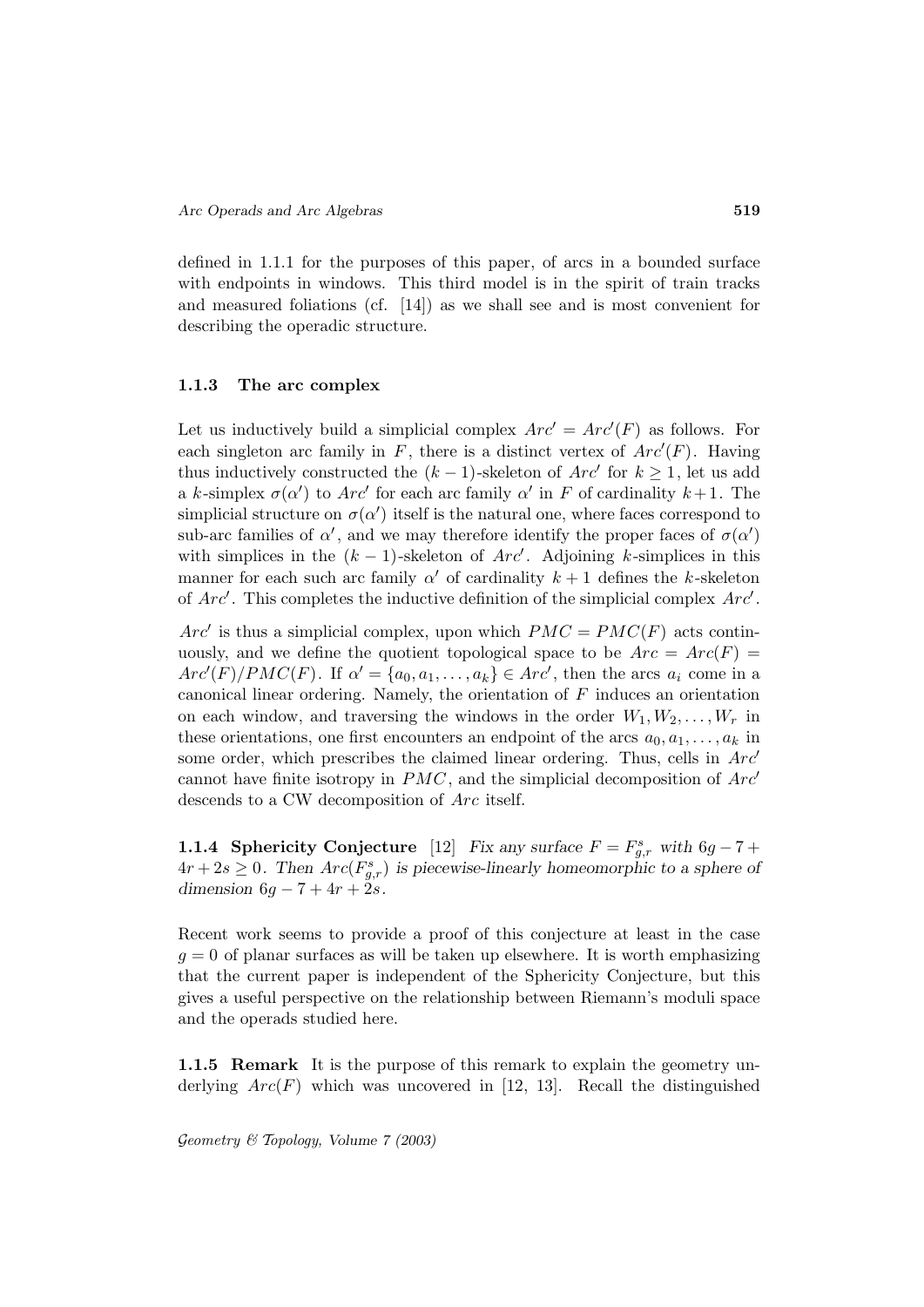point  $p_i \in \partial_i$  chosen in our second geometric model for arc families. The "moduli space"  $M = M(F)$  of the surface F with boundary is the collection of all complete finite-area metrics of constant Gauss curvature -1 with geodesic boundary, together with a distinguished point  $p_i$  in each boundary component, modulo push forward by diffeomorphisms. There is a natural action of  $\mathbb{R}_+$ on M by simultaneously scaling each of the hyperbolic lengths of the geodesic boundary components, and we let  $M/R_+$  denote the quotient. The main result of [13] is that  $M/R_+$  is proper homotopy equivalent to the complement of a codimension-two subcomplex  $Arc_{\infty}(F)$  of  $Arc(F)$ , where  $Arc_{\infty}(F)$  corresponds to arc families  $\alpha$  so that some component of  $F - \cup \alpha$  is other than a polygon or once-punctured polygon. It is remarkable to suggest that by adding to a space homotopy equivalent to  $M/R_+$  a suitable simplicial complex we obtain a sphere. There is much known [12] about the geometry and combinatorics of  $Arc(F)$  and  $Arc_{\infty}(F)$ . Furthermore, the Sphericity Conjecture should be useful in calculating the homological operads of the arc operads.

#### **1.1.6 Notation**

We shall always adopt the notation that if  $\alpha$  is the PMC-orbit of an arc family in F, then  $\alpha' \in Arc'$  denotes some chosen arc family representing  $\alpha$ . Furthermore, it will sometimes be convenient to specify the components  $a_0, a_1, \ldots, a_k$ , for  $k \geq 0$ , of an arc family  $\alpha'$  representing  $\alpha \in Arc$ , and we shall write simply  $\alpha' = \{a_0, a_1, \ldots, a_k\}$  in this case. Since the linear ordering on components of  $\alpha' \in Arc'$  is invariant under the action of  $PMC$ , it descends to a well-defined linear ordering on the components underlying the  $PMC$ -orbit  $\alpha$ .

Of course, a  $k$ -dimensional cell in the CW decomposition of  $Arc$  is determined by the PMC-orbit of some arc family  $\alpha' = \{a_0, a_1, \ldots, a_k\} \in Arc'$ , and (again relying on the PMC-invariant linear ordering discussed previously) a point in the interior of this cell is determined by the projective class of a corresponding  $(k + 1)$ -tuple  $(w_0, w_1, \ldots, w_k)$  of positive real numbers. As usual, we shall let  $[w_0 : w_1 : \cdots : w_k]$  denote affine coordinates on the projective classes of corresponding non-negative real  $(k + 1)$ -tuples, and if  $w_i = 0$ , for i in a proper subset  $I \subseteq \{0, 1, \dots, k\}$ , then the point of Arc corresponding to  $(\alpha', [w_0 : w_1 : \cdots : w_k])$  is identified with the point in the cell corresponding to  $\{a_j \in \alpha' : j \notin I\}$  with projective tuple gotten by deleting all zero entries of  $[w_0:w_1:\cdots:w_k].$ 

To streamline the notation, if  $\alpha' = \{a_0, a_1, \ldots, a_k\}$  is in  $Arc'$  and if  $(w_0, w_1, \ldots, w_k)$  $w_k$ )  $\in \mathbb{R}^{k+1}_+$  is an assignment of numbers, called *weights*, one weight to each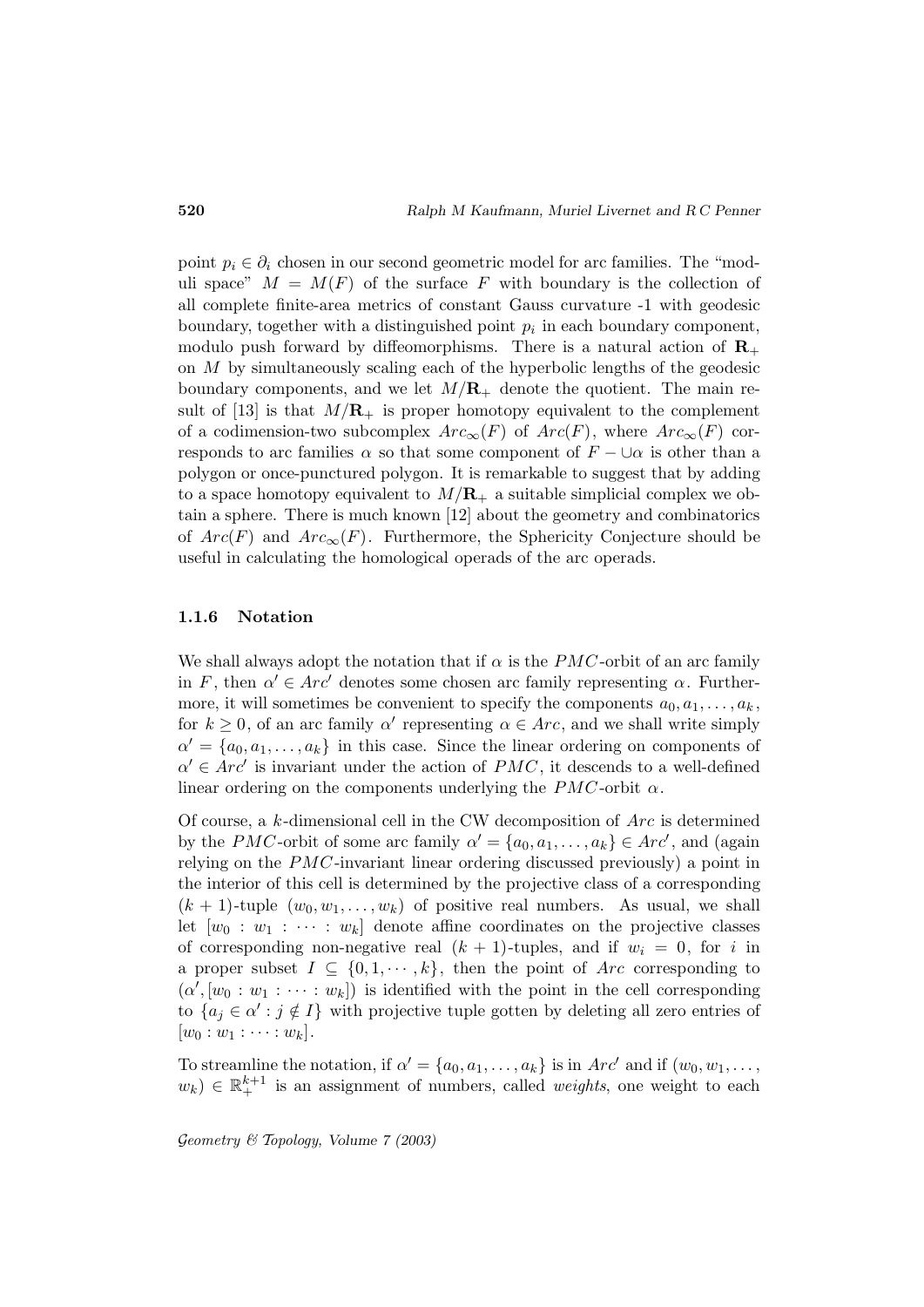component of  $\alpha'$ , then we shall sometimes suppress the weights by letting  $(\alpha')$ denote the arc family  $\alpha'$  with corresponding weights  $w(\alpha') = (w_0, w_1, \ldots, w_k)$ . In the same manner, the projectivized weights on the components of  $\alpha'$  will sometimes be suppressed, and we let  $\alpha'$  denote the arc family  $\alpha'$  with projective weights  $w[\alpha'] = [w_0 : w_1 : \ldots : w_k]$ . These same notations will be used for PMC-classes of arc families as well, so, for instance,  $(\alpha)$  denotes the PMCorbit  $\alpha$  with weights  $w(\alpha) \in \mathbb{R}^{k+1}_+$ , and a point in Arc may be denoted simply  $[\alpha] \in Arc(F)$ , where the projective weight is given by  $w[\alpha]$ .

#### **1.2 Partial measured foliations**

Another point of view on elements of Arc, which is useful in the subsequent constructions, is derived from the theory of "train tracks" (cf. [14]) as follows. If  $\alpha' = \{a_0, a_1, \ldots, a_k\} \in Arc'$  is given weights  $(w_0, w_1, \ldots, w_k) \in \mathbb{R}^{k+1}_+$ , then we may regard  $w_i$  as a transverse measure on  $a_i$ , for each  $i = 0, 1, \ldots, k$ to determine a "measured train track with stops" and corresponding "partial measured foliation", as considered in [14].

For the convenience of the reader, we next briefly recall the salient and elementary features of this construction. Choose for the purposes of this discussion any complete Riemannian metric  $\rho$  of finite area on F, suppose that each  $a_i$ is smooth for  $\rho$ , and consider for each  $a_i$  the "band"  $B_i$  in F consisting of all points within  $\rho$ -distance  $w_i$  of  $a_i$ . If it is necessary, scale the metric  $\rho$  to  $\lambda \rho$ , for  $\lambda > 1$ , to guarantee that these bands are embedded, pairwise disjoint in F, and have their endpoints lying among the windows. The band  $B_i$  about  $a_i$  comes equipped with a foliation by the arcs parallel to  $a_i$  which are a fixed  $\rho$ -distance to  $a_i$ , and this foliation comes equipped with a transverse measure inherited from  $\rho$ ; thus,  $B_i$  is regarded as a rectangle of width  $w_i$  and some irrelevant length, for  $i = 0, 1, \ldots, k$ . The foliated and transversely measured bands  $B_i$ , for  $i = 0, 1, \ldots, k$  combine to give a "partial measured foliation" of F, that is, a foliation of a closed subset of  $F$  supporting an invariant transverse measure (cf. [14]). The isotopy class in F rel  $\partial F$  of this partial measured foliation is independent of the choice of metric  $\rho$ . a ionation of a closed subset of *F* supporting an invariant transverse measure (cf. [14]). The isotopy class in *F* rel ∂*F* of this partial measured foliation is independent of the choice of metric *ρ*.<br>Continuing to

Continuing to suppress the choice of metric  $\rho$ , for each  $i = 1, 2, \ldots, r$ , consider tion of closed intervals in  $W_i$  with disjoint interiors. Collapse to a point each component complementary to the interiors of these intervals in  $W_i$  to obtain an interval, which we shall denote  $\partial_i(\alpha')$ . Each such interval  $\partial_i(\alpha')$  inherits an absolutely continuous measure  $\mu^{i}$  from the transverse measures on the bands.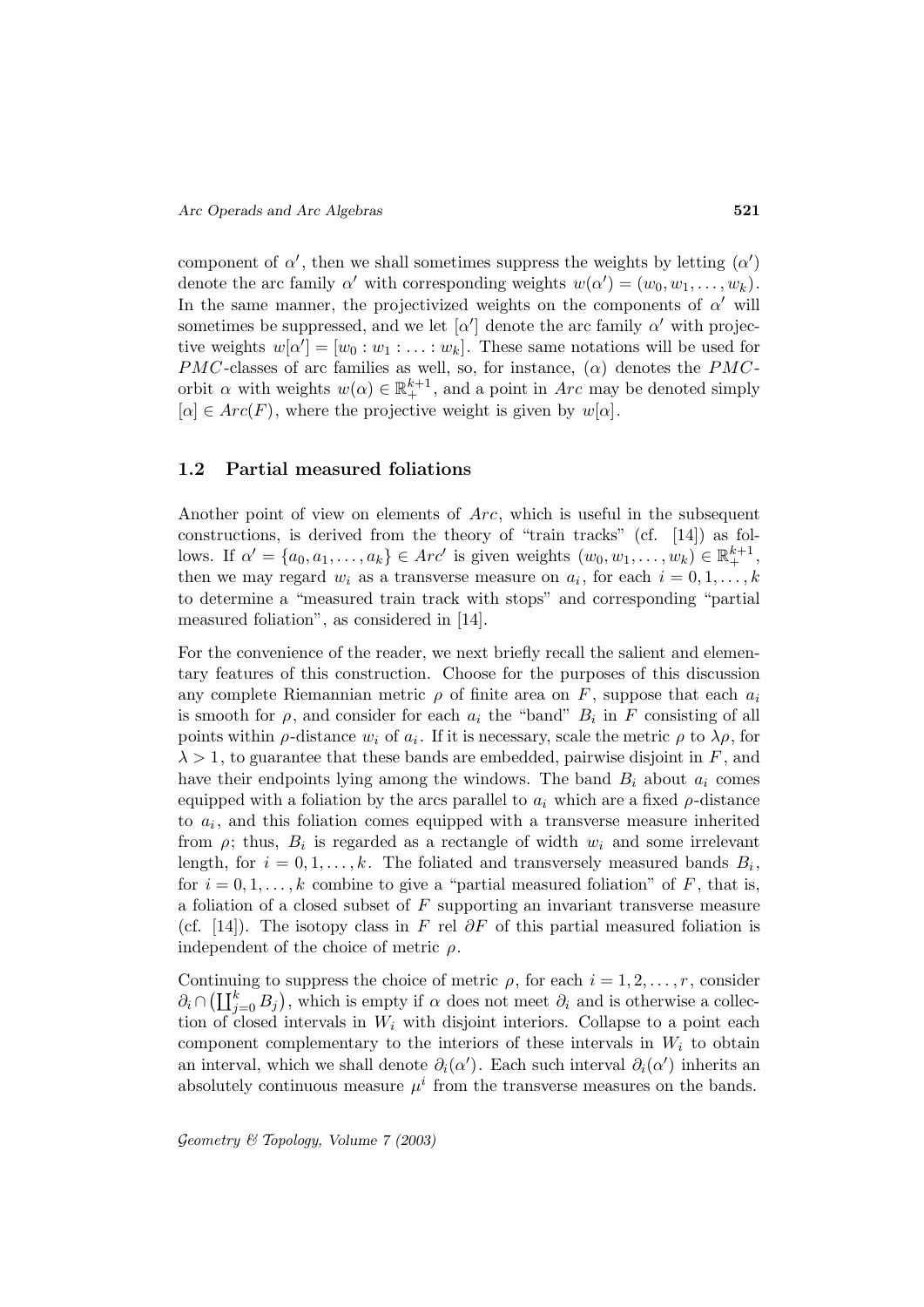**1.2.1 Definition** Given two representatives  $(\alpha'_1)$  and  $(\alpha'_2)$  of the same weighted PMC-orbit ( $\alpha$ ), the respective measure spaces  $(\partial_i(\alpha'_1), \mu_1^i)$  and  $(\partial_i(\alpha'_2), \mu_2^i)$  are canonically identified, which allows us to consider the measure space  $(\partial_i(\alpha), \mu^i)$  of a weighted  $PMC$ -orbit  $(\alpha)$  itself, which is called the  $i^{\text{th}}$  end of  $(\alpha)$ , for each  $i = 1, 2, \ldots, r$ .

# **1.3 The spaces underlying the topological operad**

#### **1.3.1 Definitions**

An arc family  $\alpha'$  in F is said to be *exhaustive* if for each boundary component  $\partial_i$ , for  $i = 1, 2, \ldots, r$ , there is at least one component arc in  $\alpha'$  with its endpoints in the window  $W_i$ . Likewise, a PMC-orbit  $\alpha$  of arc families is said to be exhaustive if some (that is, any) representing arc family  $\alpha'$  is so. Define the topological spaces

some (that is, any) representing arc family 
$$
\alpha'
$$
 is so-  
naces  

$$
Arc_g^s(n) = \{[\alpha] \in Arc(F_{g,n+1}^s) : \alpha \text{ is exhaustive}\},
$$

$$
\widetilde{Arc}_g^s(n) = Arc_g^s(n) \times (S^1)^{n+1},
$$

which are the spaces that comprise our various families of topological operads. In light of Remark 1.1.5,  $Arc_g^s(n)$  is identified with an open subspace of  $Arc(F)$ properly containing a space homotopy equivalent to  $M(F^s_{g,n+1})/S^1$ , and  $Arc(F)$ is spherical in at least the planar case.

Enumerating the boundary components of F as  $\partial_0, \partial_1, \ldots, \partial_n$  once and for all (where  $\partial_0$  will play a special role in the subsequent discussion) and letting  $\mathbb{S}_p$ denote the  $p<sup>th</sup>$  symmetric group, there is a natural  $\mathbb{S}_{n+1}$ -action on the labeling of boundary components which restricts to a natural  $\mathbb{S}_n$ -action on the boundary components labeled  $\{1, 2, ..., n\}$ . Thus,  $\mathbb{S}_n$  and  $\mathbb{S}_{n+1}$  act on  $Arc_g^s(n)$ , and extending by the diagonal action of  $\mathbb{S}_{n+1}$  on  $(S^1)^{n+1}$ , the symmetric groups  $\mathbb{S}_n$ denote the  $p$  symmetric ground symmetric grounds which<br>components labeled  $\{1, 2, \ldots,$ <br>extending by the diagonal action<br>and  $\mathbb{S}_{n+1}$  likewise act on  $\widehat{Arc}_q^s$ and  $\mathbb{S}_{n+1}$  likewise act on  $\overrightarrow{Arc}_{q}(n)$ , where  $\mathbb{S}_n$  by definition acts trivially on the first coordinate in  $(S^1)^{n+1}$ . extending by the diagonal action of  $\mathbb{S}_{n+1}$  on  $(S^1)^{n+1}$ , the symmetric groups  $\mathbb{S}_n$ <br>and  $\mathbb{S}_{n+1}$  likewise act on  $\widetilde{Arc}^s_g(n)$ , where  $\mathbb{S}_n$  by definition acts trivially on the<br>first coordinate in  $(S^1$ 

a corresponding deprojectivization  $(\alpha)$ , fix some boundary component  $\partial_i$ , for  $i = 0, 1, \ldots, n$ , and let  $m_i = \mu^i(\partial_i(\alpha))$  denote the total measure. There is then a unique orientation-preserving mapping

$$
c_i^{(\alpha)} : \partial_i(\alpha) \to S^1 \tag{1}
$$

which maps the (class of the) first point of  $\partial_i(\alpha)$  in the orientation of the window  $W_i$  to  $0 \in S^1$ , where the measure on the domain is  $\frac{2\pi}{m_i}$   $\mu^i$  and on the range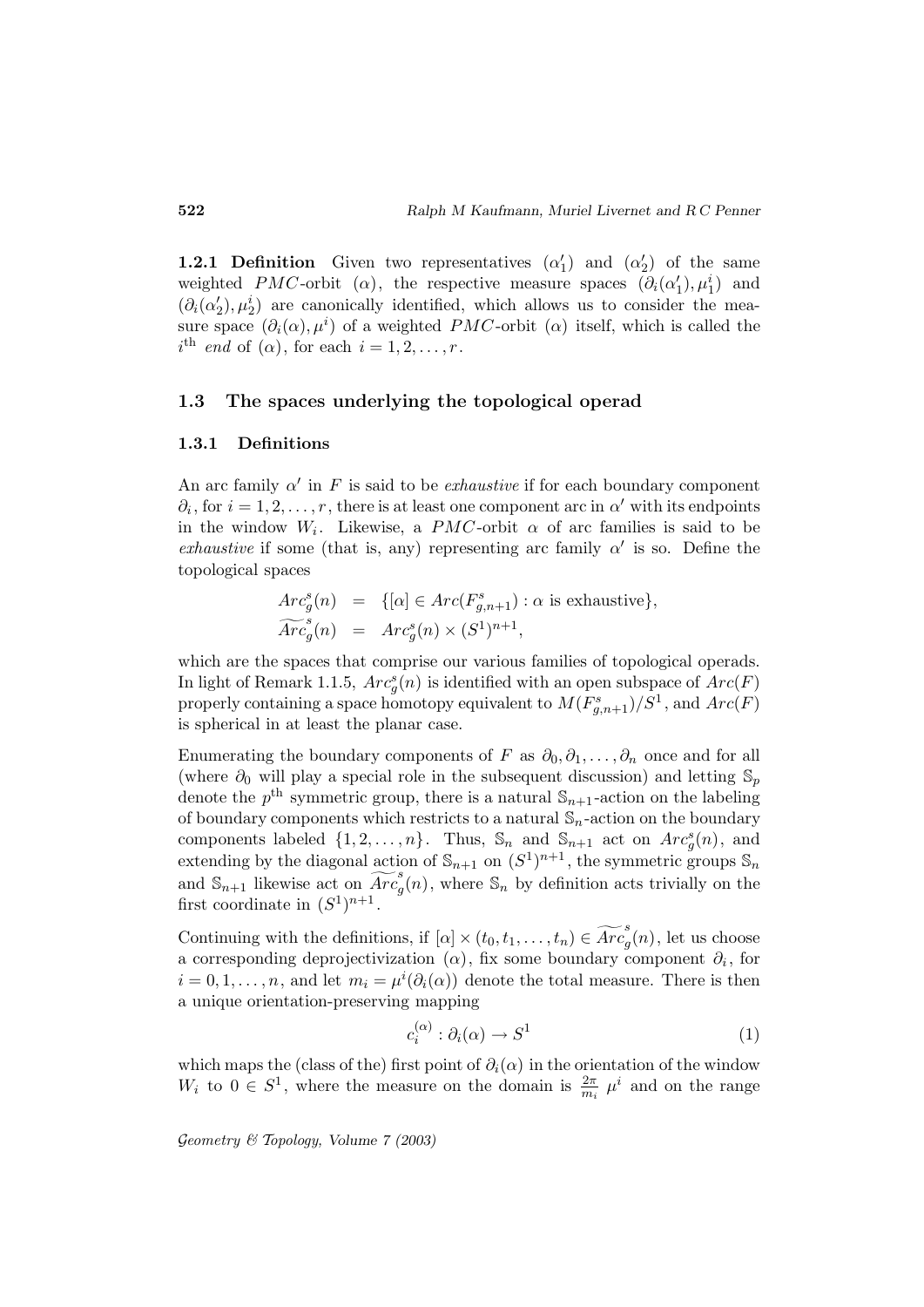is the Haar measure on  $S^1$ . Of course, each  $c_i^{(\alpha)}$  is injective on the interior of  $\partial_i(\alpha)$  while  $(c_i^{(\alpha)})^{-1}(\{0\}) = \partial(\partial_i(\alpha))$ . Furthermore, if  $(\alpha_1)$  and  $(\alpha_2)$  are two different deprojectivizations of a common projective class, then  $c_i^{(\alpha_2)} \circ (c_i^{(\alpha_1)})^{-1}$ extends continuously to the identity on  $S^1$ .

**1.3.2 Remark** We do not wish to specialize to one or another particular case at this stage, but if  $\partial F$  comes equipped with an a priori absolutely continuous measure (for instance, if  $\partial F$  comes equipped with a canonical coordinatization, or if F or  $\partial F$  comes equipped with a fixed Riemannian metric), then we can identify  $\partial_i(\alpha)$  with  $\partial_i F$ , for each  $i = 0, 1, \ldots, n$ , in the obvious manner (where, if the *a priori* total measure of  $\partial_i$  is  $M_i$ , then we alter the Riemannian metric  $\rho$  employed in the definition of the bands so that the  $\mu_i$  total measure  $m_i = \mu_i(\partial_i(\alpha))$  agrees with  $M_i$  for each  $i = 0, 1, \ldots, n$  and finally collapse the endpoints of  $\partial_i(\alpha)$  to a single point).

Thus, the idea is that the i<sup>th</sup> end of ( $\alpha$ ) gives a model or coordinatization for  $\partial_i$ , but of course, altering the underlying  $(\alpha)$  in turn alters the coordinatization  $c_i^{(\alpha)}$ i of  $\partial_i(\alpha)$  to a single point).<br>
Thus, the idea is that the *i*<sup>th</sup> end of  $(\alpha)$  gives a model or coordinatization for  $\partial_i$ , but of course, altering the underlying  $(\alpha)$  in turn alters the coordinatization  $\widetilde{Arc}_j^{s$ to a family of coordinatizations of  $\partial F$  which are twisted by  $Arc<sub>g</sub><sup>s</sup>(n)$ .

#### **1.3.3 Pictorial representations of arc families**

As explained before, there are several ways in which to imagine weighted arc families near the boundary. They are illustrated in figure 2. It is also convenient, to view arcs near a boundary component as coalesced into a single wide band by collapsing to a point each interval in the window complementary to the bands; this interval model is illustrated in figure 3, part I. It is also sometimes convenient to further take the image under the maps 1 to produce the circle model as is depicted in figure 3, part II.



Figure 3: I, bands ending on an interval, II, bands ending on a circle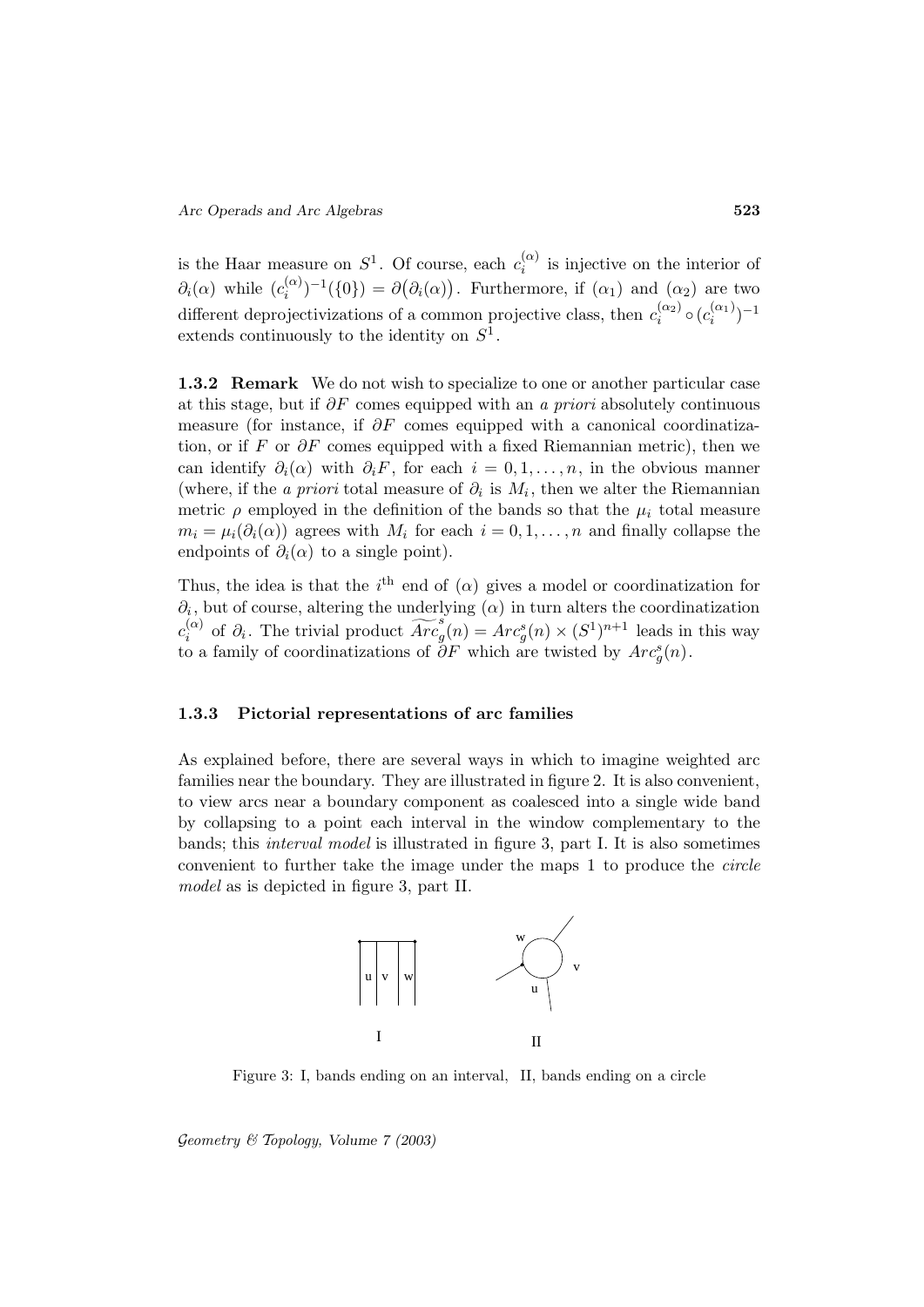#### **1.4 Gluing arc families**

#### **1.4.1 Gluing weighted arc families**

Given two weighted arc families  $(\alpha')$  in  $F_{g,m+1}^s$  and  $(\beta')$  in  $F_{h,n+1}^t$  so that  $\mu_i(\partial_i(\alpha')) = \mu_0(\partial_0(\beta'))$ , for some  $1 \leq i \leq m$ , we shall next make choices to define a weighted arc family in  $F_{g+h,m+n}^{s+t}$  as follows.

First of all, let  $\partial_0, \partial_1, \ldots, \partial_m$  denote the boundary components of  $F^s_{g,m+1}$ , let  $\partial'_0, \partial'_1, \ldots, \partial'_n$  denote the boundary components of  $F^t_{h,n+1}$ , and fix some index  $1 \leq i \leq m$ . Each boundary component inherits an orientation in the standard manner from the orientations of the surfaces, and we may choose any orientation-preserving homeomorphisms  $\xi : \partial_i \to S^1$  and  $\eta : \partial'_0 \to S^1$  each of which maps the initial point of the respective window to the base-point  $0 \in S^1$ . Gluing together  $\partial_i$  and  $\partial'_0$  by identifying  $x \in S^1$  with  $y \in S^1$  if  $\xi(x) = \eta(y)$ produces a space X homeomorphic to  $F^{s+t}_{g+h,m+n}$ , where the two curves  $\partial_i$  and  $\partial'_{0}$  are thus identified to a single separating curve in X. There is no natural choice of homeomorphism of X with  $F_{g+h,m+n}^{s+t}$ , but there are canonical inclusions  $j: F^s_{g,m+1} \to X$  and  $k: F^t_{h,n+1} \to X$ .

We enumerate the boundary components of  $X$  in the order

$$
\partial_0, \partial_1, \ldots, \partial_{i-1}, \partial'_1, \partial'_2, \ldots \partial'_n, \partial_{i+1}, \partial_{i+2}, \ldots \partial_m
$$

and re-index letting  $\partial_j$ , for  $j = 0, 1, \ldots, m + n - 1$ , denote the boundary components of  $X$  in this order. Likewise, first enumerate the punctures of  $F_{g,m+1}^s$  in order and then those of  $F_{h,n+1}^t$  to determine an enumeration of those of X, if any. Let us choose an orientation-preserving homeomorphism  $H: X \rightarrow$  $F_{g+h,m+n}^{s+t}$  which preserves the labeling of the boundary components as well as those of the punctures, if any.

In order to define the required weighted arc family, consider the partial measured foliations  $\mathcal G$  in  $F^s_{g,m+1}$  and  $\mathcal H$  in  $F^t_{h,n+1}$  corresponding respectively to  $(\alpha')$ and  $(\beta')$ . By our assumption that  $\mu_i(\hat{\partial}_i(\alpha')) = \mu_0(\partial_0(\beta'))$ , we may produce a corresponding partial measured foliation  $\mathcal F$  in  $X$  by identifying the points  $x \in \partial_i(\alpha')$  and  $y \in \partial_0(\beta')$  if  $c_i^{(\alpha)}(x) = c_0^{(\beta)}(y)$ . The resulting partial measured foliation  $\mathcal F$  may have simple closed curve leaves which we must simply discard to produce yet another partial measured foliation  $\mathcal{F}'$  in X. The leaves of  $\mathcal{F}'$ thus run between boundary components of  $X$  and therefore, as in the previous section, decompose into a collection of bands  $B_i$  of some widths  $w_i$ , for  $i = 1, 2, \ldots I$ . Choose a leaf of  $\mathcal{F}'$  in each such band  $B_i$  and associate to it the weight  $w_i$  given by the width of  $B_i$  to determine a weighted arc family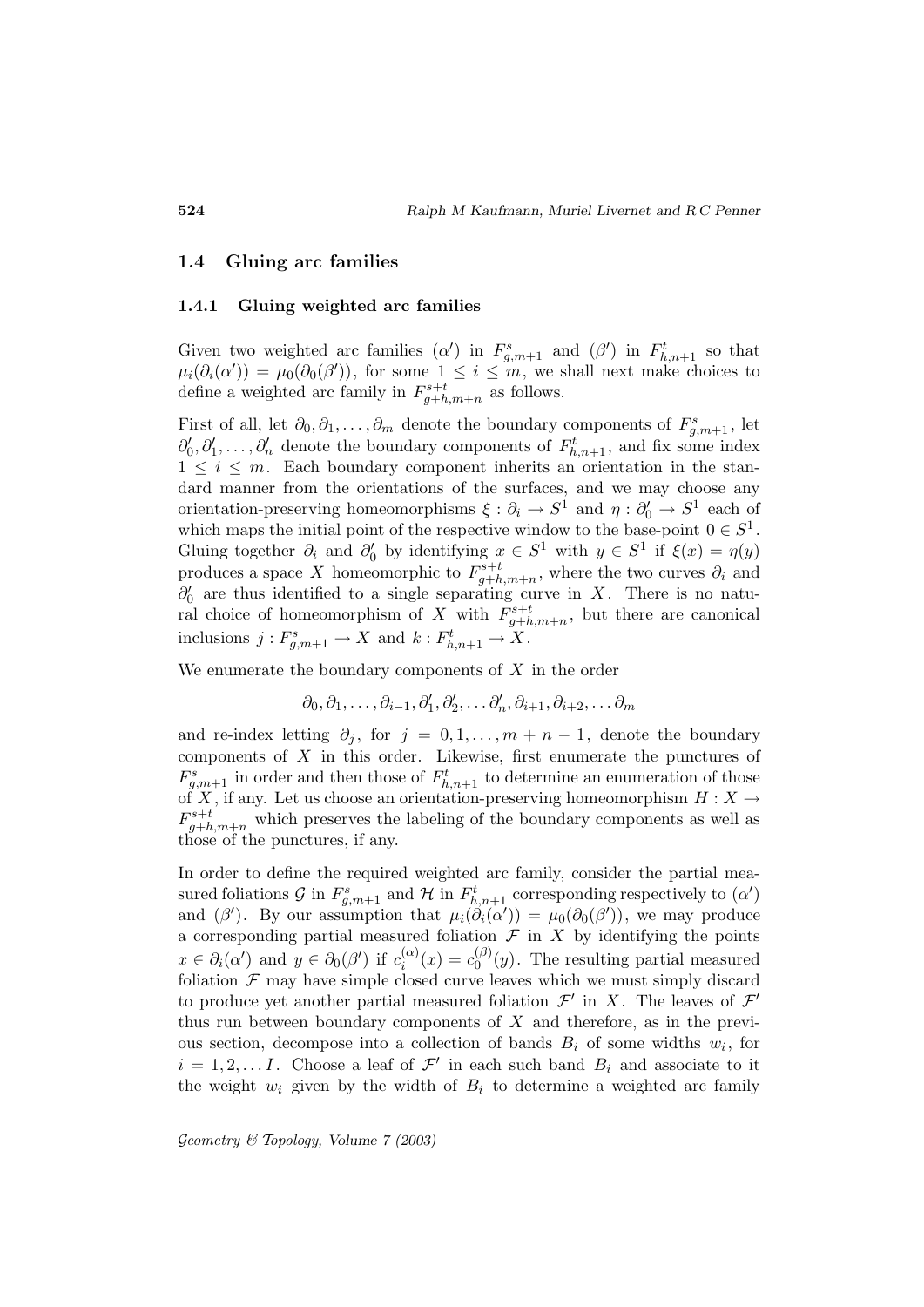$(\delta')$  in X which is evidently exhaustive. Let  $(\gamma') = H(\delta')$  denote the image in  $F_{g+h,m+n}^{s+t}$  under H of this weighted arc family.

**1.4.2 Lemma** *The PMC*( $F_{g+h,m+n}^{s+t}$ )-orbit of ( $\gamma'$ ) is well-defined as ( $\alpha'$ ) *varies over a PMC*( $F_{g,m+1}^s$ )-orbit of weighted arc families in  $F_{g,m+1}^s$  and ( $\beta'$ ) varies over a  $PMC(F_{h,n+1}^t)$ -orbit of weighted arc families in  $F_{h,n+1}^t$ .

**Proof** Suppose we are given weighted arc families  $(\alpha_2') = \phi(\alpha_1')$ , for  $\phi \in$  $PMC(F_{g,m+1}^s)$ , and  $(\beta_2') = \psi(\beta_1')$ , for  $\psi \in PMC(F_{h,n+1}^t)$ , as well as a pair  $H_{\ell} : X_{\ell} \to F_{g+h,m+n}^{s+t}$  of homeomorphisms as above together with the pairs  $j_1, j_2 : F^s_{g,m+1} \to X_\ell$  and  $k_1, k_2 : F^t_{h,n+1} \to X_\ell$  of induced inclusions, for  $\ell = 1, 2$ . Let  $\mathcal{F}_{\ell}, \mathcal{F}'_{\ell}$  denote the partial measured foliations and let  $(\delta'_{\ell})$  and  $(\gamma_\ell')$  denote the corresponding weighted arc families in  $X_\ell$  and  $F^{s+t}_{g+h,m+n}$ , respectively, constructed as above from  $(\alpha'_{\ell})$  and  $(\beta'_{\ell})$ , for  $\ell = 1, 2$ .

Let  $c_{\ell} = j_{\ell}(\partial_0) = k_{\ell}(\partial_i') \subseteq X_{\ell}$ , and remove a tubular neighborhood  $U_{\ell}$  of  $c_{\ell}$  in  $X_{\ell}$  to obtain the subsurface  $X'_{\ell} = X_{\ell} - U_{\ell}$ , for  $\ell = 1, 2$ . Isotope  $j_{\ell}, k_{\ell}$  off of  $U_{\ell}$ in the natural way to produce inclusions  $j'_\ell : F^s_{g,m+1} \to X'_\ell$  and  $k'_\ell : F^t_{h,n+1} \to X'_\ell$ with disjoint images, for  $\ell = 1, 2$ .

 $\phi$  induces a homeomorphism  $\Phi: X'_1 \to X'_2$  supported on  $j'_1(F^s_{g,m+1})$  so that  $j_2' \circ \phi = \Phi \circ j_1'$ , and  $\psi$  induces a homeomorphism  $\Psi : X_1' \to X_2'$  supported on  $k_1'(F_{h,n+1}^t)$  so that  $k_2' \circ \psi = \Psi \circ k_1'$ . Because of their disjoint supports,  $\Phi$  and  $\Psi$ combine to give a homeomorphism  $G' : X'_1 \to X'_2$  so that  $j'_2 \circ \phi = G' \circ j'_1$  and  $k_2' \circ \psi = G' \circ k_1'$ . We may extend  $G'$  by any suitable homeomorphism  $U_1 \to U_2$ to produce a homeomorphism  $G: X_1 \to X_2$ .

By construction and after a suitable isotopy, G maps  $\mathcal{F}_1 \cap X'_1$  to  $\mathcal{F}_2 \cap X'_2$ , and there is a power  $\tau$  of a Dehn twist along  $c_2$  supported on the interior of  $U_2$  so that  $K = \tau \circ G$  also maps  $\mathcal{F}_1 \cap U_1$  to  $\mathcal{F}_2 \cap U_2$ . K thus maps  $\mathcal{F}'_1$  to  $\mathcal{F}'_2$  and hence  $(\delta_1')$  to  $(\delta_2')$ . It follows that the homeomorphism

$$
H_2 \circ K \circ H_1^{-1} : F_{g+h,m+n}^{s+t} \to F_{g+h,m+n}^{s+t}
$$

maps  $(\gamma_1')$  to  $(\gamma_2')$ , so  $(\gamma_1')$  and  $(\gamma_2')$  are indeed in the same  $PMC(F_{g+h,m+n}^{s+t})$ -orbit.

**1.4.3 Remark** It is worth emphasizing again that, owing to the dependence upon weights, the arcs in  $\gamma'$  are *not* simply determined just from the arcs in  $\alpha'$ and  $\beta'$ ; the arcs in  $\gamma'$  depend upon the weights. It is also worth pointing out that the composition just described is *not* well-defined on projectively weighted arc families but only on pure mapping class orbits of such. In fact, by making choices of standard models for surfaces as well as standard inclusions of

 $\Box$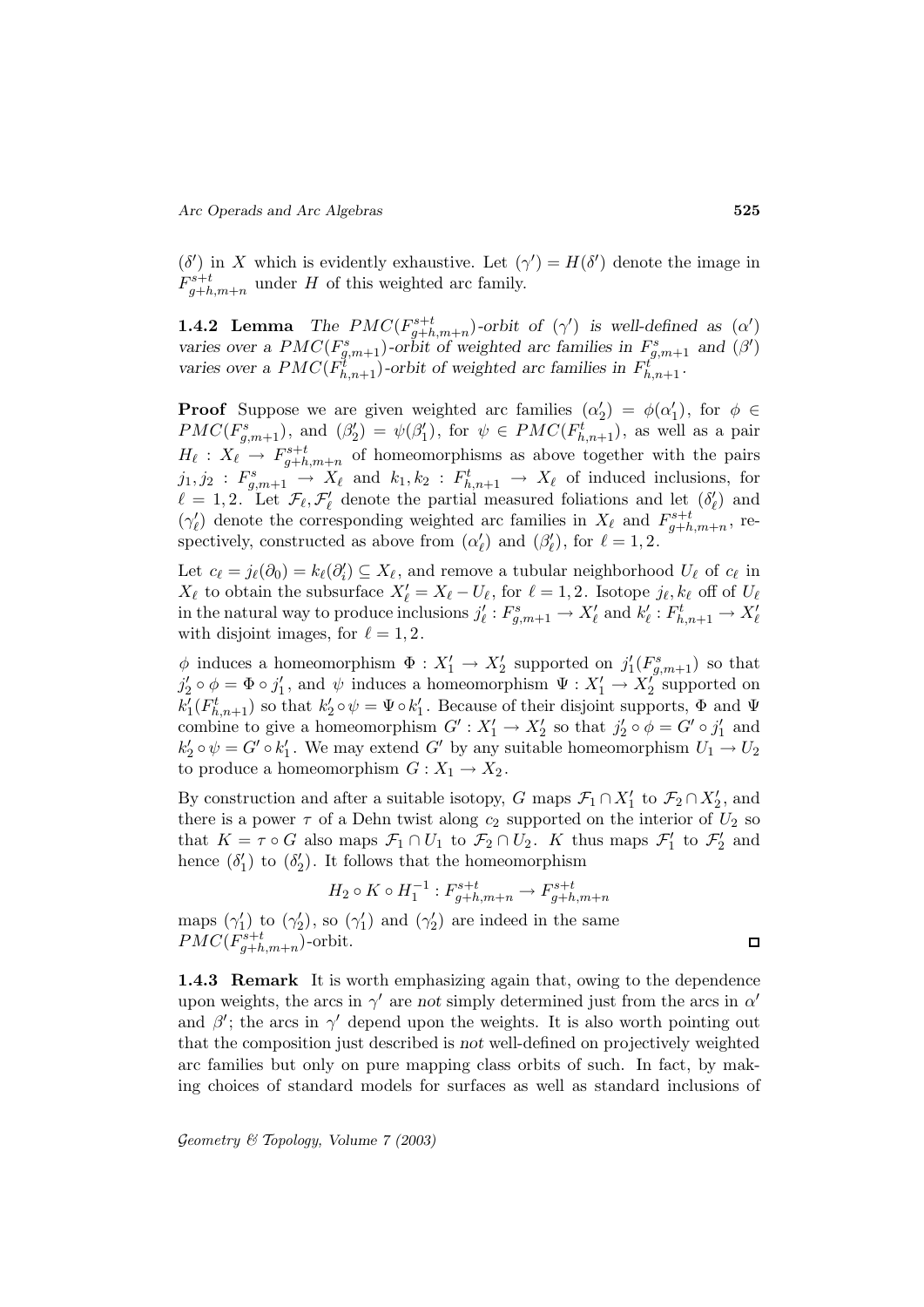these standard models, one *can* lift the composition to the level of projectively weighted arc families.

**1.4.4 Remark** We simply discard simple closed curve components which may arise in our construction, and J L Loday has proposed including them here in analogy to [6]. In fact, they naturally give rise to the conjugacy class of an element of the real group ring of the fundamental group of F .

**1.4.5 Definition** Given  $[\alpha] \in Arc_g^s(m)$  and  $[\beta] \in Arc_h^t(n)$  and an index  $1 \leq i \leq m$ , let us choose respective deprojectivizations  $(\alpha')$  and  $(\beta')$  and write the weights

$$
w(\alpha') = (u_0, u_1, \dots, u_m),
$$
  

$$
w(\beta') = (v_0, v_1, \dots, v_n).
$$
  

$$
\rho_0 = \sum v_i,
$$

Define

$$
\rho_0 = \sum_{\{b \in \beta : \partial b \cap \partial_0 \neq \emptyset\}} v_i,
$$

$$
\rho_i = \sum_{\{a \in \alpha : \partial a \cap \partial_i \neq \emptyset\}} u_i,
$$

where in each sum the weights are taken with multiplicity, e.g., if  $a$  has both endpoints at  $\partial_0$ , then there are two corresponding terms in  $\rho_0$ .

Since both arc families are exhaustive,  $\rho_i \neq 0 \neq \rho_0$ , and we may re-scale

$$
\rho_0 w(\alpha') = (\rho_0 u_0, \rho_0 u_1, \dots, \rho_0 u_m),
$$
  

$$
\rho_i w(\beta') = (\rho_i v_0, \rho_i v_1, \dots, \rho_i v_n),
$$

so that the 0<sup>th</sup> entry of  $\rho_i w(\beta')$  agrees with the *i*<sup>th</sup> entry of  $\rho_0 w(\alpha')$ .

Thus, we may apply the composition of 1.4.1 to the re-scaled arc families to produce a corresponding weighted arc family  $(\gamma')$  in  $F_{g+h,m+n}^{s+t}$ , whose projective class is denoted  $[\gamma] \in Arc_{g+h}^{s+t}(m+n-1)$ . We let

$$
[\alpha] \circ_i [\beta] = [\gamma],
$$

in order to define the composition

$$
\circ_i: Arc_g^s(m) \times Arc_h^t(n) \to Arc_{g+h}^{s+t}(m+n-1), \text{ for any } i = 1, 2, \dots, m.
$$

As in Remark 1.4.3, this composition is *not* a simplicial map but just a topological one.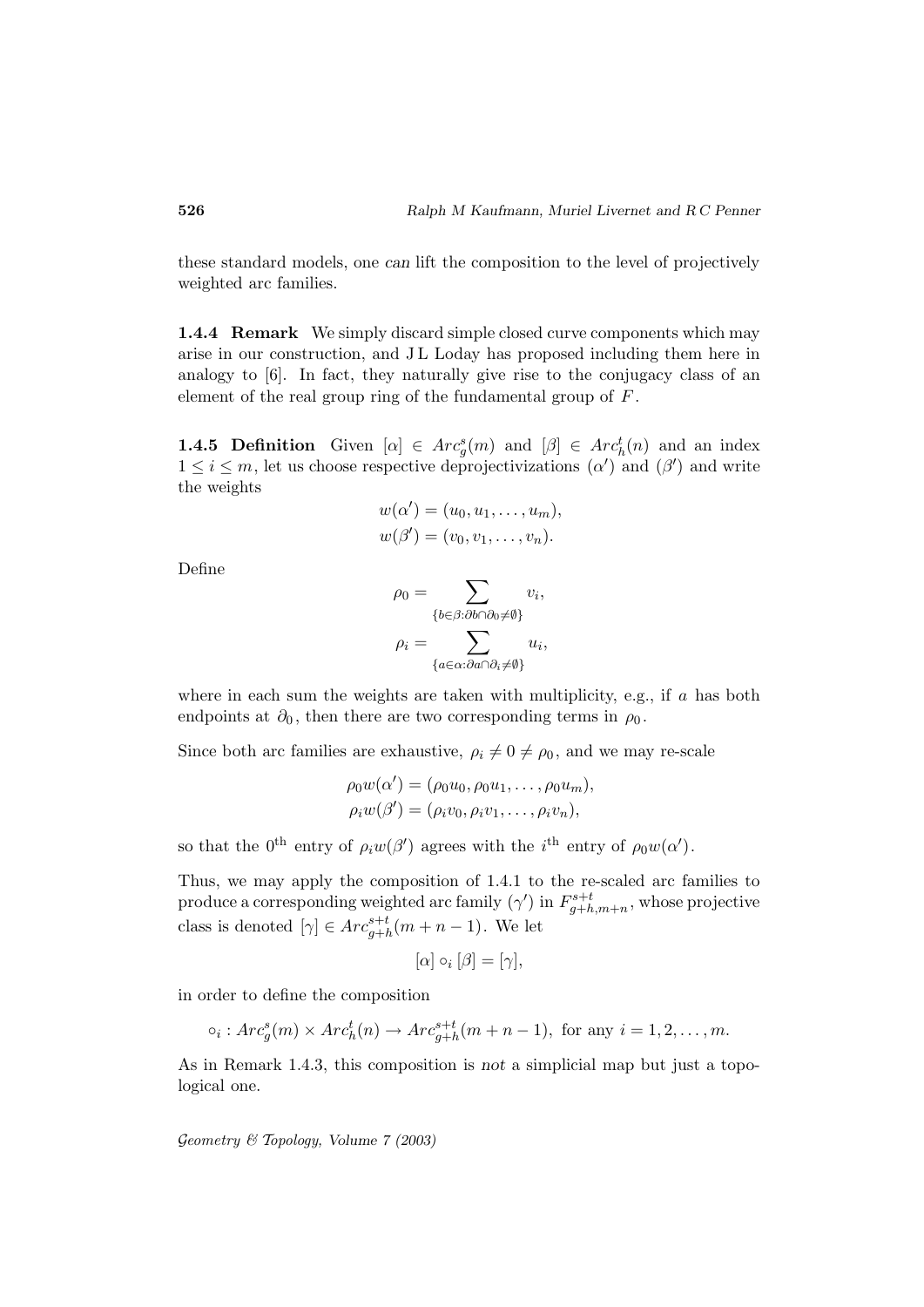#### **1.4.6 A pictorial representation of the gluing**

A graphical representation of the gluing can be found in figure 4, where we present the gluing in three of the different models. More examples of gluing in the interval and circle models can be found in figure 15 and throughout the later sections.



Figure 4: The gluing: I, in the interval picture, II, in the windows with bands picture and III, in the arcs running to a marked point version.

#### **1.5 The basic topological operads**

**1.5.1 Definition** For each  $n \geq 0$ , let  $\mathcal{ARC}_{cp}(n) = Arc_0^0(n)$  (where the "cp" stands for compact planar), and furthermore, define the direct limit  $\mathcal{ARC}(n)$ of  $Arc_g^s(n)$  as  $g, s \to \infty$  under the natural inclusions.

**1.5.2 Theorem** *The compositions*  $\circ_i$  *of Definition 1.4.5 imbue the collection of spaces*  $\text{ARC}_{cp}(n)$  *with the structure of a topological operad under the natural*  $\mathbb{S}_n$ –action on labels on the boundary components. The operad has a unit  $1 \in$  $\mathcal{ARC}_{cp}(1)$  given by the class of an arc in the cylinder meeting both boundary *components, and the operad is cyclic for the natural*  $\mathbb{S}_{n+1}$ *-action.* 

**Proof** The first statement follows from the standard operadic manipulations. The second statement is immediate from the definition of composition. For the third statement, notice that the composition treats the two surfaces symmetrically, and the axiom for cyclicity again follows from the standard operadic manipulations.  $\Box$ 

In precisely the same way, we have the following theorem.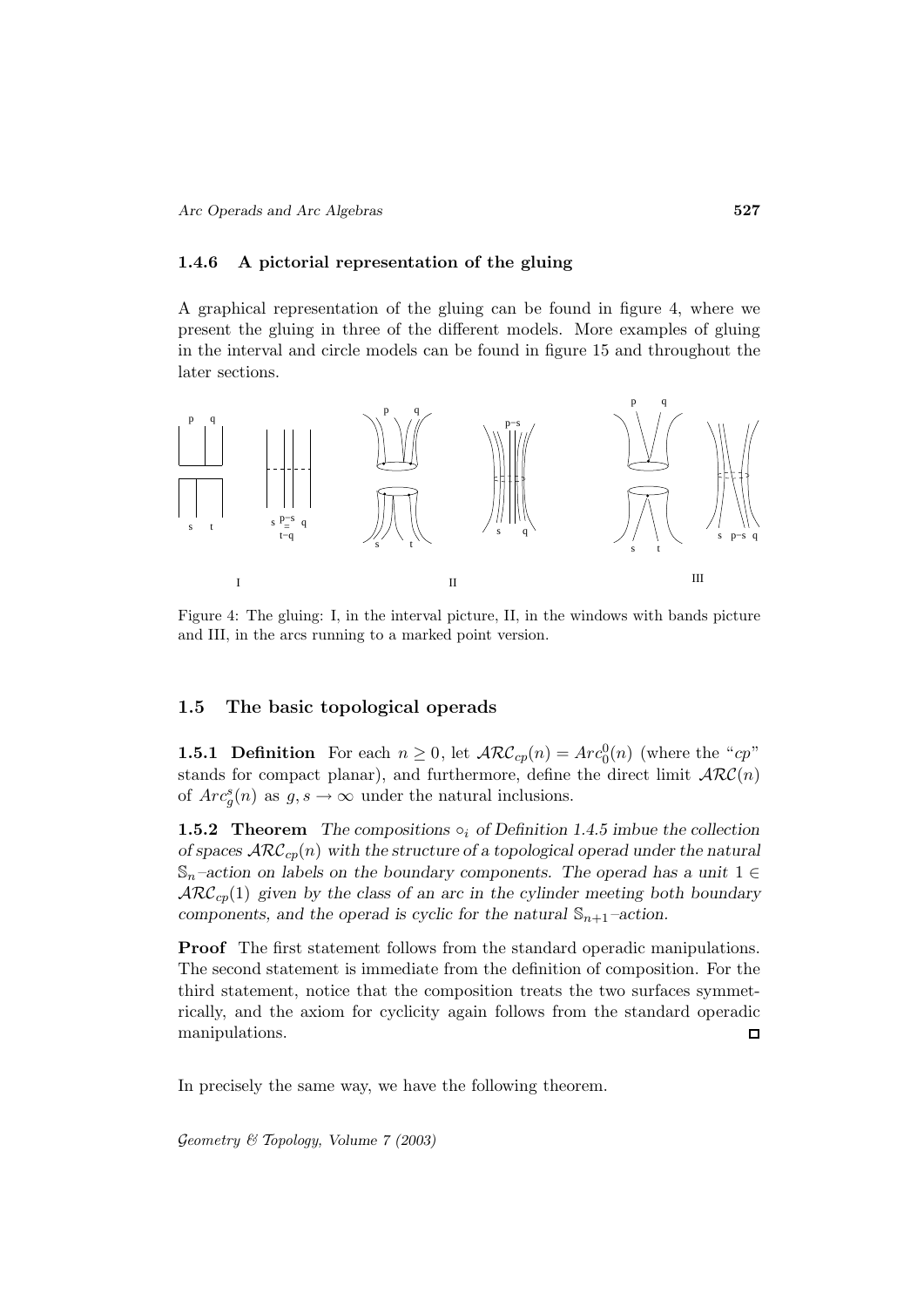**1.5.3 Theorem** *The composition*  $\circ_i$  *of Definition 1.4.5 induces a composition*  $\circ_i$  on  $\text{ARC}(n)$  which imbues this collection of spaces with the natural structure *of a cyclic topological operad with unit.*

#### **1.5.4 The deprojectivized spaces** DARC

For the following it is convenient to introduce deprojectivized arc families. This amounts to adding a factor  $\mathbb{R}_{>0}$  for the overall scale.

Let  $\mathcal{D} \mathcal{A} \mathcal{R} \mathcal{C}(n) = \mathcal{A} \mathcal{R} \mathcal{C}(n) \times \mathbb{R}_{>0}$  be the space of weighted arc families; it is clear that  $\mathcal{D} \mathcal{A} \mathcal{R} \mathcal{C}(n)$  is homotopy equivalent to  $\mathcal{A} \mathcal{R} \mathcal{C}(n)$ .

As the definition 1.4.5 of gluing was obtained by lifting to weighted arc families and then projecting back, we can promote the compositions to the level of the spaces  $\mathcal{D} \mathcal{ARC}(n)$ . This endows the spaces  $\mathcal{D} \mathcal{ARC}(n)$  with a structure of a cyclic operad as well. Moreover, by construction the two operadic structures are compatible. This type of composition can be compared to the composition of loops, where such a rescaling is also inherent. In our case, however, the scaling is performed on both sides which renders the operad cyclic.

In this context, the total weight at a given boundary component given by the sum of the individual weights  $w_t$  of incident arcs makes sense, and thus the of loops, where such a rescaling is also inherent. In our case,<br>scaling is performed on both sides which renders the operad cyc<br>In this context, the total weight at a given boundary componen<br>sum of the individual weights map 1 can be naturally viewed as a map to a circle of radius  $\sum_t w_t$ .

#### **1.6 Notation** We denote the operad on the collection of spaces

 $\mathcal{ARC}(n)$  by  $\mathcal{ARC}$  and the operad on the collection of spaces  $\mathcal{D} \mathcal{ARC}(n)$  by DARC. By an "Arc algebra", we mean an algebra over the homology operad of ARC. Likewise,  $\text{ARC}_{cp}$  and  $\text{DATAC}_{cp}$  are comprised of the spaces  $\text{ARC}_{cp}(n)$ and  $\mathcal{D} \mathcal{A} \mathcal{R} \mathcal{C}_{cp}(n)$  respectively, and an "Arc<sub>cp</sub> algebra" is an algebra over the homology of  $\mathcal{ARC}_{cp}$ 

**1.6.1 Remark** In fact, the restriction that the arc families under consideration must be exhaustive can be relaxed in several ways with the identical definition retained for the composition. For instance, if the projectively weighted arc family  $[\alpha] \in Arc_g^s(m)$  fails to meet the *i*<sup>th</sup> boundary component and  $[\beta] \in Arc_h^t(n)$ , then we can set  $[\alpha] \circ [0]$  to be  $[\alpha]$  regarded as an arc family in  $F_{g,m+1}^s \subseteq F_{g+h,m+n}^{s+t}$ , where the boundary components have been re-labeled. In both formulations, we must require that  $\partial_0[\beta] \neq \emptyset$  in order that  $[\alpha] \circ_i [\beta]$  is non-empty, but this asymmetric treatment destroys cyclicity.

Another possibility is to include the empty arc family in the operad as any arc family with all weights zero to preserve cyclicity. The composition then imbues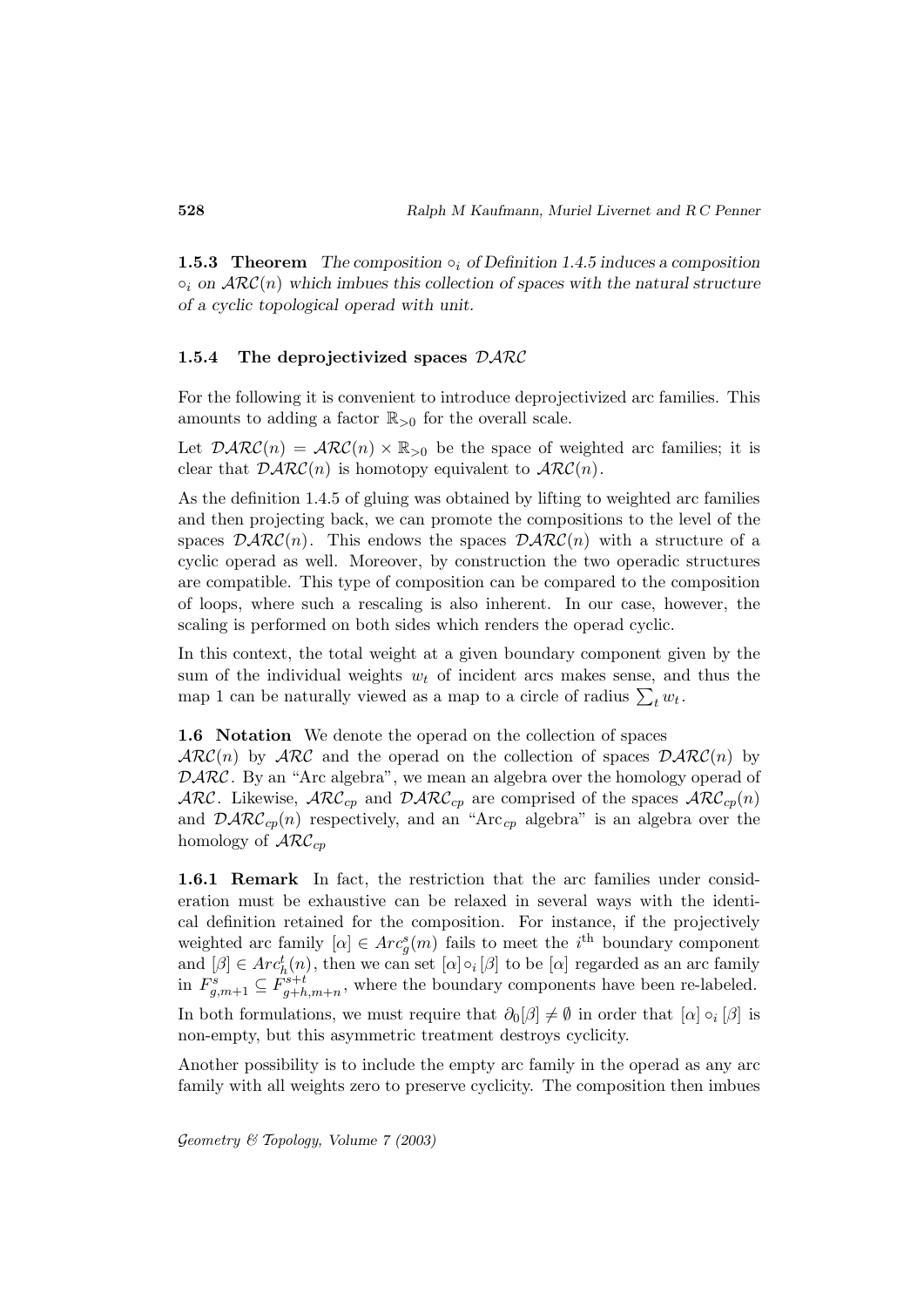the deprojectivized  $Arc(F^s_{g,n+1})$  themselves with the structure of a topological operad, but the corresponding homology operad, in light of the Sphericity Conjecture 1.1.4 would be trivial i.e., the trivial one-dimensional  $\mathcal{S}_n$ -module for each n.

#### **1.6.2 Turning on punctures and genus**

When allowing genus or the number of punctures to be different from zero, there are two operators for the topological operad that generate arc families of all genera respectively with any number of punctures from arc families of genus zero with no punctures. These operators are depicted in figure 5.



Figure 5: I, the genus generator, II, the puncture operator

For the corresponding linear homology operad, we expect similarities with [10], in which the punctures play the role of the second set of points. This means that the linear operad will act on tensor powers of two linear spaces, one for the boundary components and one for the punctures. In this extension of the operadic framework, there is no gluing on the punctures and the respective linear spaces should be regarded as parameterizing deformations which perturb each operation separately.

#### **1.6.3 Other Props and Operads**

There are related sub-operads and sub-props of  $Arc(F^s_{g,n+1})$  other than  $\mathcal{ARC}_{cp}$ and  $\text{ARC}$  which are of interest. In the general case, one may specify a symmetric  $(n+1)$ -by- $(n+1)$  matrix  $A^{(n)}$  as well as an  $(n+1)$ -vector  $R^{(n)}$  of zeroes and ones over  $\mathbb{Z}/2\mathbb{Z}$  and consider the subspace of  $Arc(F^s_{g,n+1})$  where arcs are allowed to run between boundary components i and j if and only if  $A_{ij}^{(n)} \neq 0$ and are required to meet boundary component k if and only if  $R_k^{(n)} \neq 0$ . For instance, the case of interest in this paper corresponds to  $A^{(n)}$  the matrix and  $R^{(n)}$  the vector whose entries are all one. In Remark 1.6.1, we also mentioned the example with  $A^{(n)}$  the matrix consisting entirely of entries one and  $R^{(n)}$ the standard first unit basis vector.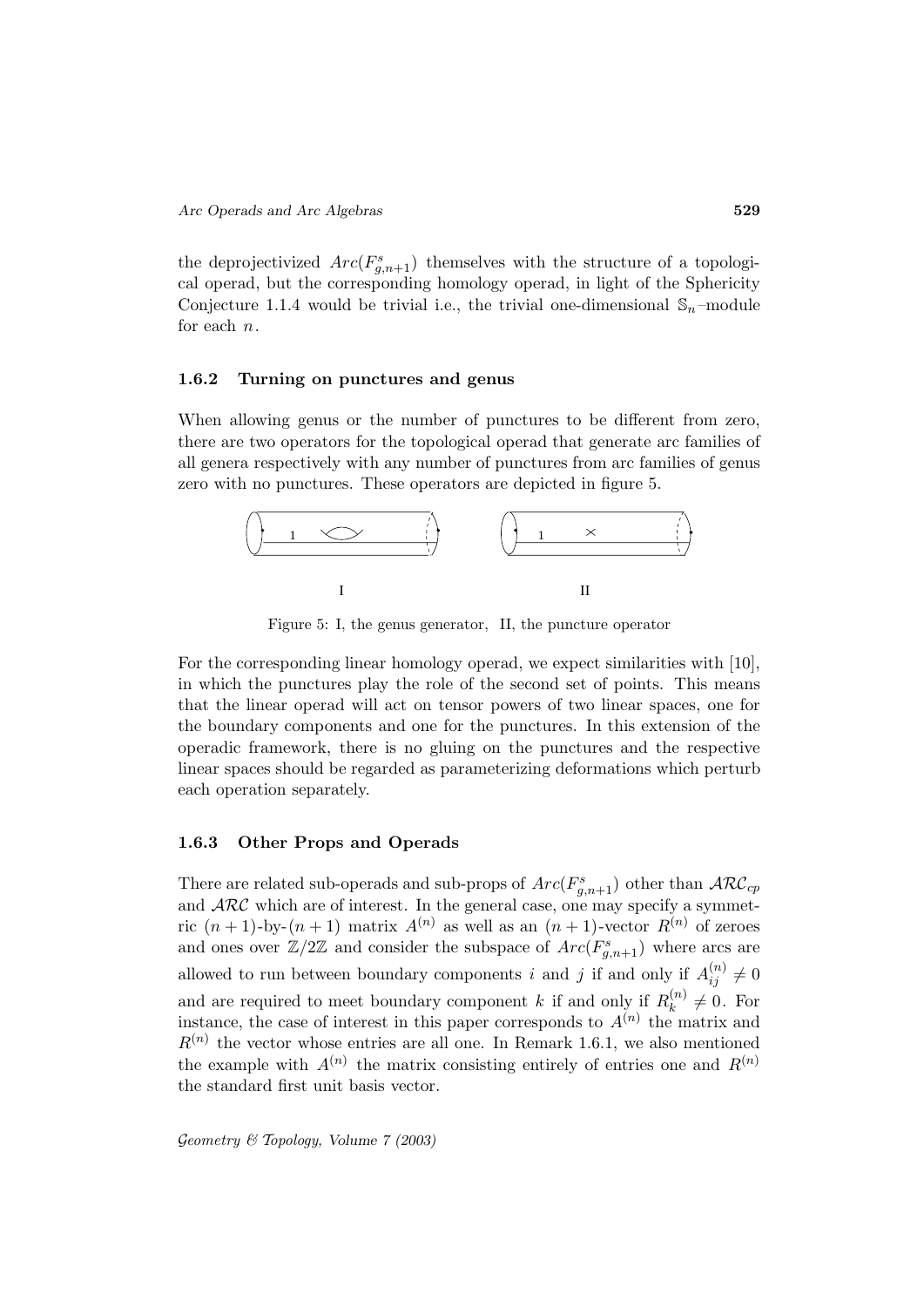For a class of examples, consider a partition of  $\{0, 1, \ldots n\} = I^{(n)} \sqcup O^{(n)}$ , into "inputs" and "outputs", where  $A_{ij}^{(n)} = 1$  if and only if  $\{i, j\} \cap I^{(n)}$  and  $\{i, j\} \cap$  $O^{(n)}$  are each singletons, and  $R^{(n)}$  is the vector whose entries are all one. The corresponding prop is presumably related to the string prop of [1].

There are many other interesting possibilities. For instance, the cacti operad of [16] and the spineless cacti of [7] will be discussed and studied in sections 2 and 3, and other related cactus-like examples are studied in [7]. A further variation is to stratify the space by incidence matrices with non–negative integer entries corresponding to the number of arcs at each boundary component.

# **2 The Gerstenhaber and BV structure of** ARC

In this section we will show that there is a structure of Batalin-Vilkovisky algebra on Arc algebras and  $Arc_{cp}$  algebras. More precisely, any algebra over the singular chain complex operad  $C_*(\mathcal{ARC}_{cp})$  or  $C_*(\mathcal{ARC})$  is a BV algebra up to certain chain homotopies. For convenience,  $C_*(n)$  will denote  $C_*(\mathcal{ARC}_{cp}(n))$ or  $C_*(\text{ARC}(n))$ , since for our calculations, we only require  $\text{ARC}_{cp}$ . An element in C<sup>∗</sup> will be also called an arc family. We shall realize the underlying surfaces  $F_{0,n+1}^0$  in the plane with the boundary 0 being the outside circle. The conventions we use for the drawings is that all circles are oriented counterclockwise. Furthermore if there is only one marked point on the circle, it is the beginning of the window. If there are two marked points on the boundary, the window is the smaller arc between the two.

Via gluing, any arc family in  $C_*(n)$  gives rise to an n–ary operation on arc families in  $C_*$ . Here one has to be careful with the parameterizations. To be completely explicit we will always include them if we use a particular family as an operation.

As mentioned in the Introduction, many of the calculations of this section are inspired by [1].

#### **2.1 A reminder on some algebraic structures**

In this section, we would like to recall some basic definitions of algebras and their relations which we will employ in the following. The proofs in this subsection are omitted, since they are straightforward computations. They can be found in [3, 4].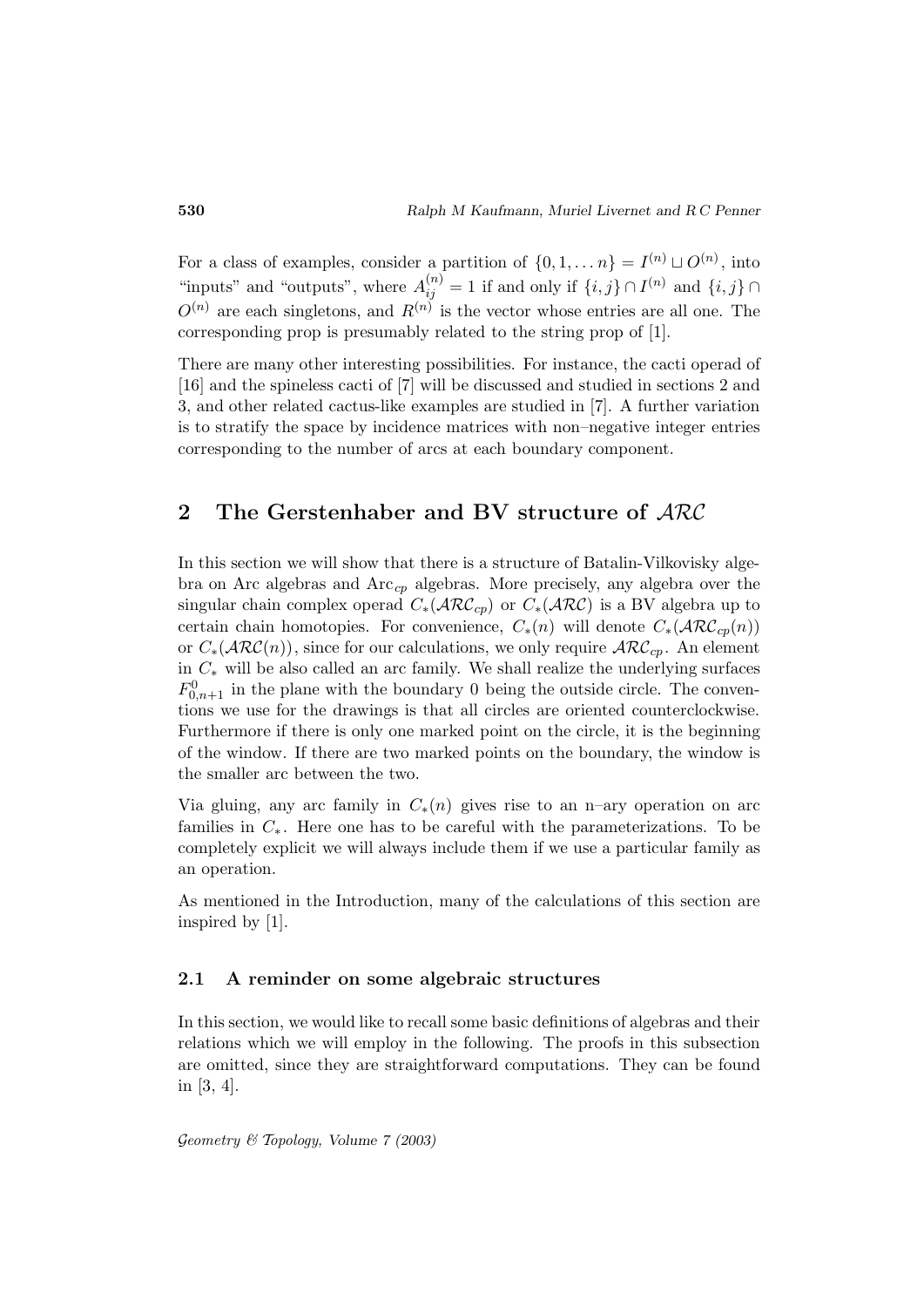**2.1.1 Definition** (Gerstenhaber) A pre–Lie algebra is a  $\mathbb{Z}/2\mathbb{Z}$  graded vector space  $V$  together with a bilinear operation  $*$  that satisfies

$$
(x * y) * z - x * (y * z) = (-1)^{|y||z|}((x * z) * y - x * (z * y))
$$

Here  $|x|$  denotes the  $\mathbb{Z}/2\mathbb{Z}$  degree of x.

**2.1.2 Definition** An odd Lie algebra is a  $\mathbb{Z}/2\mathbb{Z}$  graded vector space V together with a bilinear operation  $\{ , \}$  which satisfies

(1) 
$$
\{a, b\} = (-1)^{(|a|+1)(|b|+1)} \{b, a\}
$$

(2) 
$$
\{a, \{b, c\}\} = \{\{a, b\}, c\} + (-1)^{(|a|+1)(|b|+1)}\{b, \{a, c\}\}\
$$

**2.1.3 Remark** Pre–Lie algebras of the above type are sometimes also called right symmetric algebras. There is also the notion of a left symmetric algebra, which satisfies

$$
(x * y) * z - x * (y * z) = \pm (y * x) * z - y * (x * z)
$$

Given a left symmetric algebra its opposite algebra is right symmetric and vice– versa. Here the multiplication for the opposite algebra  $A^{opp}$  is  $a *^{opp} b = b * a$ . Hence it is a matter of taste, which algebra type one regards. To match with string topology, one has to use left symmetric algebras, while to match with the Hochschild cochains, one will have to use right symmetric algebras.

**2.1.4 Definition** A Gerstenhaber algebra or an odd Poisson algebra is a  $\mathbb{Z}/2\mathbb{Z}$  graded, graded–commutative associative algebra  $(A, \cdot)$  endowed with an odd Lie algebra structure { , } which satisfies the compatibility equation

$$
\{a\,,\,b\cdot c\} = \{a\,,\,b\}\cdot c + (-1)^{|b|(|a|+1)}b\cdot\{a\,,\,c\}
$$

**2.1.5 Proposition** (Gerstenhaber) *For any pre-Lie algebra* V, the bracket { , } *defined by*

$$
\{a, b\} := a * b - (-1)^{(|a|+1)(|b|+1)} b * a \tag{2}
$$

*endows* V *with a structure of odd Lie algebra.*

**2.1.6 Remark** The same holds true for a right symmetric algebra.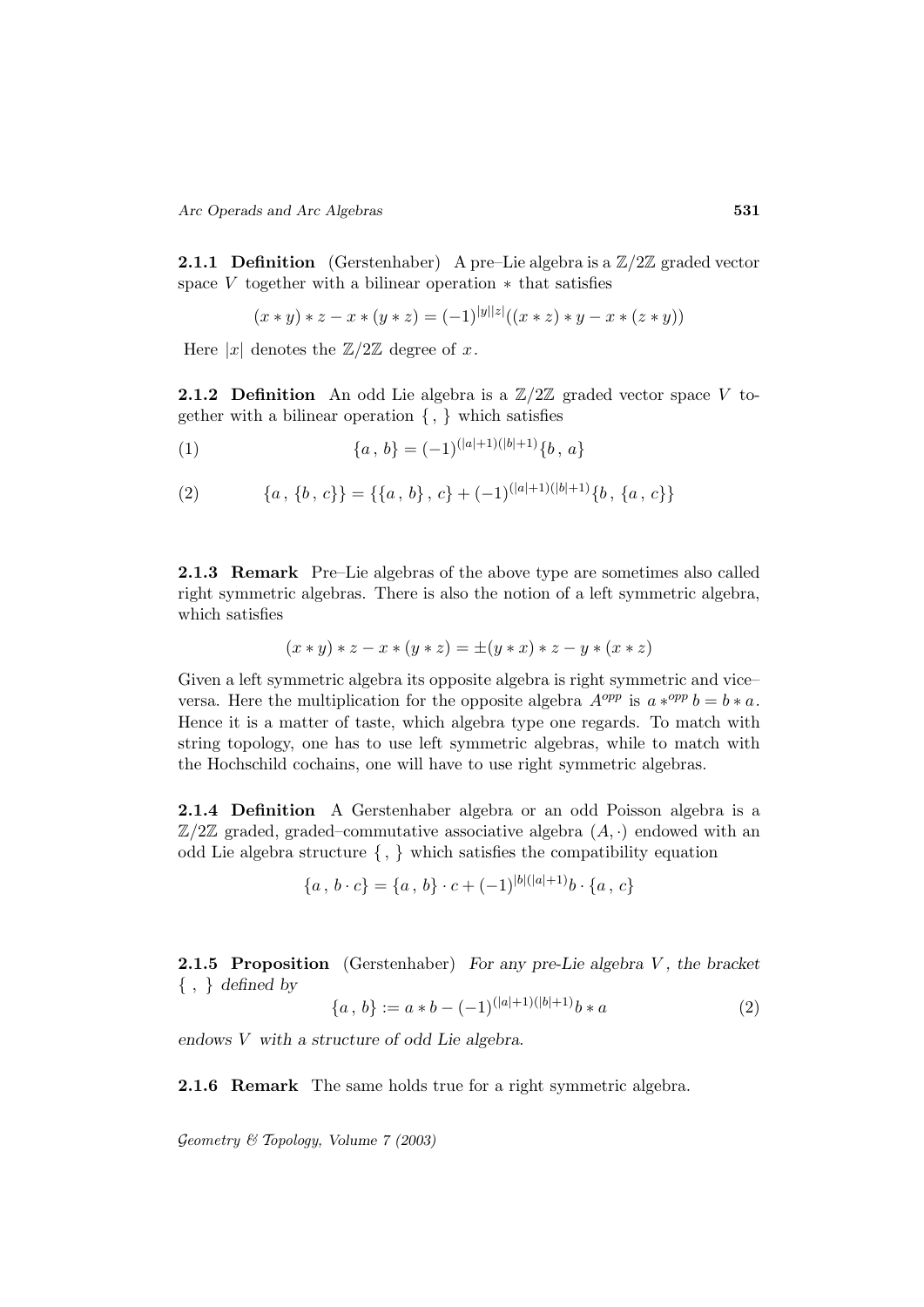**2.1.7 Definition** A Batalin–Vilkovisky (BV) algebra is an associative super– commutative algebra A together with an operator  $\Delta$  of degree 1 that satisfies

$$
\Delta^2 = 0
$$
  
\n
$$
\Delta(abc) = \Delta(ab)c + (-1)^{|a|}a\Delta(bc) + (-1)^{|sa||b|}b\Delta(ac)
$$
  
\n
$$
- \Delta(a)bc - (-1)^{|a|}a\Delta(b)c - (-1)^{|a|+|b|}ab\Delta(c)
$$

Here super–commutative means as usual  $\mathbb{Z}/2\mathbb{Z}$  graded commutative, i.e.  $ab =$  $(-1)^{|a||b|}ba.$ 

#### **2.1.8 Proposition** (Getzler) *For any BV–algebra* (A, ∆) *define*

$$
\{a, b\} := (-1)^{|a|} \Delta(ab) - (-1)^{|a|} \Delta(a) b - a \Delta(b)
$$
 (3)

*Then* (A, { , }) *is a Gerstenhaber algebra.*

**2.1.9 Definition** We call a triple  $(A, \{ , \}, \Delta)$  a GBV–algebra if  $(A, \Delta)$  is a BV algebra and  $\{ , \} : A \otimes A \to A$  satisfies the equation (3). By the Proposition above  $(A, \{ , \})$  is a Gerstenhaber algebra.

The purpose of this definition is that in some cases as in the case of the Arc operad it happens that a bracket as well as the BV operator appear naturally. In our case the bracket comes naturally from a pre–Lie structure which one can also view as a  $\cup_1$  product, while the BV operator appears from a cycle naturally parameterized by  $S^1 = Arc(F_{0,2}^0 = \mathcal{ARC}_{cp}(1)$ . We use the name GBV algebra to indicate that these structures although having independent origin are indeed compatible. As we will show below, the independent origin can be interpreted as saying that the Gerstenhaber structure is governed by one suboperad and the BV–structure by another bigger suboperad which contains the previous one. Moreover the bracket of the BV structure coincides with the bracket of the Gerstenhaber structure already present in the smaller suboperad.

### **2.2 Arc families and their induced operations**

The points in  $\mathcal{ARC}_{cp}(1)$  are parameterized by the circle, which is identified with  $[0, 1]$ , where 0 is identified to 1. To describe a parameterized family of weighted arcs, we shall specify weights that depend upon the parameter  $s \in [0,1]$ . Thus, by taking  $s \in [0,1]$  figure 6 describes a cycle  $\delta \in C_1(1)$  that spans  $H_1(\mathcal{ARC}_{cp}(1))$ .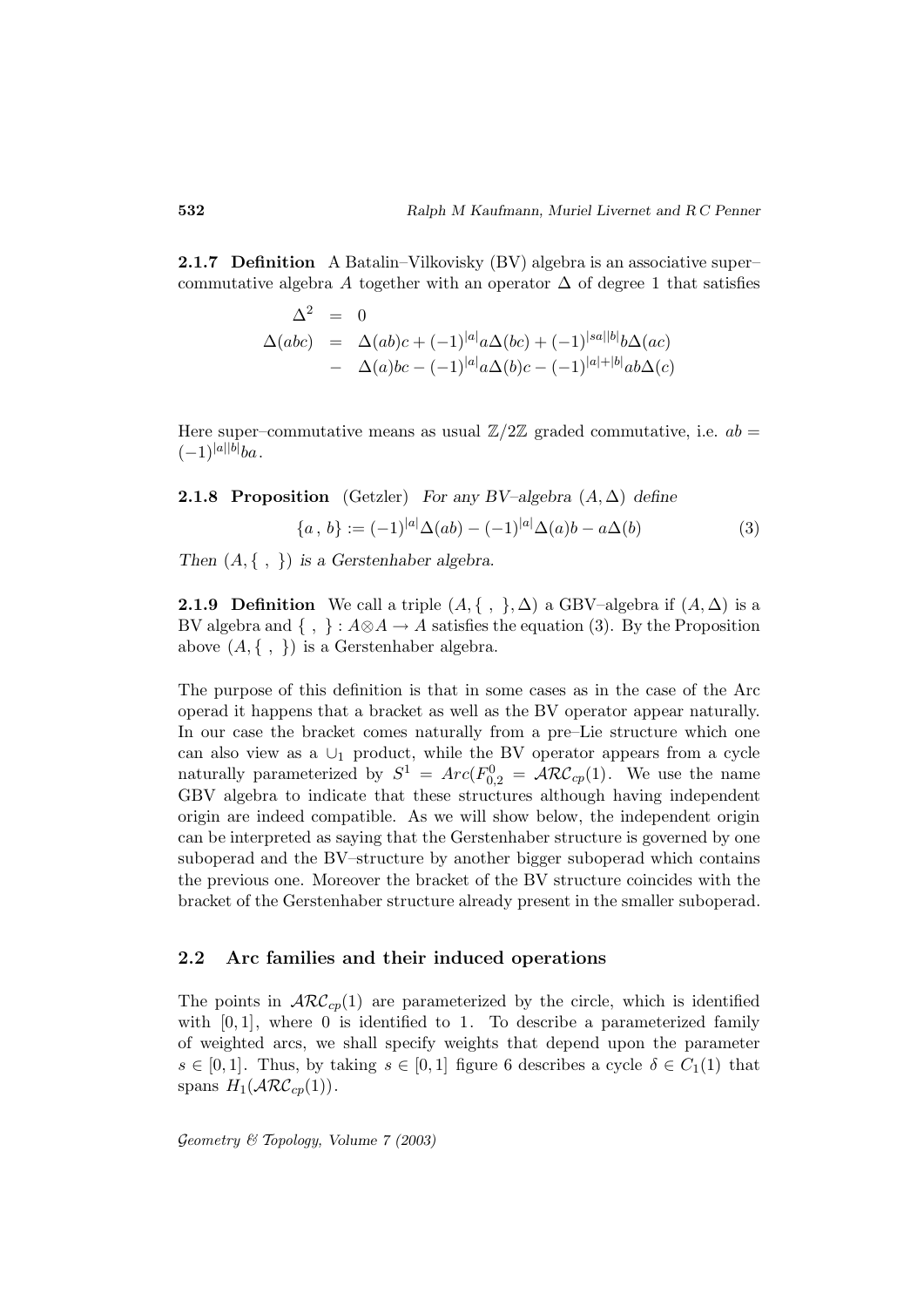

Figure 6: I, the identity and II, the arc family  $\delta$  yielding the BV operator

As stated above, there is an operation associated to the family  $\delta$ . For instance, if  $F_1$  is any arc family  $F_1 : k_1 \to \mathcal{ARC}_{cp}$ ,  $\delta F_1$  is the family parameterized by  $I \times k_1 \to \mathcal{ARC}_{cp}$  with the map given by the picture by inserting  $F_1$  into the position 1. By definition,

$$
\Delta = -\delta \in C_1(1).
$$

In  $C_*(2)$  we have the basic families depicted in figure 7 which in turn yield operations on  $C_*$ .



Figure 7: The binary operations

To fix the signs, we fix the parameterizations we will use for the glued families as follows: say the families  $F_1, F_2$  are parameterized by  $F_1 : k_1 \to \mathcal{ARC}_{cp}$  and  $F_2 : k_2 \to \mathcal{ARC}_{cp}$  and  $I = [0, 1]$ . Then  $F_1 \cdot F_2$  is the family parameterized by  $k_1 \times k_2 \to \mathcal{ARC}_{cp}$  as defined by figure 7 (i.e., the arc family  $F_1$  inserted in boundary  $a$  and the arc family  $F_2$  inserted in boundary  $b$ ).

Interchanging labels 1 and 2 and using ∗ as a chain homotopy as in figure 8 yields the commutativity of  $\cdot$  up to chain homotopy

$$
d(F_1 * F_2) = (-1)^{|F_1||F_2|} F_2 \cdot F_1 - F_1 \cdot F_2 \tag{4}
$$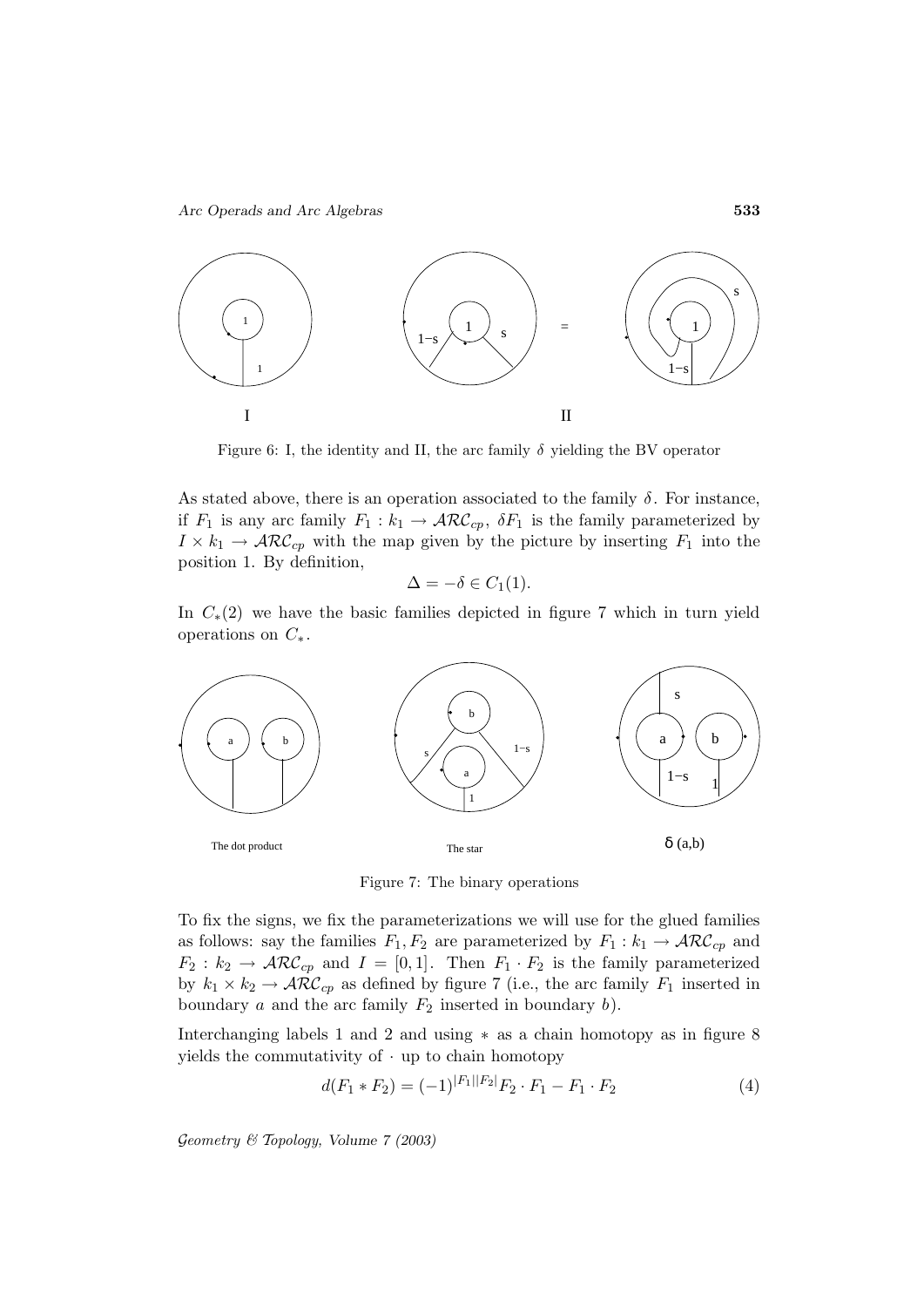Notice that the product  $\cdot$  is associative up to chain homotopy.

Likewise  $F_1 * F_2$  is defined to be the operation given by the second family of figure 7 with  $s \in I = [0, 1]$  parameterized over  $k_1 \times I \times k_2 \rightarrow \mathcal{ARC}_{cp}$ .

By interchanging the labels, we can produce a cycle  $\{F_1, F_2\}$  as shown in figure 8 where now the whole family is parameterized by  $k_1 \times I \times k_2 \rightarrow \mathcal{ARC}_{cp}$ .

$$
\{F_1, F_2\} := F_1 * F_2 - (-1)^{(|F_1|+1)(|F_2|+1)} F_2 * F_1.
$$



Figure 8: The definition of the Gerstenhaber bracket

**2.2.1 Definition** We have defined the following elements in  $C_*$ : δ and  $\Delta = -\delta$  in  $C_1(1)$ ;

 $\cdot$  in  $C_0(2)$ , which is commutative and associative up to a boundary.

\* and  $\{-,-\}$  in  $C_1(2)$  with  $d(*) = \tau \cdot - \cdot$  and  $\{-,-\} = \cdot - \tau$ . Note that  $\delta$ , · and  $\{-, -\}$  are cycles, whereas  $*$  is not.

2.2.2 Remark We would like to point out that the symbol  $\bullet$  in the standard super notation of odd Lie brackets  $\{a \bullet b\}$ , which is assigned to have an intrinsic degree of 1, corresponds geometrically in our situation to the one–dimensional interval  $I$ .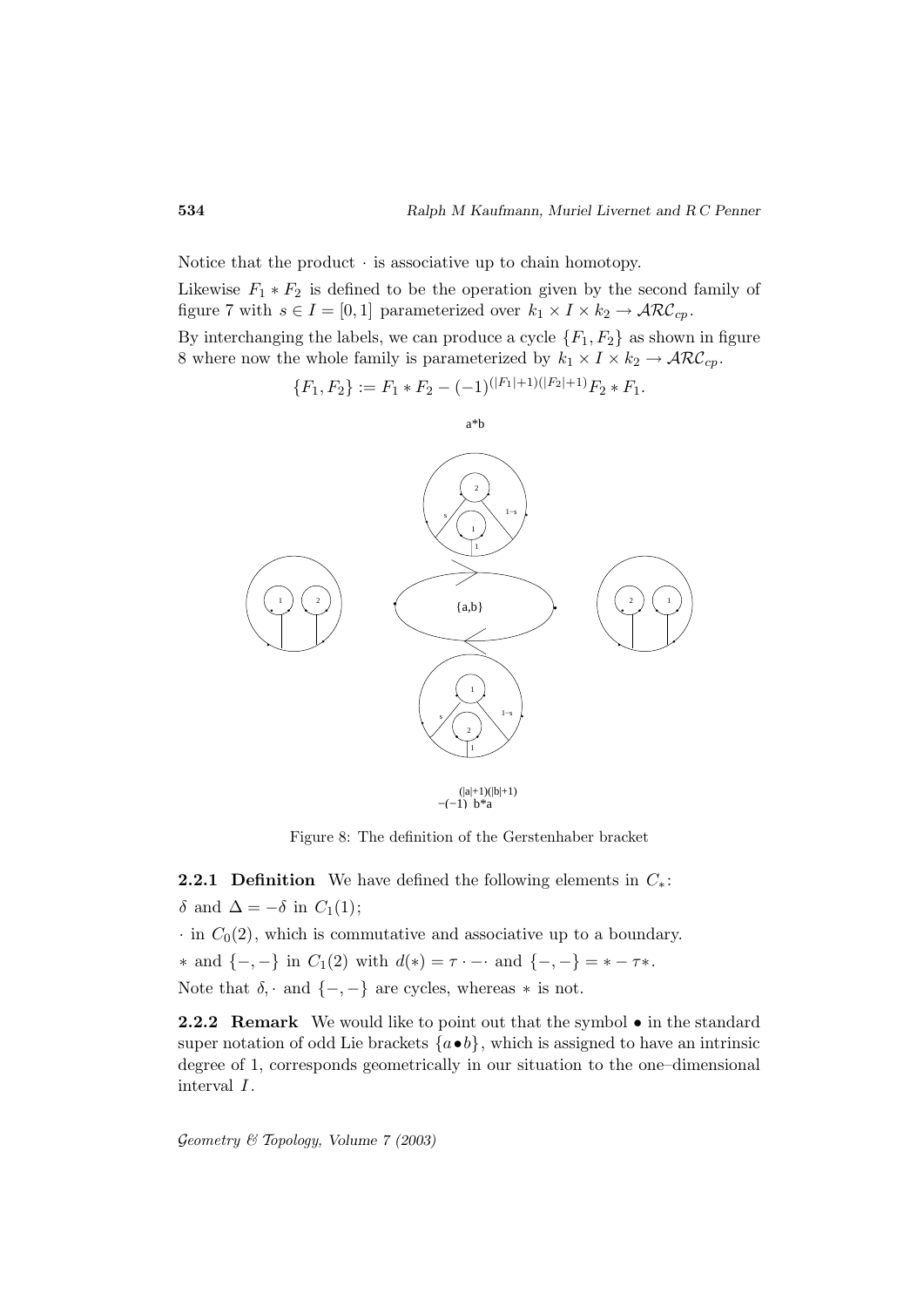## **2.3 The BV operator**

The operation corresponding to the arc family  $\delta$  is easily seen to square to zero in homology. It is therefore a differential and a natural candidate for a derivation or a higher order differential operator. It is easily checked that it is not a derivation, but it is a BV operator, as we shall demonstrate.

It is convenient to introduce the family of operations on arc families  $\delta$  which are defined by figure 9, where the families are parameterized over  $I \times k_{a_1} \times \cdots \times k_{a_n}$ .



Figure 9: The definition of the n–ary operations  $\delta$ 

We notice the following relations which are the raison d'être for this definition:

$$
\delta(ab) \sim \delta(a,b) + (-1)^{|a||b|} \delta(b,a)
$$
  
\n
$$
\delta(abc) \sim \delta(a,b,c) + (-1)^{|a|(|b|+|c|)} \delta(b,c,a)
$$
  
\n
$$
+ (-1)^{|c|(|a|+|b|)} \delta(c,a,b)
$$
\n(5)

$$
\delta(a_1 a_2 \cdots a_n) \sim \sum_{i=0}^{n-1} (-1)^{\sigma(c^i, a)} \delta(a_{c^i(1)}, \dots, a_{c^i(n)}) \tag{6}
$$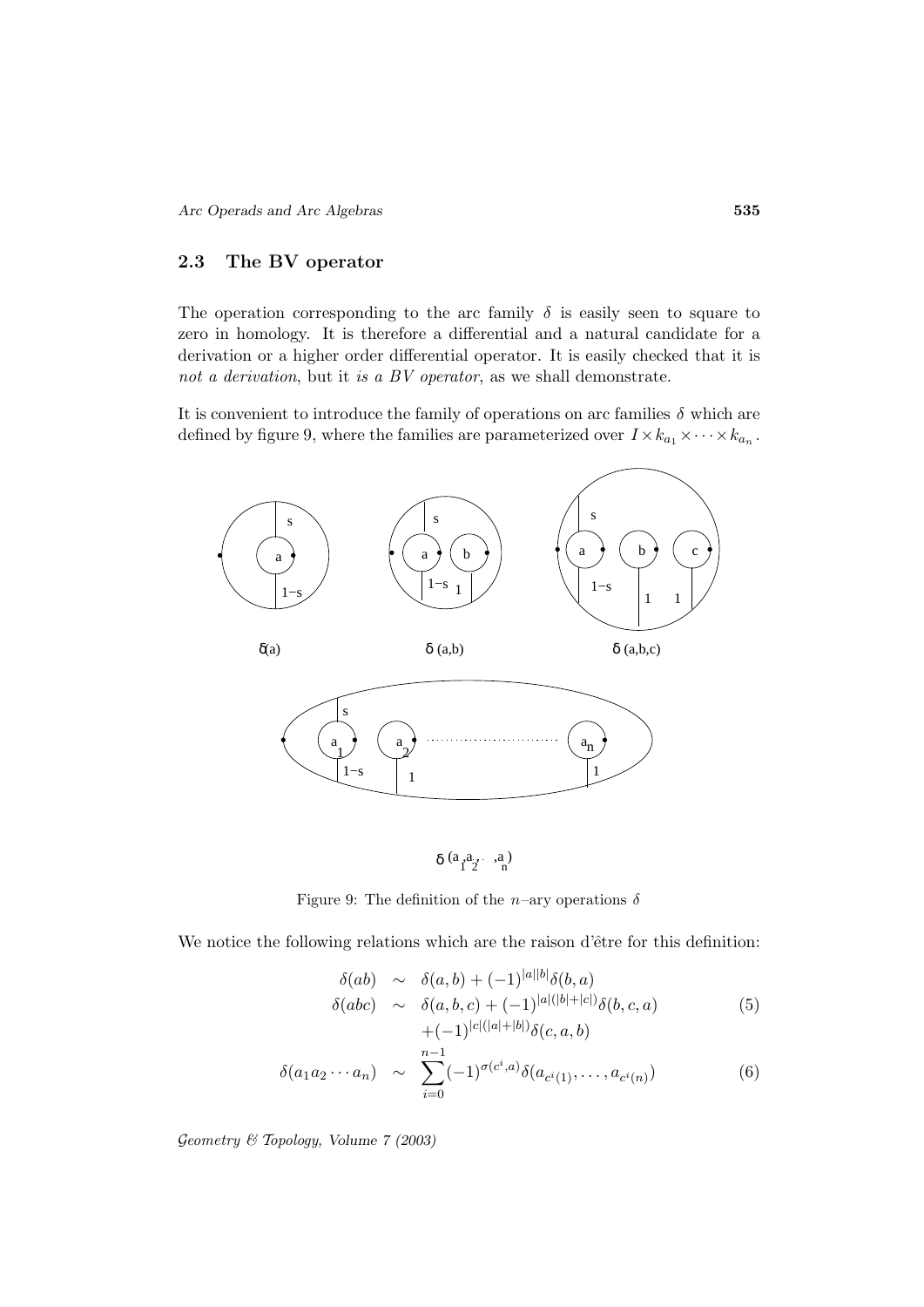where c is the cyclic permutation  $(1,\ldots,n)$  and  $\sigma(c^i,a)$  is the standard supersign of the permutation. The homotopy here is just a reparameterization of the variable  $s \in I$ .

There is a further relation immediate from the definition which shows that the only "new" operation is  $\delta(a, b)$ 

$$
\delta(a_1, a_2, \dots, a_n) \sim \delta(a_1, a_2 a_3 \cdots a_n) \tag{7}
$$

where we use a homotopy to scale all weights of the bands not hitting the boundary 1 to the value 1.

#### **2.3.1 Lemma**

$$
\delta(a, b, c) \sim (-1)^{(|a|+1)|b|} b\delta(a, c) + \delta(a, b)c - \delta(a)bc \tag{8}
$$

**Proof** The proof is contained in figure 10. Let  $a : k_a \to \mathcal{ARC}_{cp}, b : k_b \to$  $\mathcal{ARC}_{cp}$  and  $c : k_c \to \mathcal{ARC}_{cp}$ , be arc families then the two parameter family filling the square is parameterized over  $I \times I \times k_a \times k_b \times k_c$ . This family gives us the desired chain homotopy.  $\Box$ 

**2.3.2 Proposition** *The operator* ∆ *satisfies the relation of a BV operator up to chain homotopy.*

$$
\Delta^2 \sim 0
$$
  
\n
$$
\Delta(abc) \sim \Delta(ab)c + (-1)^{|a|} a \Delta(bc) + (-1)^{|sa||b|} b \Delta(ac) - \Delta(a)bc
$$
  
\n
$$
-(-1)^{|a|} a \Delta(b)c - (-1)^{|a|+|b|} ab \Delta(c)
$$
\n(9)

*Thus, any Arc algebra and any Arc*cp *algebra is a BV algebra.*

**Proof** The proof follows algebraically from Lemma 2.3.1 and equation (5). We can also make the chain homotopy explicit. This has the advantage of illustrating the symmetric nature of this relation in  $C_*$  directly.

Given arc families  $a : k_a \to \mathcal{ARC}_{cp}, b : k_b \to \mathcal{ARC}_{cp}$  and  $c : k_c \to \mathcal{ARC}_{cp}$ , we define the two parameter family defined by the figure 11 where the families in the rectangles are the depicted two parameter families parameterized over  $I \times I \times k_a \times k_b \times k_c$  and the triangle is not filled, but rather its boundary is the operation  $\delta(abc)$ .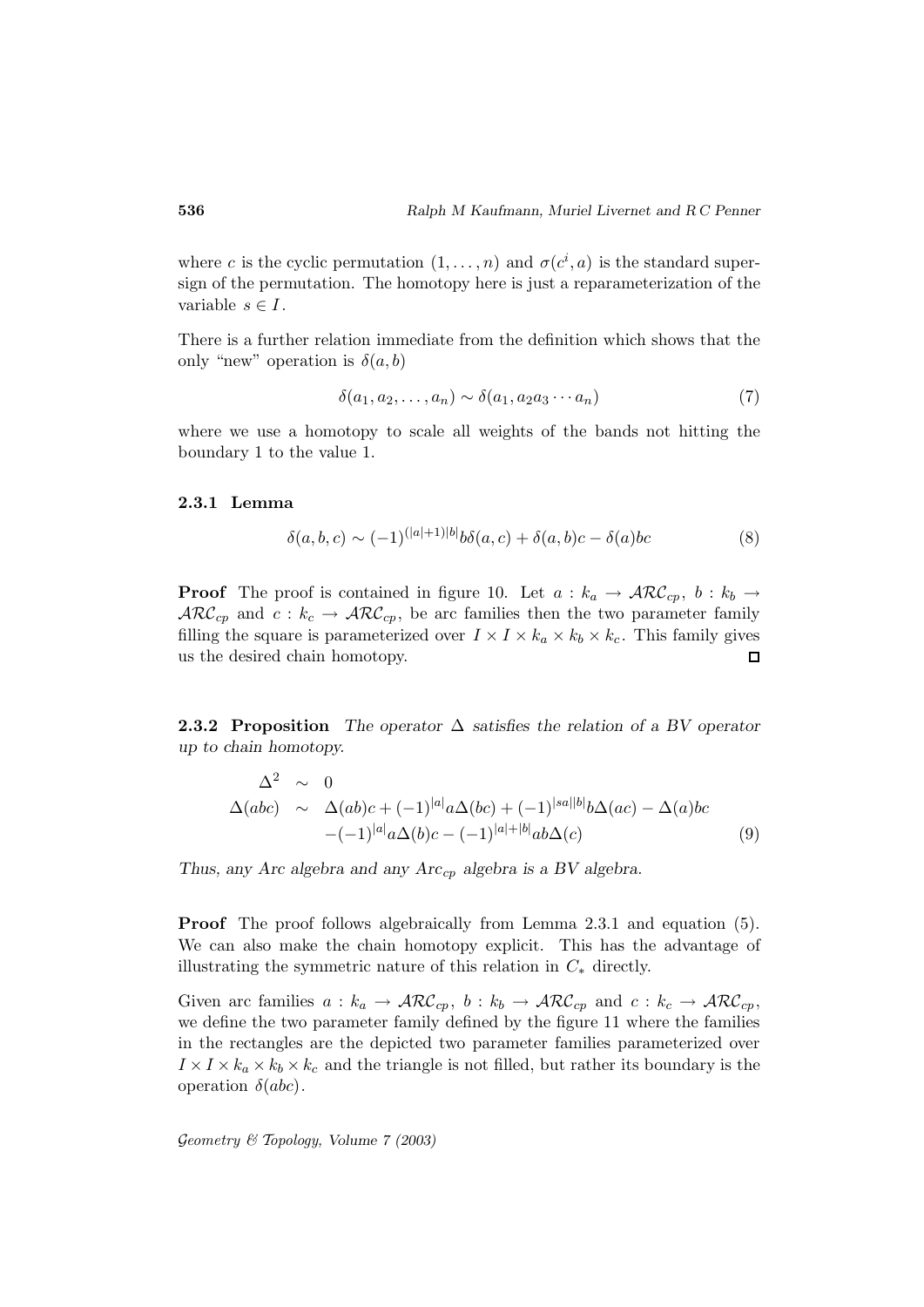

Figure 10: The basic chain homotopy responsible for BV

From the diagram we get the chain homotopy consisting of three, and respectively twelve, terms.

$$
\delta(abc) \sim \delta(a, b, c) + (-1)^{|a|(|b|+|c|)} \delta(b, c, a) + (-1)^{|c|(|a|+|b|)} \delta(c, b, a)
$$
  
\sim 
$$
(-1)^{(|a|+1)|b|} b\delta(a, c) + \delta(a, b)c - \delta(a)bc + (-1)^{|a|} a\delta(b, c)
$$
  
\n
$$
+ (-1)^{|a||b|} \delta(b, a)c - (-1)^{|a|} a\delta(b)c + (-1)^{(|a|+|b|)}c|a\delta(b, c)
$$
  
\n
$$
\sim \delta(ab)c + (-1)^{|a|} a\delta(bc) + (-1)^{|a+1||b|} b\delta(ac) - \delta(a)bc
$$
  
\n
$$
- (-1)^{|a|} a\delta(b)c - (-1)^{|a|+|b|} ab\delta(c) \qquad (10)
$$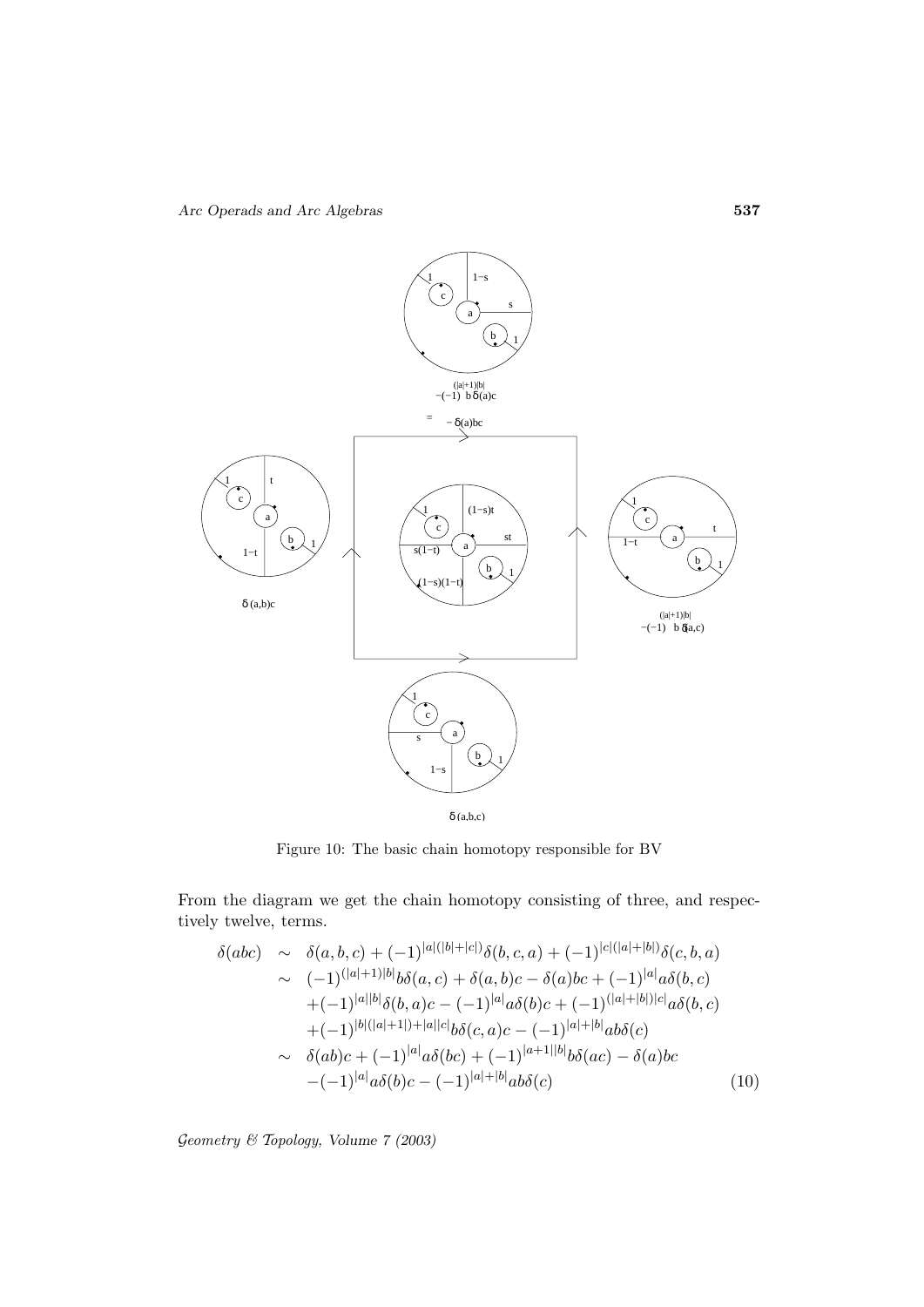

Figure 11: The homotopy BV equation

# **2.4 Gerstenhaber Structure**

We have already defined the operation whose odd commutator is given by the BV operator.

**2.4.1 Theorem** *The Gerstenhaber bracket induced by* ∆ *is given by the operation*

$$
\{a, b\} = a * b - (-1)^{(|a|+1)(|b|+1)}b * a
$$

*In other words* ARC *is a GBV–Algebra up to homotopy.*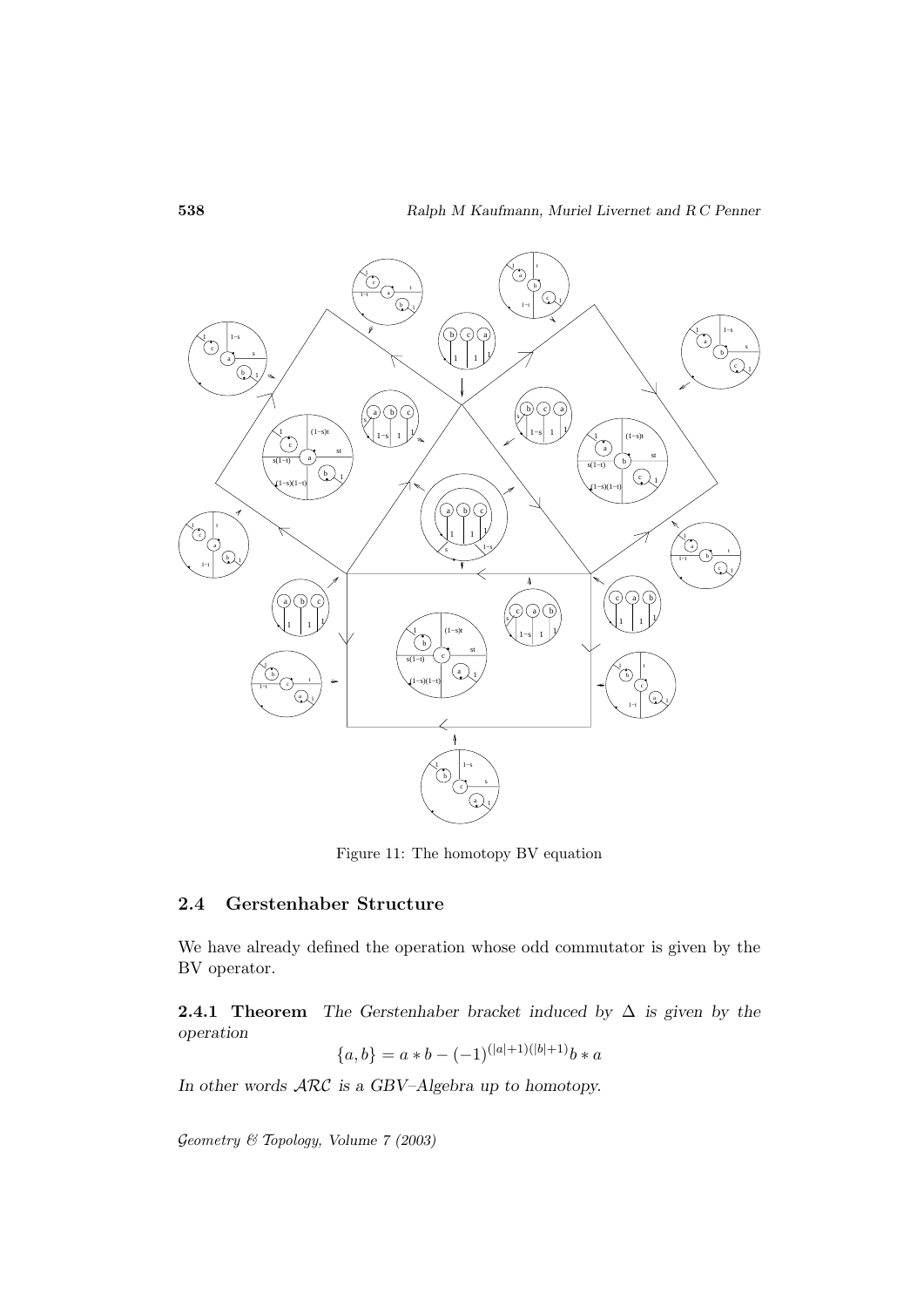

Figure 12: The odd commutator realization of the bracket

**Proof** We consider the arc family depicted in figure 12, where the two parameter arc families are parameterized via  $k_1 \times T \times k_2 \to \mathcal{ARC}_{cp}$ , where T is the triangle  $T := \{(s, t) \in [0, 1] \times [0, 1] : s + t \leq 1\}$  with induced orientation, and where the middle loop is  $(-1)^{|F_1|} \delta(F_1 \cdot F_2)$  suitably re–parameterized. Inserting  $F_1$  in the boundary 1, and  $F_2$  in boundary 2, and passing to homology, we can read off the relation:

$$
(-1)^{|F_1|} \delta(F_1 \cdot F_2) =
$$
  

$$
(-1)^{(|F_1|+1)(|F_2|+1)} F_1 * F_2 + (-1)^{|F_1|} \delta(F_1) \cdot F_2 - F_1 * F_2 + F_1 \cdot (\delta F_2)
$$

or with  $\Delta = -\delta$ :

$$
\{F_1, F_2\} = (-1)^{|F_1|} \Delta(F_1 \cdot F_2) - (-1)^{|F_1|} \Delta(F_1) \cdot F_2 - F_1 \cdot (\Delta F_2)
$$

**2.4.2 Remark** Algebraically, the Jacobi identity and the derivation property of the bracket follow from the BV relation. For the less algebraically inclined we can again make everything topologically explicit. This also has the virtue of showing how different weights contribute to topologically distinct gluings.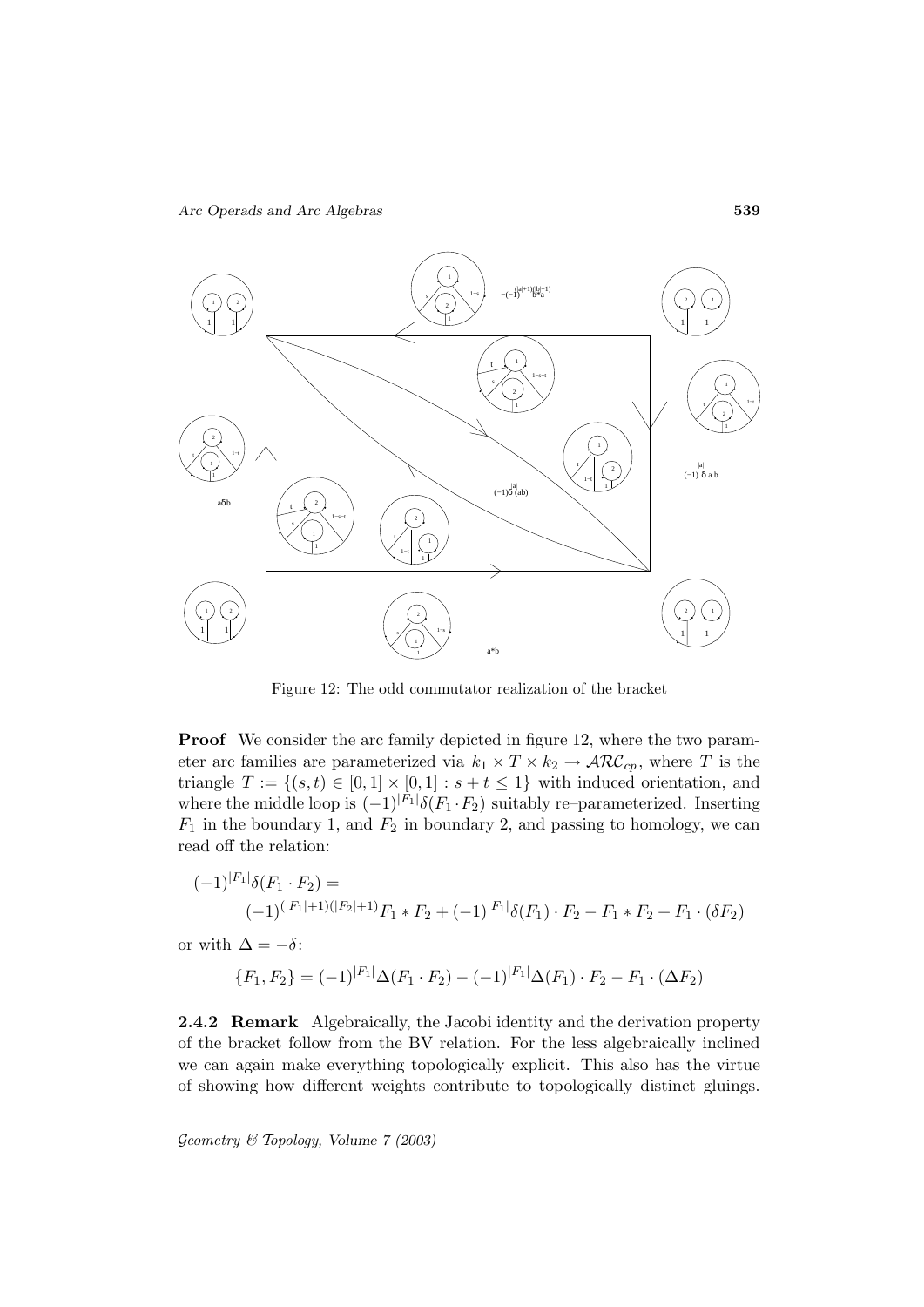This treatment also shows that we can restrict ourselves to the case of linear (Chinese) trees of section 3 or to cacti without spines (cf. section 5 and [7]) and therefore have a Gerstenhaber structure on this level.

#### **2.4.3 The associator**

It is instructive to do the calculation in the arc family picture with the operadic notation. For the gluing  $* \circ_1 *$  we obtain the elements in  $C_2(2)$  presented in figure 13 to which we apply the homotopy of changing the weight on the boundary 3 from 2 to 1 while keeping everything else fixed. We call this normalization.



Figure 13: The first iterated gluing of ∗

Unraveling the definitions for the normalized version yields figure 14, where in the different cases the gluing of the bands is shown in figure 15.

The gluing  $* \circ_2 *$  in arc families is simpler and yields the gluing depicted in figure 16 to which we apply a normalizing homotopy — by changing the weights on the bands emanating from boundary 1 from the pair  $(2s, 2(1-s))$  to  $(s, (1-s))$ using pointwise the homotopy  $\left(\frac{1+t}{2}2s, \frac{1+t}{2}(1-s)\right)$  for  $t \in [0,1]$ :

Combining figures 14 and 16 while keeping in mind the parameterizations we can read off the pre–Lie relation:

$$
F_1 * (F_2 * F_3) - (F_1 * F_2) * F_3 \sim
$$
  

$$
(-1)^{(|F_1|+1)(|F_2|+1)} (F_2 * (F_1 * F_3) - (F_2 * F_1) * F_3)
$$
 (11)

which shows that the associator is symmetric in the first two variables and thus following Gerstenhaber [3] we obtain:

**2.4.4 Corollary** *The bracket* { , } *satisfies the odd Jacobi identity.*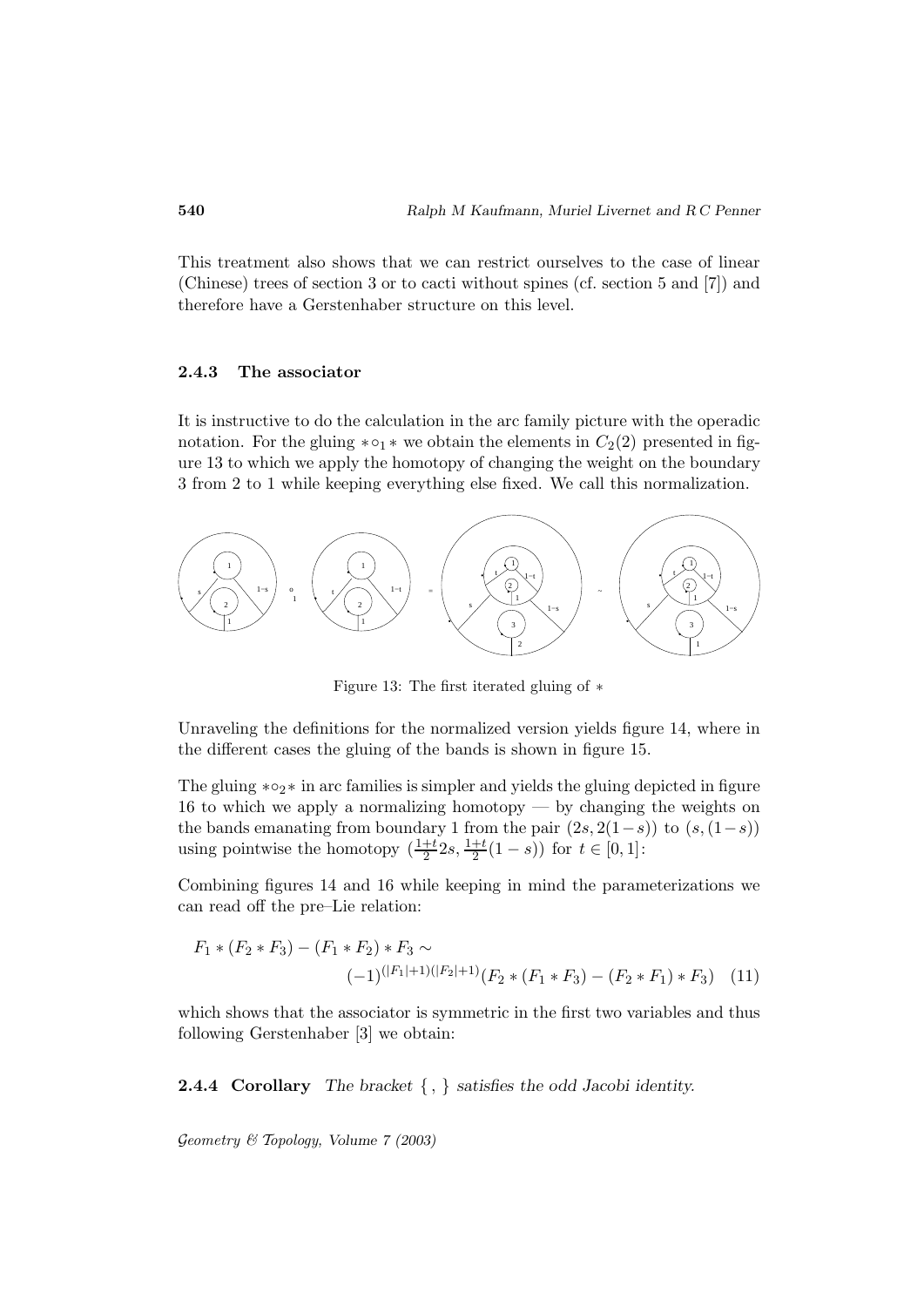

Figure 14: The glued family after normalization

#### **2.4.5 The Gerstenhaber structure**

The derivation property of the bracket follows from the compatibility equations which are proved by the relations represented by the two diagrams 17 and 18. The first case is just a calculation in the arc family picture. In the second case the arc family picture also makes it very easy to write down the family inducing the chain homotopy explicitly. We fix arc families  $a, b, c$  parameterized over  $k_a, k_b, k_c$  respectively.

First notice that the family parameterized by  $k_a \times I \times k_b \times k_c$ , which is depicted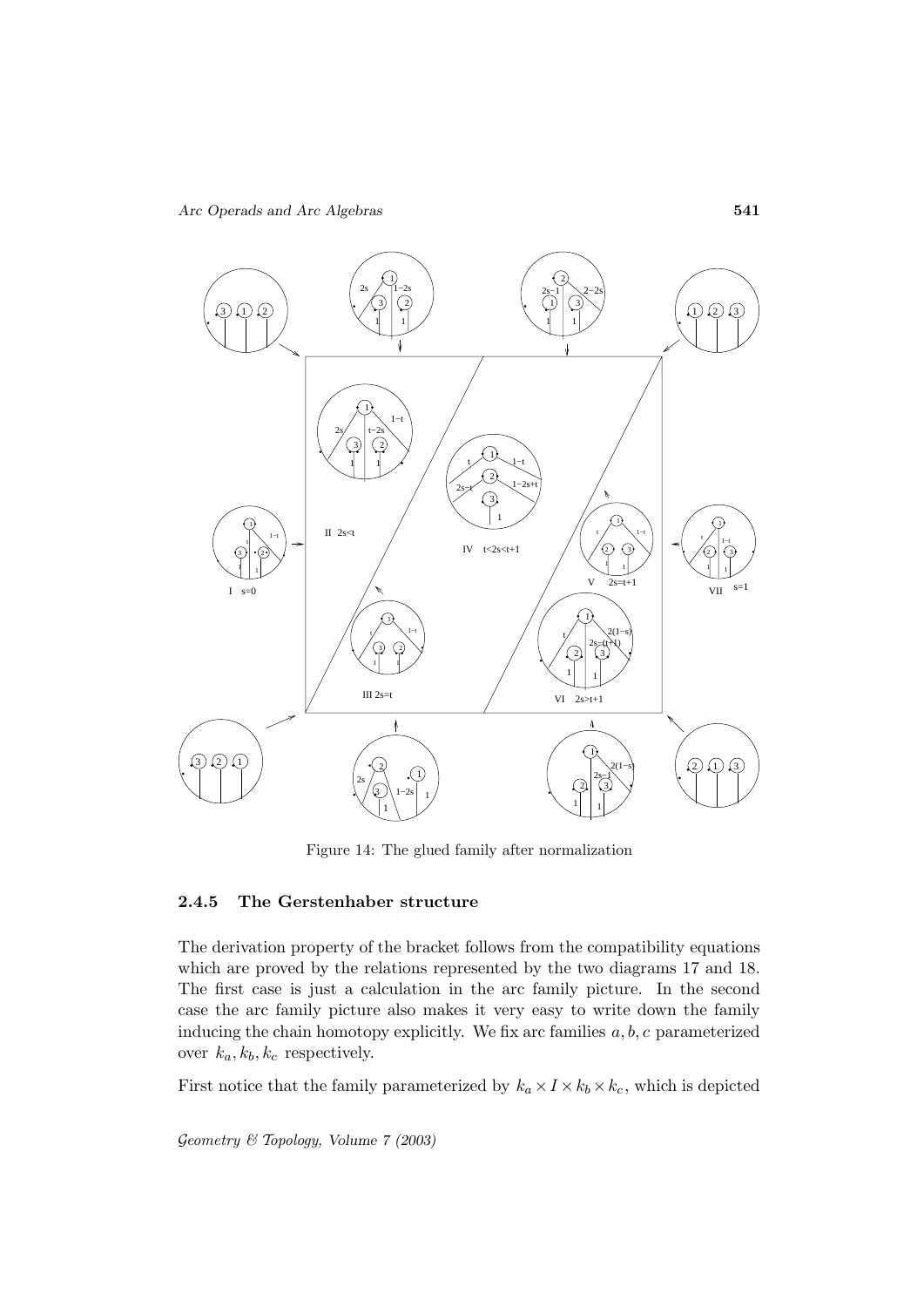

Figure 15: The different cases of gluing the bands



Figure 16: The other iteration of ∗

in figure 17, illustrates that

$$
a * (bc) \sim (a * b)c + (-1)^{|b|(|a|+1)}b(a * c)
$$

Second, the special two parameter family shown in figure 18 –where the two



Figure 17: The first compatibility equation

parameter arc family realizing the chain homotopy is parameterized over  $k_a \times$  $k_b \times T \times k_c$  with  $T := \{(s, t) \in [0, 1] \times [0, 1] : s + t \leq 1\}$ - gives the chain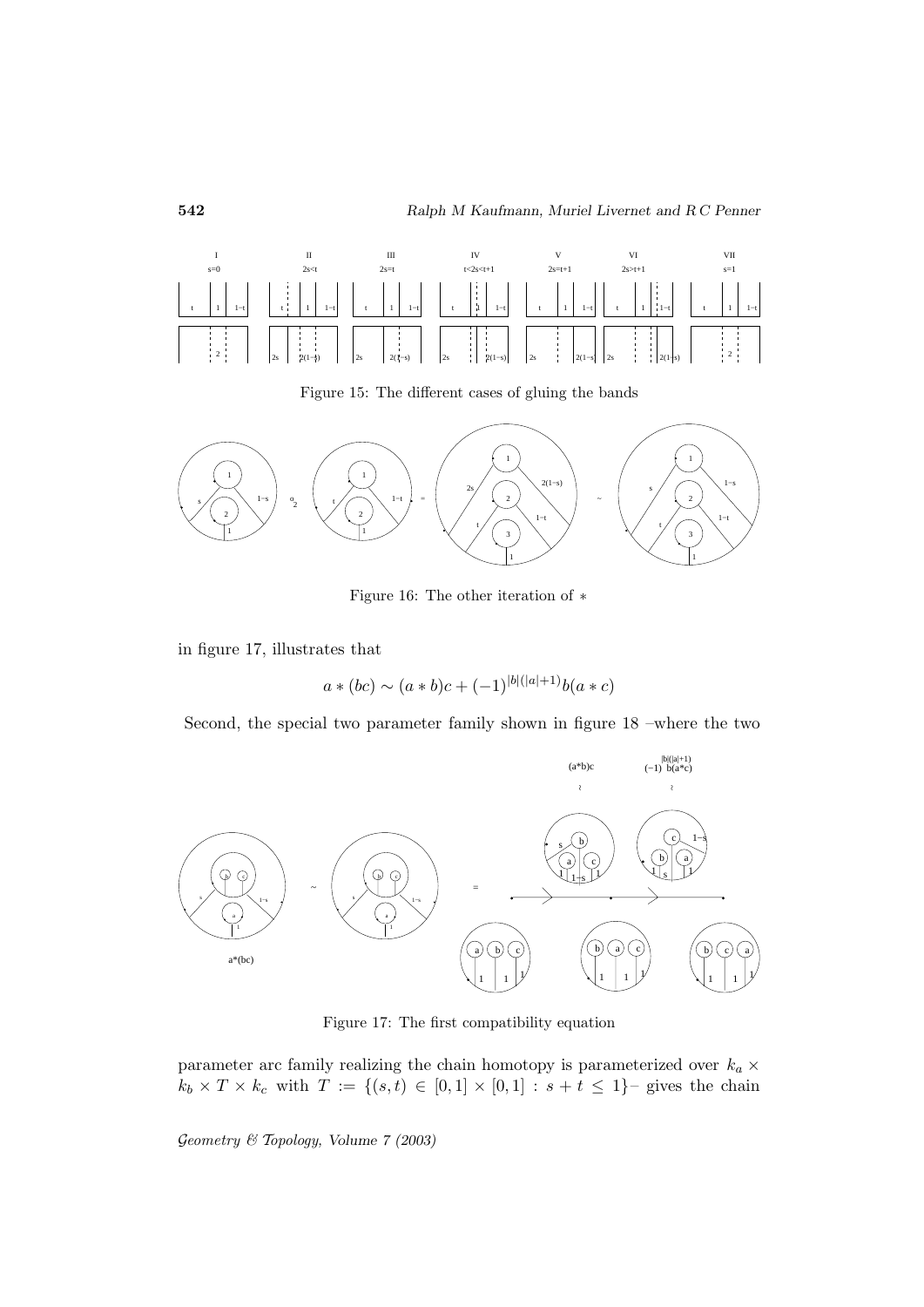*Arc Operads and Arc Algebras* **543**

homotopy

$$
(ab) * c \sim a(b * c) + (-1)^{|b|(|c|+1)} (a * c)b
$$

In both cases, we used normalizing homotopies as before.



Figure 18: The second compatibility equation

These two equations imply that

$$
\{a, b \cdot c\} \sim \{a, b\} \cdot c + (-1)^{|b|(|a|+1)} b \cdot \{a, b\},\tag{12}
$$

and we obtain:

**2.4.6 Proposition** *The bracket* { , } *is a Gerstenhaber bracket up to chain homotopy on*  $C_*(\text{ARC}_{cp})$  *or*  $C_*(\text{ARC})$  *for the product*  $\cdot$ *.* 

Summing up, we obtain:

**2.5 Theorem** *There is a BV structure on*  $C_*(\text{ARC}_c)$  *or*  $C_*(\text{ARC})$  *up to explicit chain boundaries. The induced Gerstenhaber bracket is also given by such explicit boundaries. This bracket is compatible with a product (associative* and commutative up to explicit boundaries) given by a point in  $C_0(\text{ARC}_{cp}(2))$ .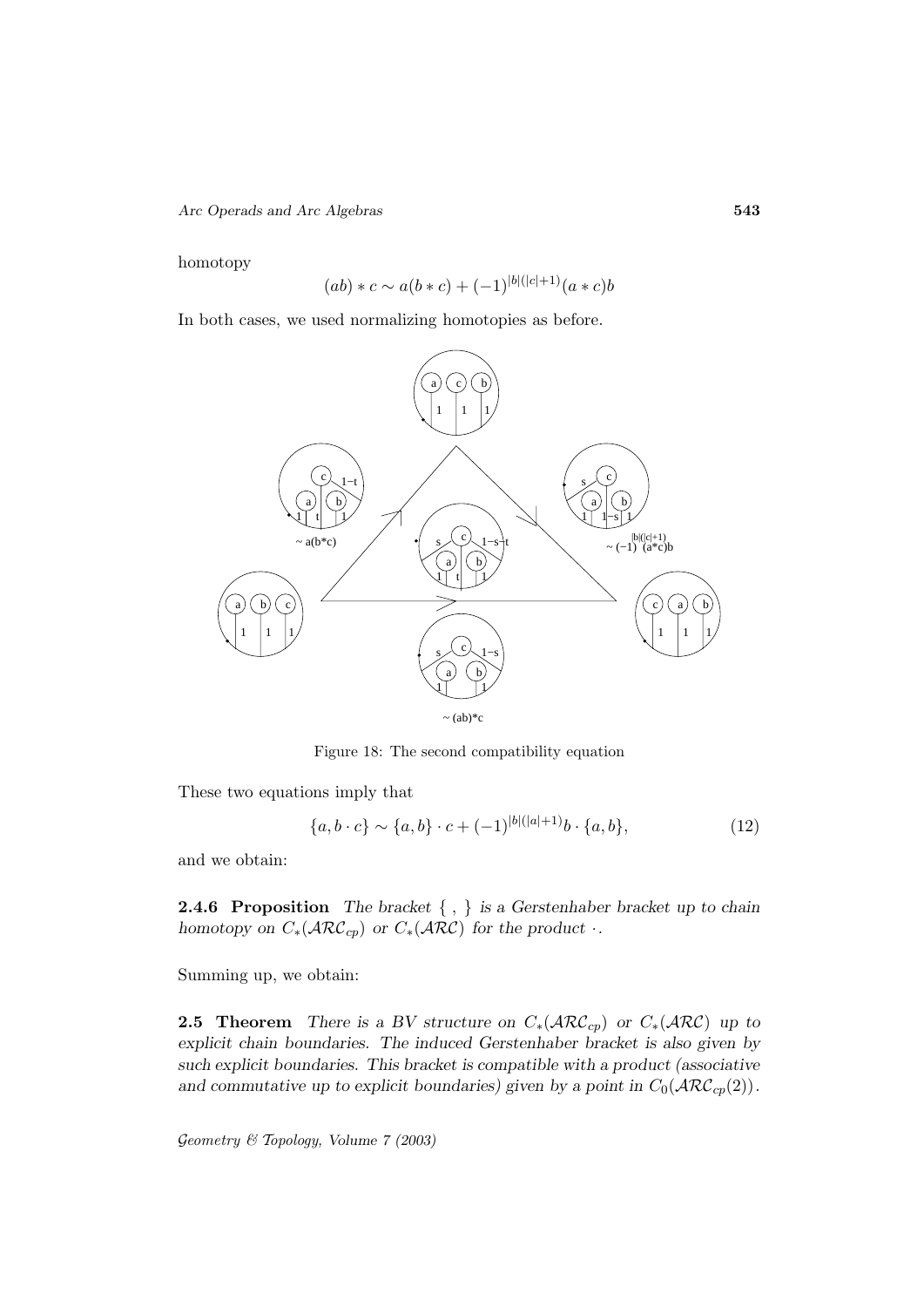**2.6 Corollary** *All Arc<sub>cp</sub> and Arc algebras are Batalin-Vilkovisky algebras. The Gerstenhaber structure induced by the BV operator coincides with the bracket induced by the pre–Lie product* ∗*. Hence all Arc*cp *and Arc algebras are GBV algebras.*

# **3 Cacti as a suboperad of** ARC

In the last section (section 2), we exhibited a GBV structure up to chain homotopy on  $C_*(\text{ARC})$ . Inspecting the arc families realizing the relevant homotopies, we observe that the Gerstenhaber structure is already present in a suboperad which we shall discuss here. This suboperad, called "linear trees", corresponds to the "spineless cacti" of [7]. Furthermore for the BV operator, we only need to add the one more operation  $\Delta$ , so that the BV structure is realized on the suboperad generated by spineless cacti and  $\mathcal{ARC}_{cp}(1)$ . Lastly the suboperad generated by spineless cacti is contained in the suboperad generated by cacti and the two Gerstenhaber structures agree, i.e. the one coming from the BV operator and the previously defined bracket.

We will furthermore show that this operad is the image of an embedding (up to homotopy) of Voronov cacti [16] into  $\mathcal{ARC}$ .

By the results of [1, 16], algebras over the cacti operad have a BV structure. The map of operads we construct will thus induce the structure of BV algebras for algebras over the homology of  $\text{ARC}$ . This induced structure is indeed the same as that defined in section 2 as can be seen from the embedding and our explicit realization of all relevant operations.

#### **3.1 Suboperads**

**3.1.1 Definition** The *trees suboperad* is defined for arc families in surfaces with  $g = s = 0$  in the notation of 1.6.3 by the allowed incidence matrix  $A^{(n)}$ , whose non–zero entries are  $a_{0i} = 1 = a_{i0}$ , for  $i = 1, \ldots, n$ , and required incidence relations  $R^{(n)}$ , whose entries are all equal to one.

This is a suboperad of  $\mathcal{ARC}_{cp}$ , and a representation of it as a collection of labeled trees can be found in [7].

Dropping the requirement that  $g = s = 0$ , we obtain a suboperad of  $\mathcal{ARC}$ called the rooted graphs or Chinese trees suboperad.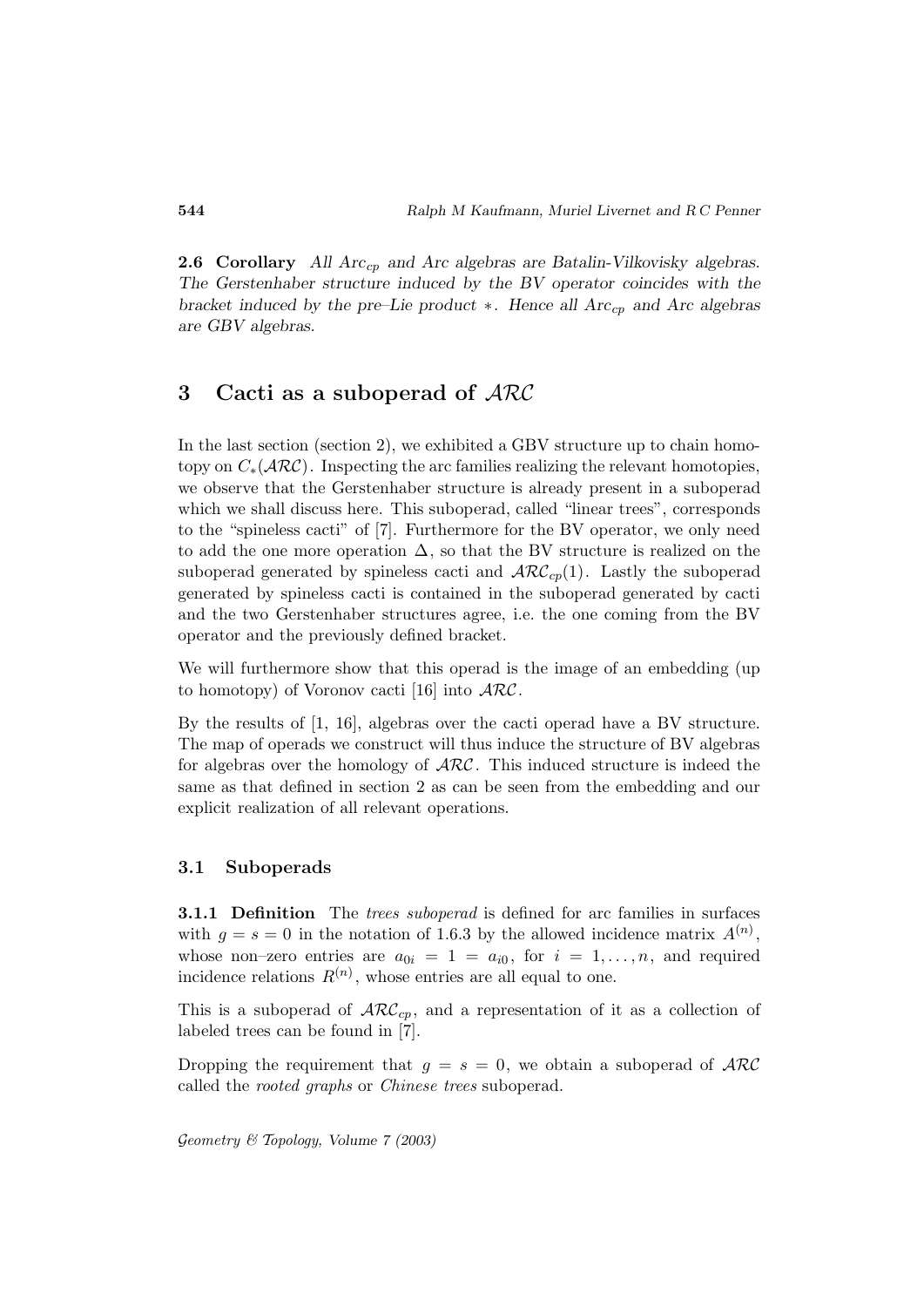**3.1.2 Remark** We have already observed that there is a linear and — by forgetting the starting point — a cyclic order on the set of arcs incident on each boundary component. In the (Chinese) trees suboperad all bands must hit the 0–th component, which induces a linear and a cyclic order on all of the bands. Furthermore the cyclic order is "respected" for trees, in the sense that the bands meeting the  $i$ -th component form a cyclic subchain in the cyclic order of all bands, for Chinese trees, this is an extra condition. And again all Chinese trees which satisfy this condition form a suboperad which we call the cyclic Chinese trees. The linear order is, however, not even respected for trees, as can easily be seen in  $\mathcal{ARC}_{cp}(1)$ .

**3.1.3 Linearity Condition** We say that an element of the (cyclic Chinese) trees suboperad satisfies the Linearity Condition if the linear orders match, i.e., the bands hitting each boundary component in their linear order are a subchain of all the bands in their linear order derived from the 0–th boundary.

It is easy to check that this condition is stable under composition.

We call the suboperad of elements satisfying the Linearity Condition of the (cyclic Chinese) trees operad the (cyclic Chinese) linear trees operad.

**3.1.4 Proposition** *The suboperad generated by (cyclic Chinese) linear trees* and  $\mathcal{ARC}_{cp}(1)$  *inside*  $\mathcal{ARC}$  *coincides with (cyclic Chinese) trees.* 

**Proof** Given a (Chinese) tree we can make it linear by gluing on twists from  $\mathcal{ARC}(1)$  at the various boundary components as these twists have the effect of moving the marked point of the boundary around the boundary. Since the cyclic order is already respected, such twists may be applied to arrange that the linear orders agree. Since (Chinese) linear trees and  $\mathcal{ARC}(1)$  lie inside the (Chinese) trees operad the reverse inclusion is obvious.  $\Box$ 

# **3.2 Cacti**

There are several species of cacti, which are defined in [7], to which we refer the reader for details. By cacti, we mean Voronov cacti as defined in [16], i.e., as connected, planar tree-like configurations of parameterized loops, together with a marked point on the configuration. This point, called "global zero", defines an outside circle or perimeter by taking it to be the starting point and then going around all loops in a counterclockwise fashion by jumping onto the next loop (in the induced cyclic order) at the intersection points. The spineless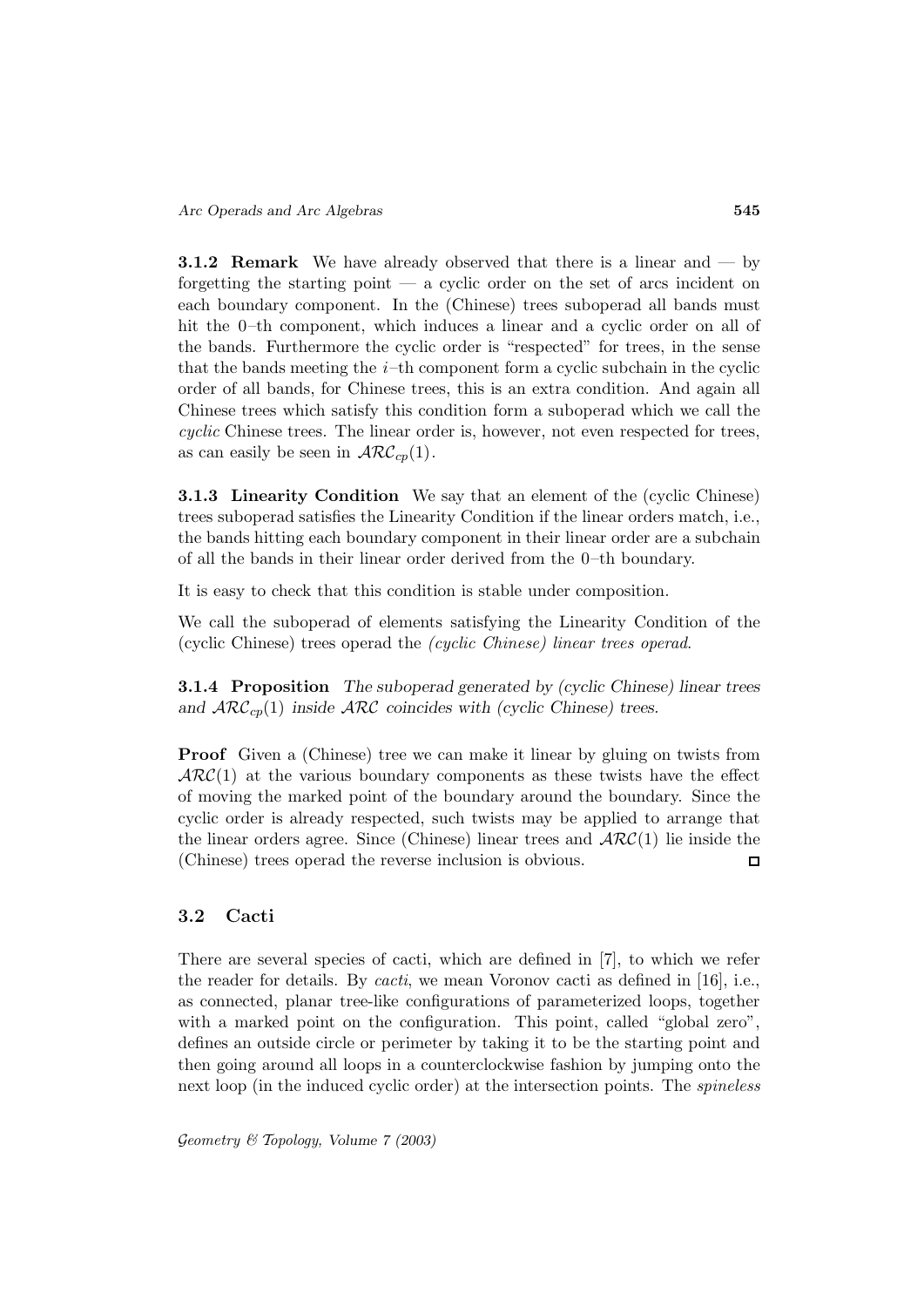variety of cacti is obtained by postulating that the local zeros defined by the parameterizations of the loops coincide with the first intersection point of the perimeter with a loop (sometimes called a "lobe") of the cactus.

The gluing  $\circ_i$  of two cacti  $C_1$  and  $C_2$  is done by first scaling in such a way that the length of i–th lobe of  $C_1$  matches the length of the outside circle of  $C_2$ and then inserting the cactus into the i–th lobe by using the parameterization as gluing data.

#### **3.2.1 Scaling of a cactus**

Cacti and spineless cacti both come with a universal scaling operation of  $\mathbb{R}_{>0}$ which simultaneously scales all radii by the same factor  $\lambda \in \mathbb{R}_{>0}$ . This action is a free action and the gluing descends to the quotient by this action.

#### **3.2.2 Left, Right and Symmetric Cacti**

For the operadic gluings one has three basic possibilities to scale in order to make the size of the outer loop of the cactus that is to be inserted match the size of the lobe into which the insertion should be made.

- (1) Scale down the cactus which is to be inserted. This is the original version – we call it the right scaling version.
- (2) Scale up the cactus into which will be inserted. We call it the left scaling version.
- (3) Scale both cacti. The one which is to be inserted by the size of the lobe into which it will be inserted and the cactus into which the insertion is going to be taking place by the size of the outer loop of the cactus which will be inserted. We call this it the symmetric scaling version.

All of these versions are of course homotopy equivalent and in the quotient operad of *cacti* by overall scalings, the projective cacti  $\text{cacti}/\mathbb{R}_{>0}$  they all descend to the same glueing.

#### **3.2.3 Framing of a spineless cactus**

We will give a map of spineless cacti into  $\mathcal{ARC}$  called a framing. First notice that a spineless cactus can be decomposed by the initial point and the intersection points into a sequence of arcs following the natural orientation given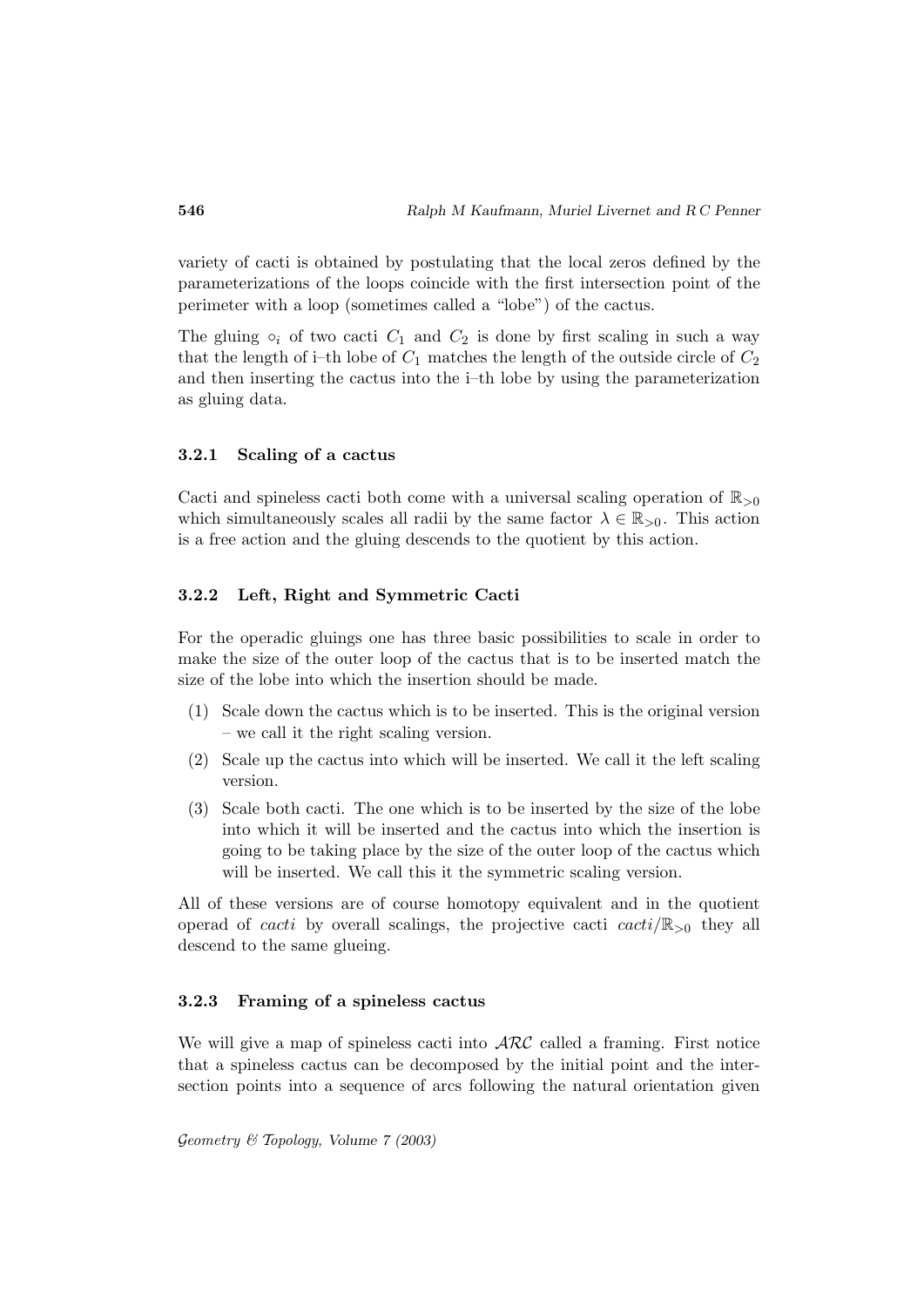by the data. These arcs are labeled by their lengths as parts of parameterized unit circles. To frame a given spineless cactus, draw a pointed circle around it and run an arc from each arc of the cactus to the outside circle respecting the linear order, starting with the initial arc of the cactus as the first arc emanating from the outside circle in its orientation. Label each such arc by the parameter associated to the arc of the cactus.

We can think of attaching wide bands to the arc of the cactus. The widths of the bands are just the lengths of the arcs to which they are attached. Using these bands we identify the outside circle with the circumference of the cactus. Notice that this "outside" circle appears in the gluing formalism for cacti (see figures 19 to  $22$ ).

**3.2.4 Proposition** *The operation of framing gives a map of operads of spineless cacti into*  $\mathcal{ARC}_{cp} \subset \mathcal{ARC}$  whose image lies in the linear trees suboperad. *Moreover we have a commutative square* 

| spineless cacti                    | frame       | DARC        |
|------------------------------------|-------------|-------------|
|                                    |             | $\pi$       |
| spineless cacti/ $\mathbb{R}_{>0}$ | $\pi frame$ | $\cal{ARC}$ |

where  $\pi$ *frame* is defined by taking any lift of a spineless cactus/ $\mathbb{R}_{>0}$  to spine*less cacti. The map frame becomes an operadic map, if one uses the symmetric glueing for cacti.*

**Proof** It is obvious that the image of the framing of spineless cacti lies inside the linear trees suboperad. It is also clear that two cacti which differ by a scaling of the type 3.2.1 get mapped to the same arc family, so that the framing factors through spineless cacti modulo  $\mathbb{R}_{>0}$ . The gluings for cacti and arc families are equivariant with respect to framing, as is obvious from the point of view of identifying the outside circle with the circumference of a cactus. By considering weights rather than projective weights on the arcs of a framing of a cactus, we can lift the framing of a cactus to  $\mathcal{D} \mathcal{A} \mathcal{R} \mathcal{C}$ .  $\Box$ 

To illustrate this map we will provide several examples.

#### **3.2.5 The basic operations of spineless cacti and their images**

The operations: id, dot and ∗ are pictured in figure 19 as well as their images. This accounts for all 1 and 2 boundary cacti up to an overall normalization.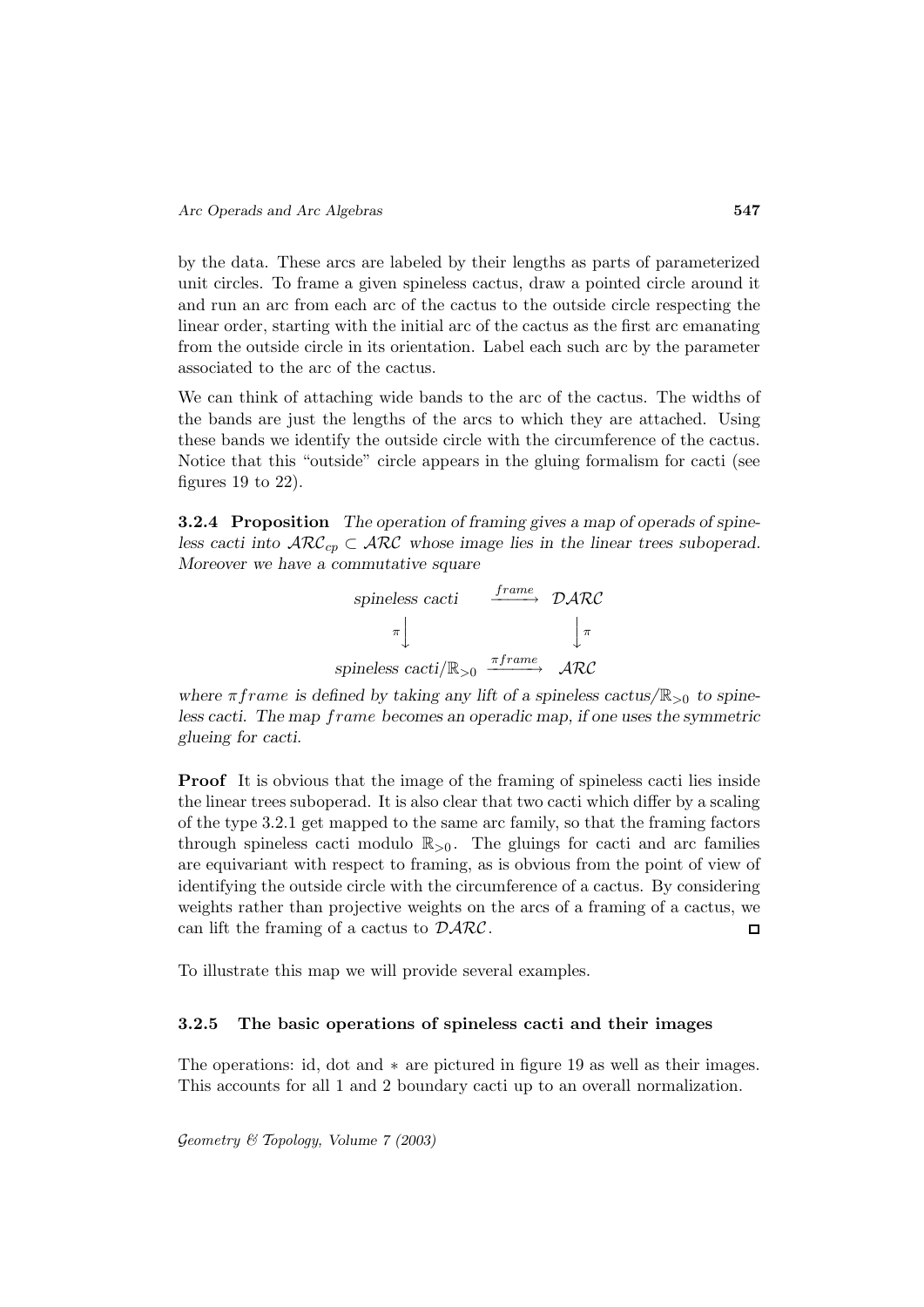The generic cacti and their images are presented in figures 20 and 21. All degenerate configurations are contained in the examples of figure 21.



Figure 19: The generators of spineless cacti up to normalization



Figure 20: The generic three boundary spineless cacti

Geometry & Topology*, Volume 7 (2003)*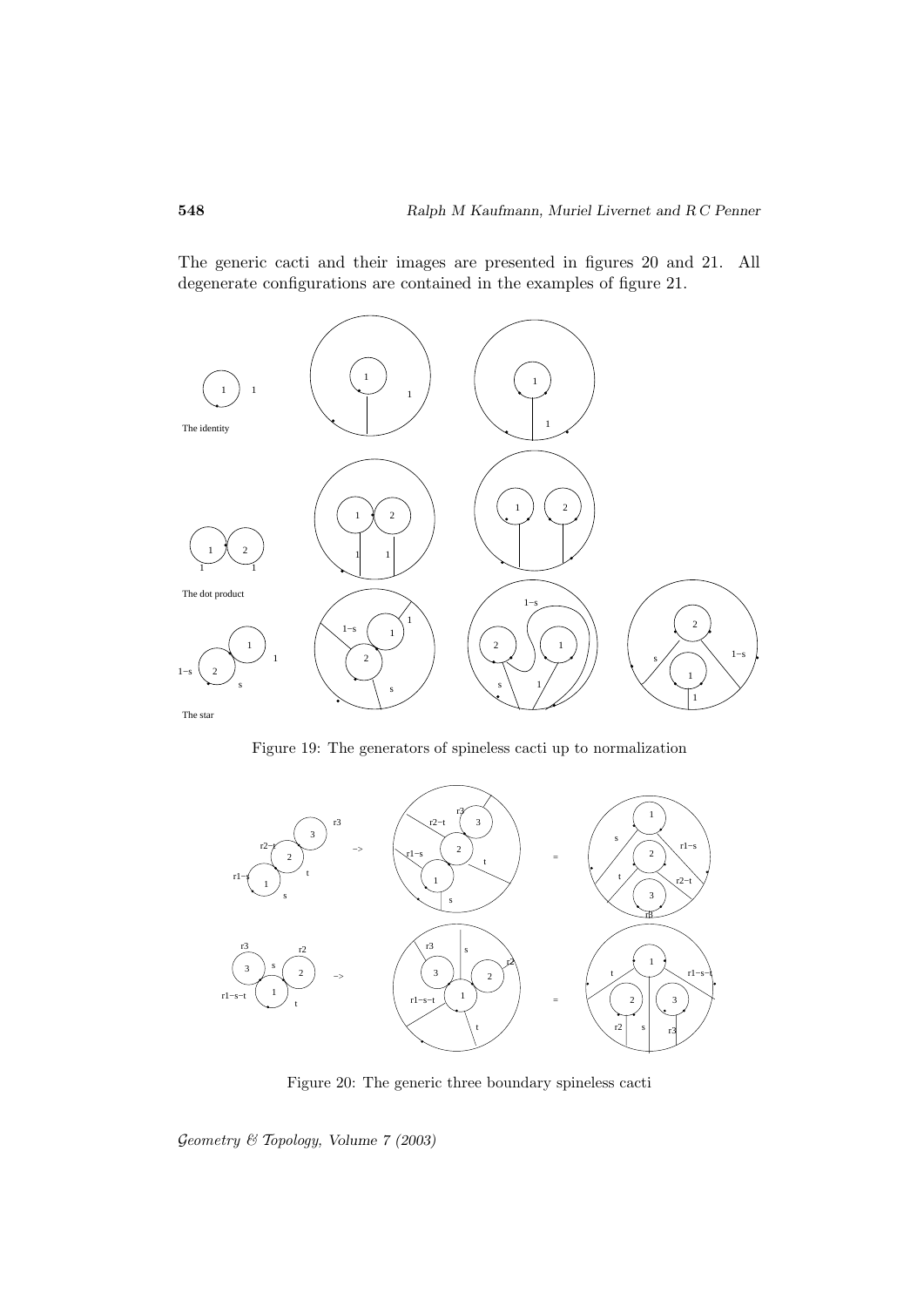

Figure 21: Special three boundary spineless cacti and their images

**3.2.6 Example** As a benefit, an example of a framing of a four boundary cactus is included in figure 22.



Figure 22: A four boundary spineless cactus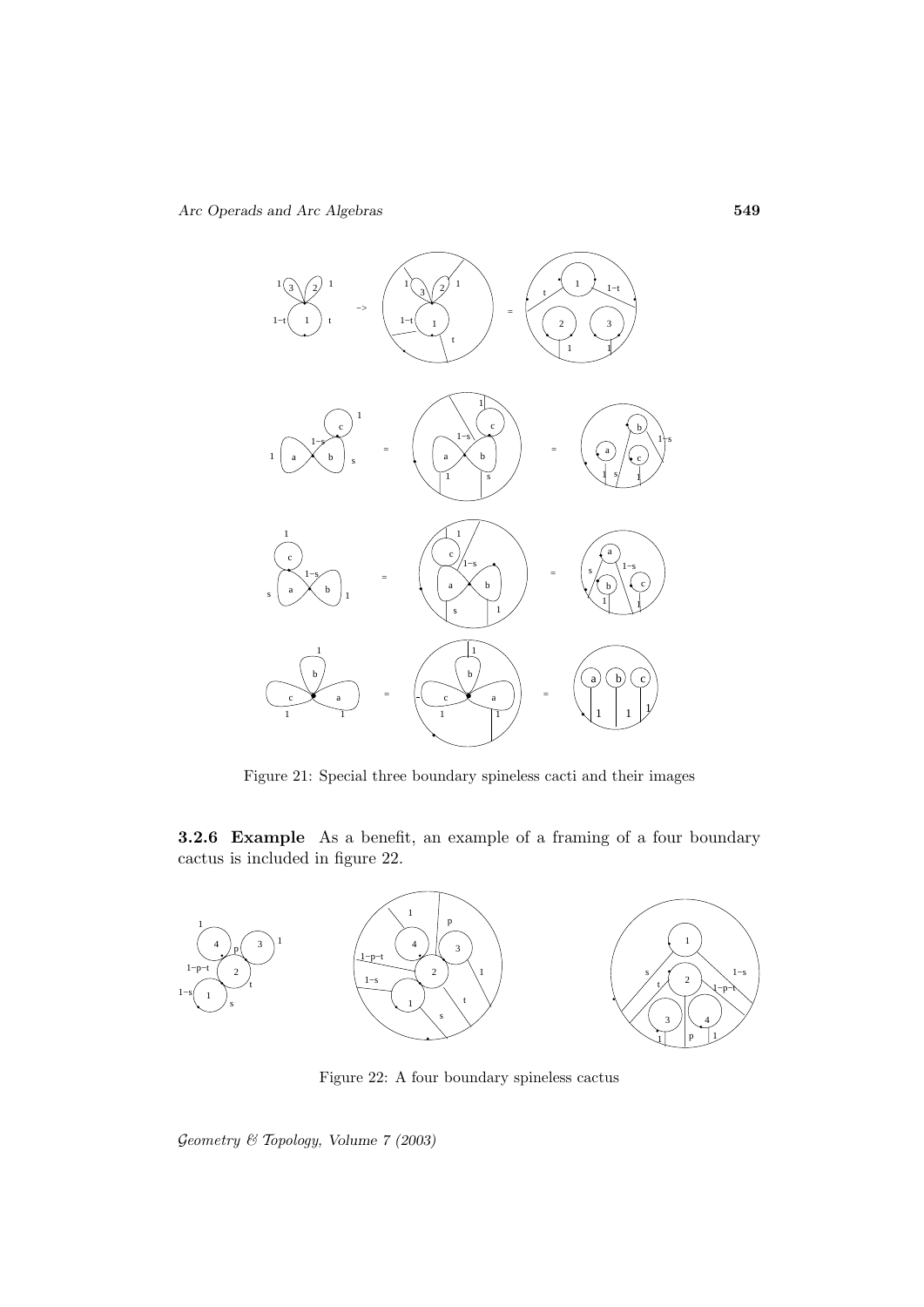### **3.3 Framing of a cactus**

We wish to conclude this section with the framing procedure for cacti. It is essentially the same as for spineless cacti. We decompose the cactus into the arcs of its perimeter, where the break point of a cactus with spines are the intersection points, the global zero and the local zeros. One then runs an arc from each arc to an outside pointed circle which is to be drawn around the cactus configuration. The arcs should be embedded starting in a counterclockwise fashion around the perimeter of the circle. The marked points on the inside boundaries correspond to the local zeros of the inside circles viz. lobes of the cactus.

Two examples of this procedure are provided in figure 23.



Figure 23: Framings of cacti

Analogously to Proposition 3.2.4 we have:

**3.3.1 Proposition** *The operation of framing gives a map of operads of cacti into*  $\mathcal{RRC}_{cp} \subset \mathcal{RRC}$  whose image lies in the trees suboperad. Moreover we have *a commutative square*  $\frac{S}{S}$ 

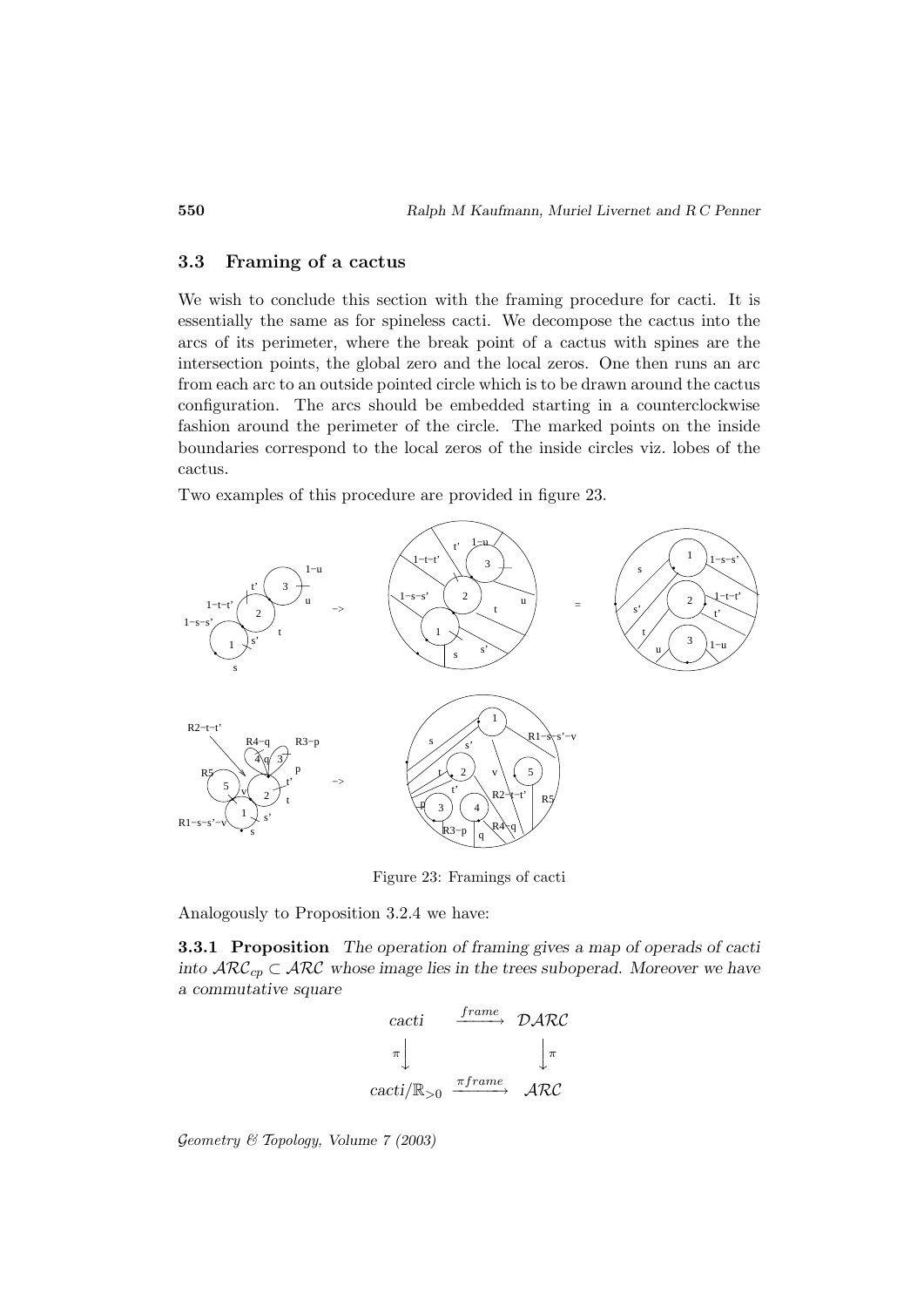where  $\pi$ *frame* is defined by taking any lift of a cactus/ $\mathbb{R}_{>0}$  to cacti and we *again regard symmetric glueing for cacti.*

**3.4 Remark** In the previous section, the arc families we employed to provide the homotopies to exhibit the GBV structure had another common characteristic: their total weights at all boundary components except at the 0–th boundary component were all equal (to one). This property is not stable under gluing though. However, one can define a quasi–operad of normalized cacti [7], where a quasi–operad is an operad which is not necessarily associative. Spineless cacti are however homotopy associative as an operad and moreover there is a chain decomposition for spineless cacti whose cellular chains give an honest operad under the induced compositions [7]. Furthermore this cellular operad gives a solution to Deligne's conjecture on the Hochschild cohomology of an associative algebra [8]. Under framing normalized spineless cacti are a quasi–suboperad up to homotopy, i.e., the glueings are not equivariant, but are equivariant up to homotopy. In fact in [7] it is shown that (spineless) cacti are the direct product of normalized (spineless) cacti and a scaling operad built on  $\mathbb{R}_{>0}$ , and moreover all structures such as the Gerstenhaber and BV can be defined on the level of normalized cacti.

# **4 The Loop of an arc family**

Given a surface with arcs we can forget some of the structure and in this way either produce a collection of loops or one loop which is given by using the arcs as an equivalence relation. Using these two maps we obtain an operation of the Chinese trees suboperad of  $\mathcal{ARC}$  on the loop space of any manifold on the homological level.

We expect that this action can be enlarged to all of  $\mathcal{ARC}$ , but for this we would need a generalization of the results of Cohen and Jones [2], which we intend to study elsewhere.

#### **4.0.1 The boundary circles**

Given an exhaustive weighted arc family  $(\alpha)$  in the surface F, we can consider the measure-preserving maps

$$
\tilde{c}_i^{(\alpha)} : \partial_i(\alpha) \to S^1_{m_i} \tag{13}
$$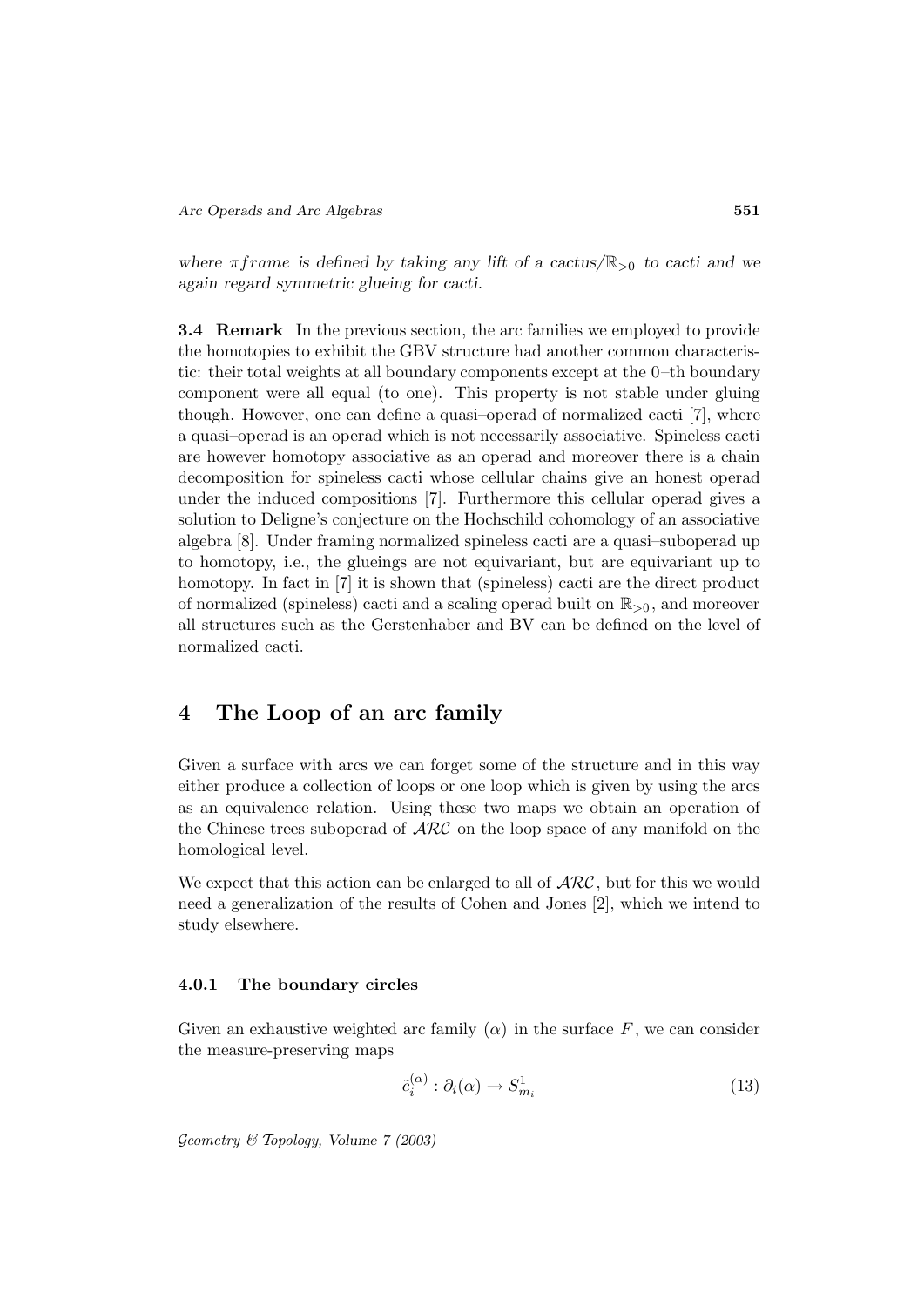where  $S_r^1$  is a circle of radius r and  $m_i = \mu^i(\partial_i(\alpha))$  is the total weight of the arc family at the  $i$ -th boundary. Combining these maps, we obtain r and  $m_i = \mu$ <br>
cy. Combining<br>  $\tilde{c} : \partial(\alpha) \to \prod$ 

$$
\tilde{c}: \partial(\alpha) \to \coprod_{i} S^{1}_{m_{i}}.
$$
\n(14)

Choosing a measure on  $\partial F$  as in section 1 to identify  $\partial(\alpha)$  with  $\partial F$ , we finally obtain a map  $\tilde{c} : \partial(\alpha) \to \prod_i \beta$ <br>s in section 1 to<br>circ :  $\partial F \to \coprod$ 

$$
circ: \partial F \to \coprod_{i} S^{1}_{m_{i}} \tag{15}
$$

Notice that the image of the initial points of the bands give well-defined basepoints  $0 \in S^1_{m_i}$  for each *i*.

### **4.1 The equivalence relations induced by arcs**

On the set  $\partial(\alpha)$  there is a natural reflexive and symmetric relation given by  $p \sim_{fol} q$  if p and q are on the same leaf of the partial measured foliation. On the set  $\partial(\alpha)$  there is a natural reflexive and symmetric relation given by  $p \sim_{fol} q$  if  $p$  and  $q$  are on the same leaf of the partial measured foliation.<br>**4.2 Definition** Let ∼ be the equivalence relation on  $\prod_i$ 

 $\sim_{fol}$ . In other words  $p \sim q$  if there are leaves  $l_j$ , for  $j = 1, \ldots m$ , so that  $p \in \tilde{c}(\partial(l_1)), q \in \tilde{c}(\partial(l_n))$  and  $\tilde{c}(\partial(l_j)) \cap \tilde{c}(\partial(l_j+1)) \neq \emptyset$ .

**4.2.1 Remark** It is clear that neither the image of circ — which will denote by  $circ((\alpha))$  — as a collection of parameterized circles nor the relation  $\sim$ depends upon the choice of measure on  $\partial F$ .

**4.3 Definition** Given a deprojectivized arc family  $(\alpha) \in \mathcal{D} \mathcal{R} \mathcal{R} \mathcal{C}$ , we define  $Loop((\alpha)) = circ((\alpha)) / \sim$  and denote the projection map  $\pi : circ((\alpha)) \rightarrow$  $Loop((\alpha))$ .

Furthermore, we define two maps taking values in the monoidal category of pointed spaces: ine two maps ta<br>  $int((\alpha)) = \begin{bmatrix} n \\ n \end{bmatrix}$ 

$$
int((\alpha)) = \prod_{i=1}^{n} (\pi(\tilde{c}_i^{(\alpha)}(\partial_i(\alpha)), \pi(*_i)) \tag{16}
$$

$$
ext((\alpha)) = ((\pi(\tilde{c}_0^{(\alpha)}(\partial_0(\alpha)), \pi(*_0)) \tag{17})
$$

and call them the internal and external loops of  $(\alpha)$  in  $Loop((\alpha))$ . We denote the space with induced topology given by the collection of images  $Loop((\alpha))$  of all  $(\alpha) \in \mathcal{D} \mathcal{ARC}(n)$  by  $Loop(n)$ .

Notice that there are  $n + 1$  marked points on  $Loop((\alpha))$  for  $(\alpha) \in \mathcal{D}ARC(n)$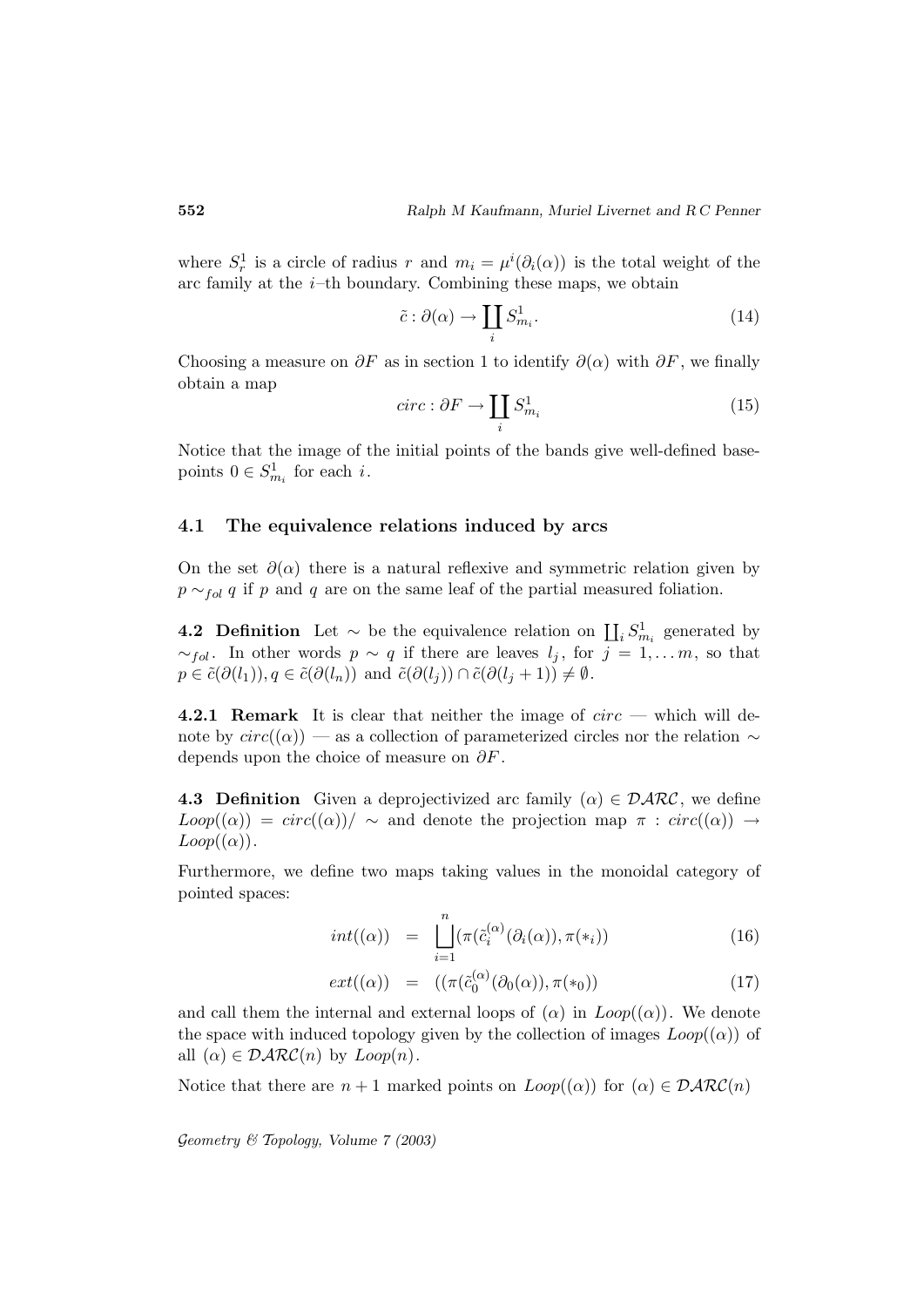Examples of loops of an arc family are depicted in figures 24–26. In figure 26 I the image of the boundary 1 runs along the outside circle and then around the inside circle. The same holds for the boundary 3 in figure 26 II. In both 26 I and II, the outside circle and its basepoint are in bold.



Figure 24: An arc family whose loop is a cactus



Figure 25: An arc family whose loop is a cactus without spines

**4.3.1 Remark** There are two types of intersection points for pairs of loops. The first are those coming from the interiors of the bands; these points are double points and occur along entire intervals. The second type of multiple point arises from the boundaries of the bands via the transitive closure; they can have any multiplicity but are isolated.

#### **4.4 From loops to arcs**

If the underlying surface of an arc family satisfies  $g = s = 0$ , then its Loop together with the parameterizations uniquely determines the arc family. In other words, the map  $frame$  is a section of  $Loop$ .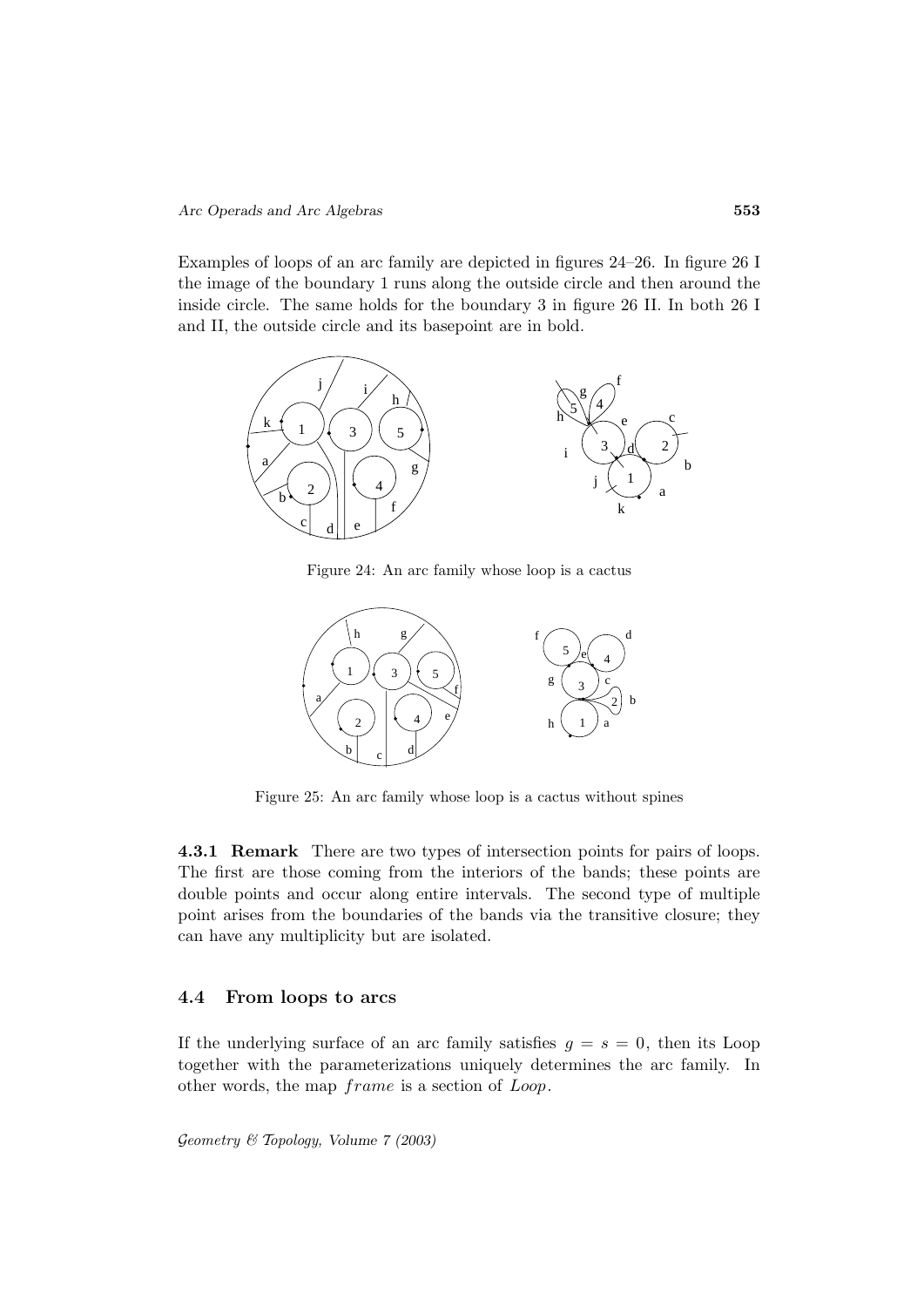

Figure 26: Loops of arc families not yielding cacti: I, genus 0 case, II, genus 2 with one puncture

**4.4.1 Definition** A *configuration of circles* is the image of a surjection  $p$ :  $\coprod_i S^1_{m_i} \to L$  of metric spaces such that each point of L lies in the image of at least two components and the intersections of the images of more than two components are isolated. Let  $Config(n)$  be the space of all such configurations of  $n + 1$  circles with the natural topology. We call a configuration of circles planar, if L can be embedded in the plane with the natural orientation for all images  $S_i^1 : i \neq 0$  coinciding with the induced orientation and the opposite orientation for  $S_0^1$ . We call the space of planar configurations of  $n + 1$  circles  $Config_p(n)$ .

**4.4.2 Proposition** *The map*  $Loop : \mathcal{D} \mathcal{A} \mathcal{R} \mathcal{C}(n) \rightarrow Config_p(n)$  *is surjective.* 

**Proof** To describe a right inverse, fix  $(p := \coprod_i S^1_{m_i} \to L) \in Config_p(n)$ ,<br> **Proof** To describe a right inverse, fix  $(p := \coprod_i S^1_{m_i} \to L) \in Config_p(n)$ , fix an embedding of L and  $F_{0,n+1}^0$  in the plane, fix an identification of each boundary component with  $S^1$ , and identify the disjoint union of these boundary components regarded as labeled circles with the source of  $p$ . On  $L$ , remove the images of the basepoints. For each component of dimension one in the intersection of two of the components of the map  $p$ , draw an arc between the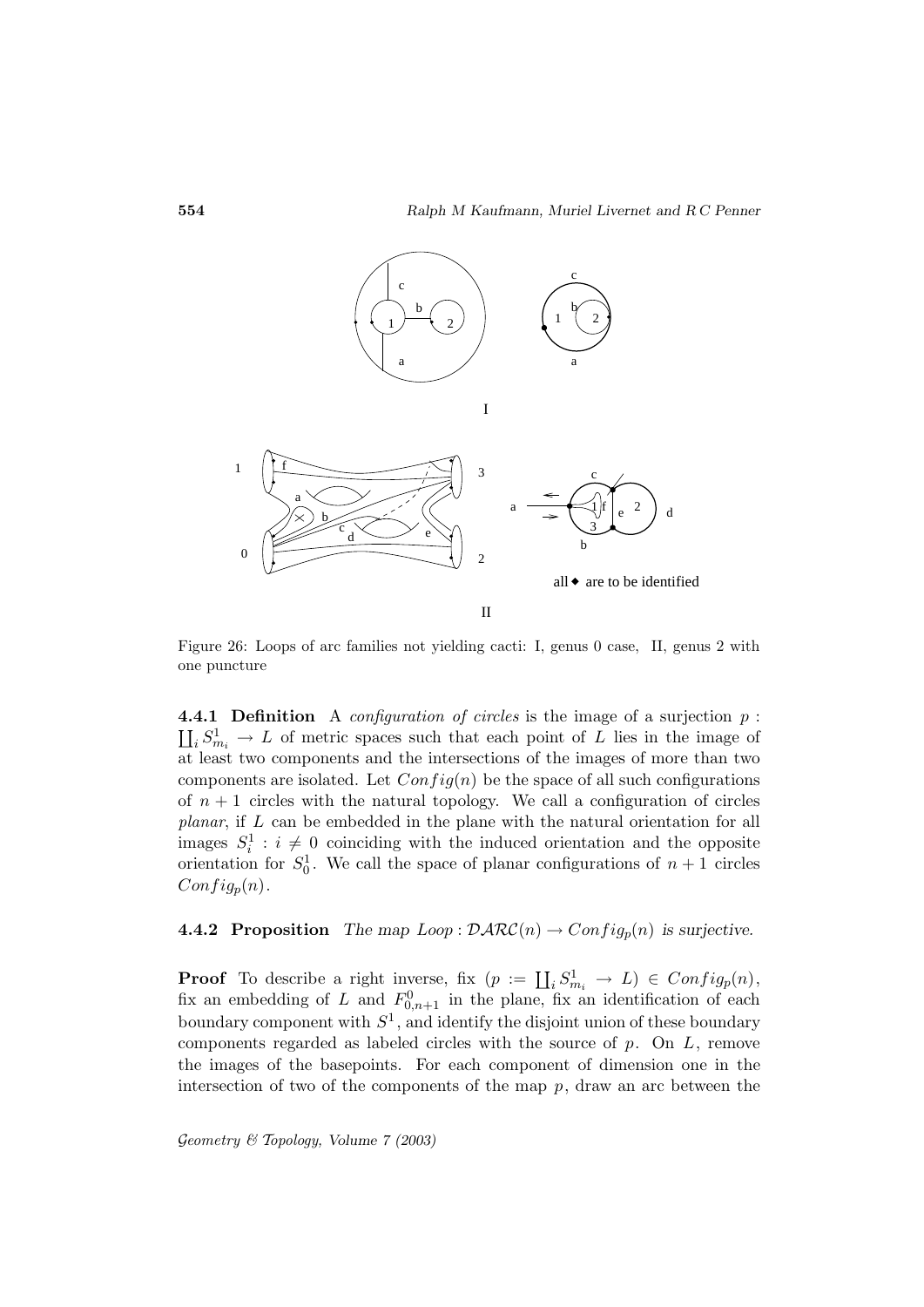respective boundaries on  $F_{0,n+1}^0$  of width given by the length of that component. These arcs are to be embedded in the linear order dictated by the various parameterizations and incidence conditions in the plane. If it happens in this way that an arc arises that is parallel to the boundary, then we insert a puncture in the region between the arc and the respective boundary. Since the higher order intersections are isolated they do not contribute. It is easily checked that this yields a right inverse of Loop.  $\Box$ 

**4.4.3 Proposition and Definition** *The deprojectivized arc families such that*  $\pi|_{\tilde{c}(\partial_0)}(\alpha) = Loop((\alpha))$  *constitute a suboperad of ARC*. We call this *suboperad* LOOP*.*

**4.4.4 Proposition** If  $(\alpha) \in \mathcal{LOOP}$  then  $Loop((\alpha))$  is a cactus. Further*more, the operad* LOOP *is identical to the operad of Chinese trees.*

**Proof** If  $\tilde{c}(\partial_0)(\alpha) \supset \text{Loop}((\alpha))$ , then there are no arcs running between two boundary components if neither is  $\partial_0$ . Furthermore, since  $\pi|_{\partial_0}(F) \subset \tilde{c}(\partial_0)(\alpha)$ , there is no arc running from  $\partial_0$  to  $\partial_0$ .  $\Box$ 

Collecting the results above, we have shown:

**4.5 Theorem** *The framing of a cactus is a section of* Loop *and is thus an embedding. This embedding identifies (normalized and/or spineless) cacti as (normalized and/or linear) trees.*

(spineless) cacti  
\n
$$
\begin{array}{ccc}\n & \xrightarrow{Loop} & \mathcal{D} \mathcal{ARC} \\
\pi & & \downarrow \pi \\
(spineless) cacti/\mathbb{R}_{>0} & \xrightarrow{\pi frame} & \mathcal{ARC} \\
\hline\n\pi\n\end{array}
$$

*where* πLoop *is defined by choosing any lift and the glueing for cacti is the symmetric glueing.*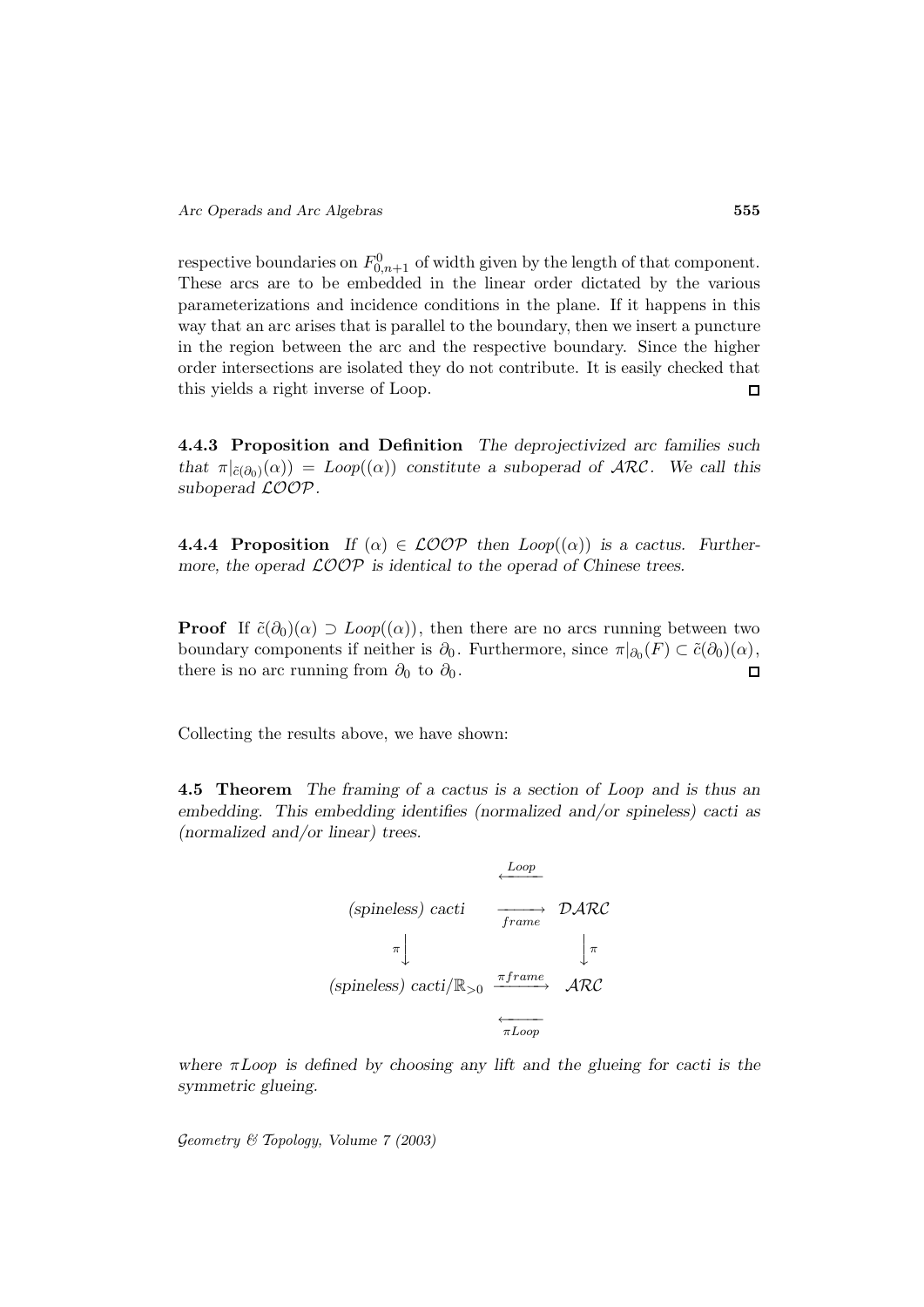#### **4.6 Comments on an action on the loop space**

Given a manifold M we can consider its loop space  $LM$ . Using the configuration we have maps

$$
Arc(n) \times LM^n \stackrel{Loop \times id}{\longleftarrow} Config(n) \times LM^n \stackrel{i}{\longleftarrow} L^{Config(n)}M \stackrel{e}{\rightarrow} LM \qquad (18)
$$

where  $L^{Config(n)}M$  are continuous maps of the images L of the configurations into M, i.e., such a map takes a configuration  $p: \coprod_i S^1_{m_i} \to L$  and produces a continuous  $f: L \to M$ ; the maps  $i, e$  are given by  $i(f) = (p: \coprod_i S^1_{m_i} \to$  $L, f(p(S_{m_1}^1), \ldots, f(p(S_{m_n}^1)))$  and  $e(f) = f(p(S_{m_0}^1))$ .

One would like to follow the Pontrjagin–Thom construction of [2, 16] so that the maps  $i, e$  in turn would induce maps on the level of homology

$$
{}^{\omega}H_*(\mathcal{ARC}(n)) \otimes H_*(LM^n) \simeq H_*(\mathcal{D}ARC(n)) \otimes H_*(LM^n) \stackrel{Loop*}{\to} H_*(Comfig(n)) \otimes H_*(LM^n) \stackrel{i!}{\to} H_*(L^{\text{Config}(n)}M) \stackrel{e*}{\to} H_*(LM)^n \tag{19}
$$

where  $i^!$  is the "Umkehr" map, but the map  $i^!$  is only well defined on the subspace of cacti.

If we restrict ourselves to this subspace we obtain from the above following [1, 16, 2]:

**4.6.1 Proposition** *The homology of the loop space of a manifold is an algebra over the suboperad of cyclic Chinese trees.*

#### **4.6.2 Remarks**

- (1) It is clear that one desideratum is the extension of this result to all of ARC.
- (2) The first example of an operation of composing loops which are not cacti would be given by the *Loop* of the pair of pants with three arcs as depicted in figure 27. This kind of composition first appeared in the considerations of closed string field theory.
- (3) If the image of Loop is not connected, then the information is partially lost. This can be refined however by using a prop version of our operad.
- (4) Factoring the operation through Loop has the effect that the internal topological structure is forgotten; thus, the torus with two boundary components has the same effect as the cylinder for instance.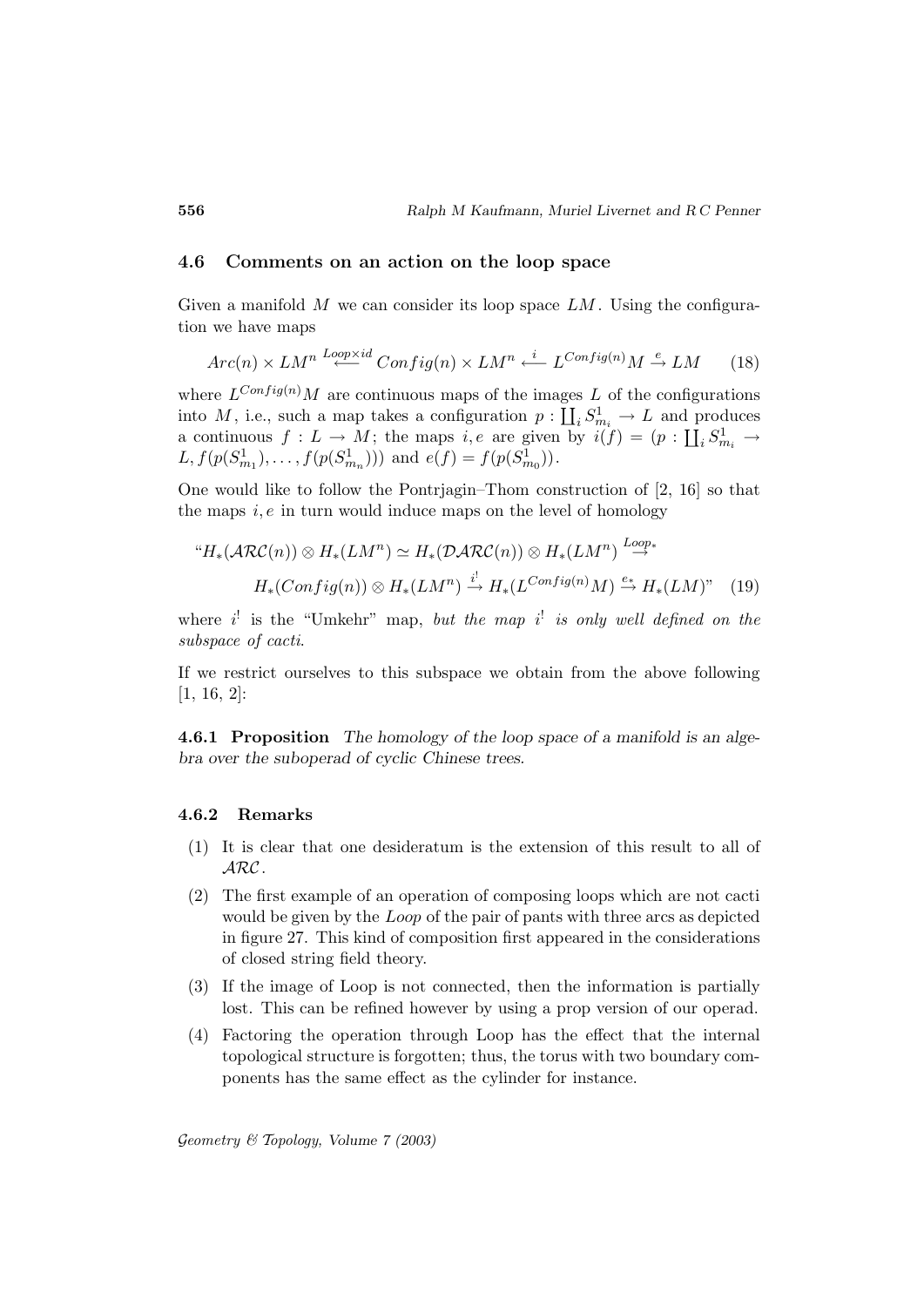

Figure 27: I, the Loop of a symmetric pair of pants, II, a closed string field theory picture of a pair of pants

# **5 Twisted Arc Operads**

Recall from Remark 1.3.2 that given an arc family  $[\alpha]$ , we may identify each of the ends of the bands with  $S^1$ , or if given some additional data also with a boundary component of  $F$ . We will use this geometric fact in this section to geometrically combine the circle operads defined in the Appendix with the Arc operad, in the sense that we can identify the boundary of a surface with  $S^1$  via the maps 1. This leads to several direct and semi–direct (in the sense of [7]) products.

**5.1 Definition and Proposition** We define the differential Arc operad  $dArc$  to be the Cartesian product of  $\mathcal{ARC}$  with the operad d where we think of the  $S^1$ s of d as being the boundaries  $1,\ldots,n$ . Algebras over this operad are  $Arc$  algebras together with a differential  $d$  of degree one that is also a derivation and that anti-commutes with  $\delta$ .

**5.1.1 Remark** By the previous sections and the Appendix, we see that algebras over this operad will have the structure of dGBV algebras. This structure will already be present for algebras over the suboperad of (Chinese) trees and algebras over the suboperad of (linear and/or Chinese) trees will have the structure of differential Gerstenhaber algebras.

**5.2 Definition and Proposition** We define the untwisted  $\vec{d}$  *Arc* operad to be the Cartesian product of  $\mathcal{ARC}$  with the operad  $\overleftrightarrow{d}$  where we think of the  $S^1$ s of  $\overrightarrow{d}$  as being the boundaries  $0,\ldots,n$ . This operad is cyclic. Algebras over this operad are Arc algebras together with two more differentials  $\overleftrightarrow{\partial}$  and  $\overrightarrow{\partial}$  of degree one that satisfy the relations of Theorem A.3.2. Both  $\overleftarrow{\partial}$  and  $\overrightarrow{\partial}$ anti-commute with  $\delta$ .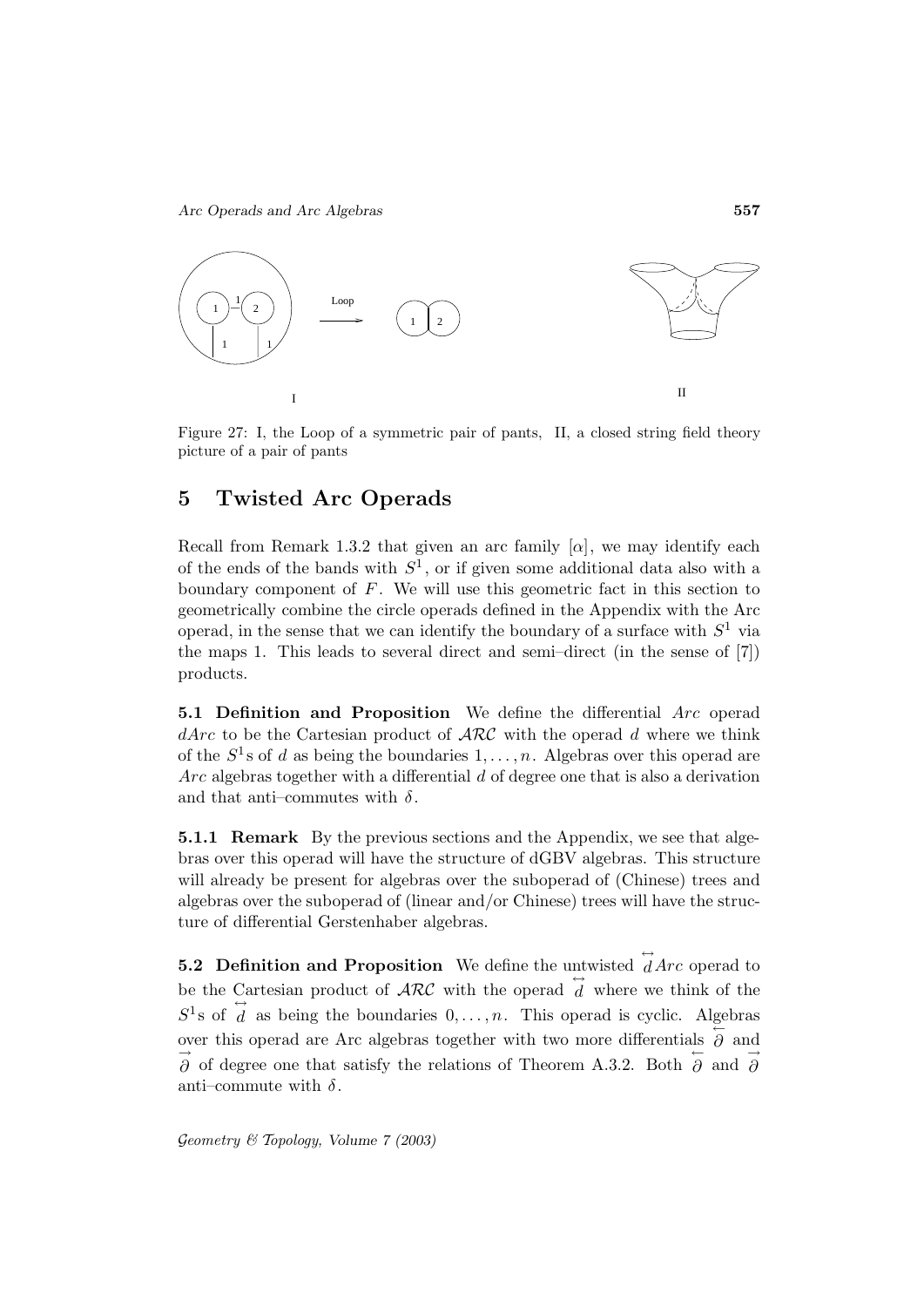**5.3 Remark** There are no semi–direct products with these operads, at least none that are strictly associative. One can produce, however, by using the standard procedures [15, 11] and the gluing below operads that are associative up to homotopy.

**5.4 Definition** We set  $\widetilde{Arc}_{g,s}(n) := Arc_{g,s}(n) \times (S^1)^{n+1}$ . Recall that the gluing 1.4.1 was achieved by identifying the boundaries of the bands with the help of the identification of each of the two boundaries with  $S^1$  and then identifying these  $S^1$ s. This construction can be twisted by using the natural  $S^1$ action on one or both of the  $S^1$ s before making the identification.

We use this freedom to define twisted gluings depending on one variable  $\theta \in S^1$ (recall that we use additive notation): Define  $\circ_i^{\theta}$  to be the gluing resulting from the identifications  $c_i^{\alpha} : \partial_i(\alpha) \to S^1$  and  $s_{\theta} \circ c_0^{\beta} : \partial_0(\beta) \to S^1$ , where<br>  $s_t h(\phi) = \phi + \theta$ .<br>
Now we introduce operations<br>  $\circ_i : \widetilde{Arc}_{g,s}(n) \times \widetilde{Arc}_{g',r}(m) \to \widetilde{Arc}_{g+g',r+s}(m+n-1)$  $s_th(\phi) = \phi + \theta.$ 

Now we introduce operations

$$
\circ_i : \widetilde{Arc}_{g,s}(n) \times \widetilde{Arc}_{g',r}(m) \to \widetilde{Arc}_{g+g',r+s}(m+n-1)
$$

as follows: Let  $\vec{\theta} = (\theta_0, \dots, \theta_n)$  and  $\vec{\theta'} = (\theta'_0, \dots, \theta'_m)$ 

$$
([\alpha'], \vec{\theta}) \circ_i ([\beta'], \vec{\theta'}) := (\alpha \circ_i^{-\theta'_0} \beta, \vec{\theta} \circ_i \vec{\theta'}) \tag{20}
$$

where  $\vec{\theta} \circ_i \vec{\theta'}$  are the operations of  $\overrightarrow{d}$ .

The geometric meaning of this is that we regard the points in  $S^1$  as points on the boundary of the band and use the point on the boundary component 0 as a possible offset for gluing. Upon gluing we use the point on the boundary component 0 of the family  $\beta$  to be the beginning of the window instead of the point 0. To implement this on the whole surface, we use the diagonal shift action. Lastly, we use the offset of the i–th boundary of  $\alpha$  to translate all the offsets of  $\beta$ .

### **5.4.1 Theorem** *The operations*  $\circ_i$  *turn the* S-module  $Arc_{q,s}$  *into an operad.*

**Proof** Again the operad structures are evident. This is due to the fact that the twisted gluing of the bands is dependent only on  $\theta_0$  which does not play a role in the  $\overrightarrow{d}$  gluing.  $\Box$ 

**5.5 Remark** In [7] we also defined bi–crossed products of operads, which provide the right framework for the cacti without spines operad relative to the cacti operad. This structure can be carried over to  $\mathcal{ARC}$  by looking at the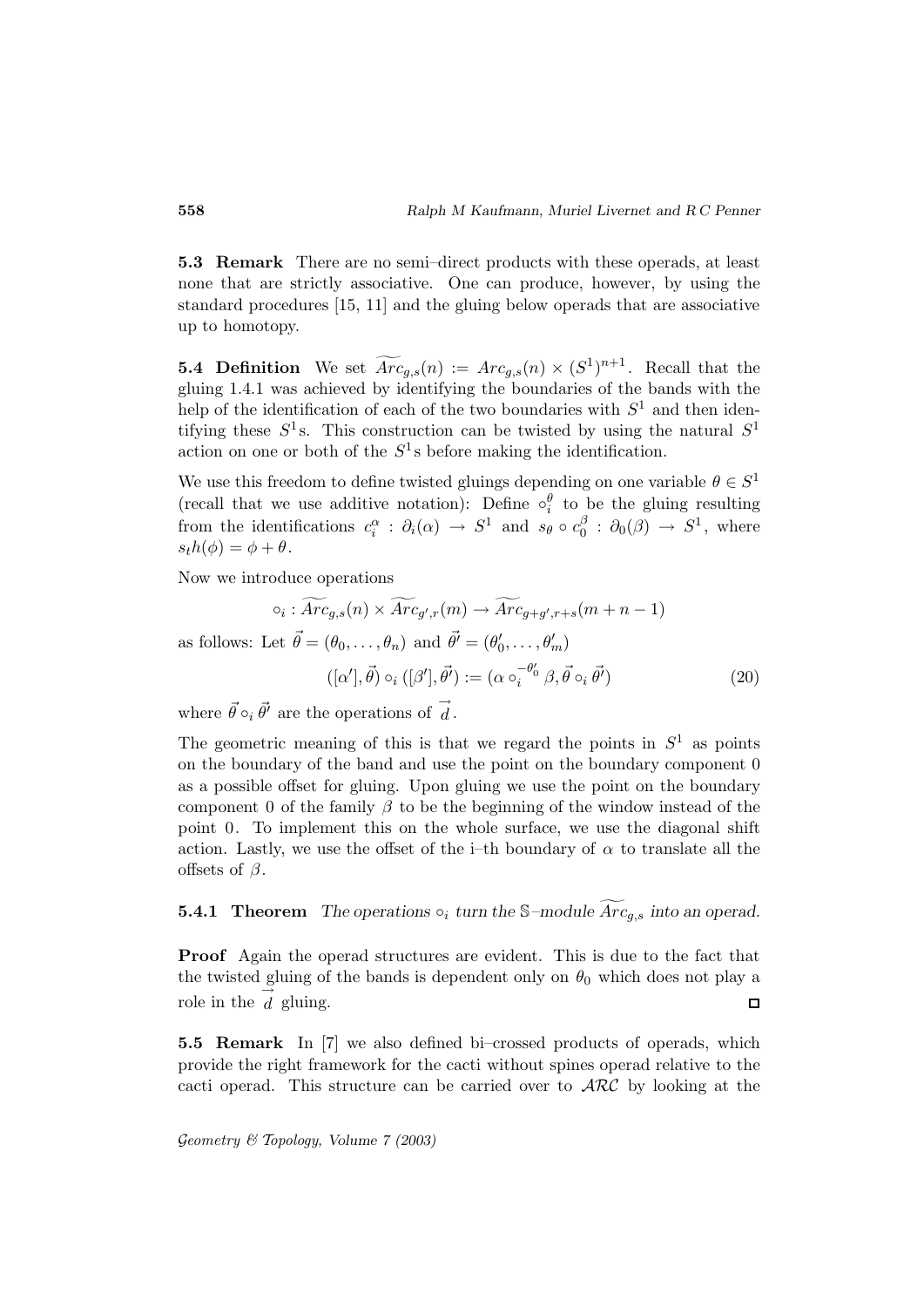action of  $S<sup>1</sup>$  moving the marked point of the boundary zero. Taking the cue from [7], we would say that for each boundary connected to the 0–th boundary there is a natural parameterization induced by marking the first point of the first band in the window of the  $i$ -th boundary if it is connected to the 0-th boundary. This identification will induce a bi–crossed product of the type [7], which now only acts partially and not through the whole diagonal.

# **Appendix: Circle operads, differentials and derivations**

In this appendix, we study operads concocted out of Cartesian products of circles with basepoint whose algebras over the respective homology operads will be graded commutative and associative algebras together with several different types of operators, which we used to build several direct and semi–direct products of these operads with the ARC operad. In the process we give a classification of all linear and local operads built on  $(S^1)^{n+1}$ .

We will view the circle  $S^1$  as  $\mathbb{R}/\mathbb{Z}$ , so that it has basepoint 0 and has a natural additive angular coordinate  $\theta$ .

### **A.1** The Operad  $(S^1)^n$

Although this operad seems to be known to the experts (and appears in the semi–direct products of operads with groups [15, 11]), we shall give its complete description here. One interesting point is that its homology operad is that of the operad built on the supervector space  $\mathbb{Z}/2\mathbb{Z}$  as defined in [7].

**A.1.1 Definition** Let d be the collection of spaces  $d(n) := (S^1)^n$  together with the operations  $\circ_i : d(n) \times d(m) \to d(n+m-1)$  defined by

 $(\theta_1,\ldots,\theta_n) \circ_i (\theta'_1,\ldots,\theta'_m) = (\theta_1,\ldots,\theta_{i-1},\theta'_1 + \theta_i,\ldots,\theta'_m + \theta_i,\theta_{i+1},\ldots,\theta_n)$ 

and the natural permutation action of  $\mathbb{S}_n$ .

**A.1.2 Proposition** d is a topological operad. The algebras over the homol*ogy operad* H∗(d) *are differential graded, associative, commutative algebras.*

**Proof** The axioms for an operad are straight-forward to verify. The unit is the class of 0 in  $S^1$ . By the Künneth formula, we have  $H_p(d(n)) = \mathbb{Z}^{\binom{n}{p}}$ . Hence,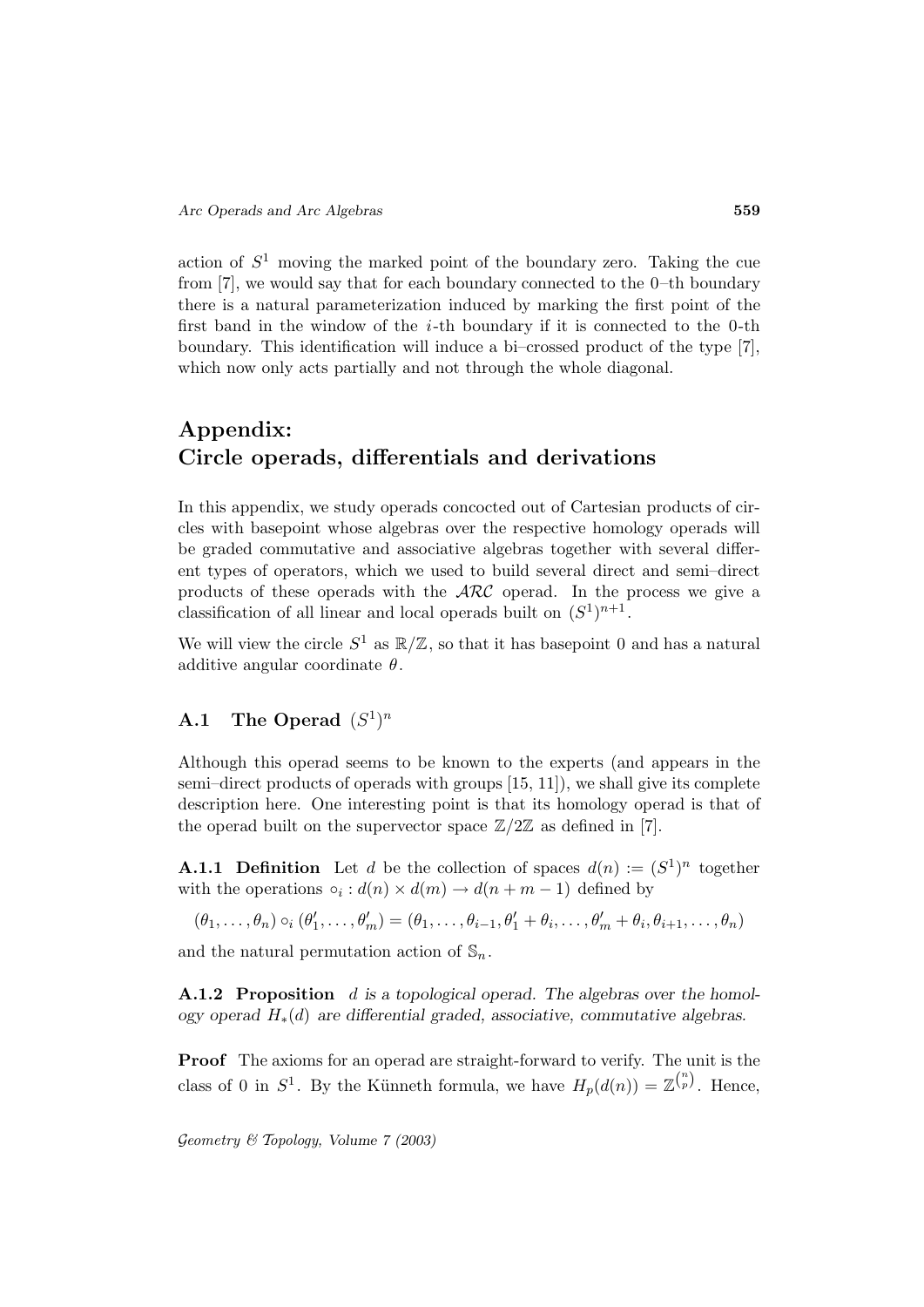$H_*(d(n))$  is a free Z-graded module, and a basis can be indexed by  $(\mathbb{Z}/2\mathbb{Z})^n$ . Using this basis, the  $\circ_k$ 's read:

$$
(\alpha_1, \ldots, \alpha_n) \circ_k (\beta_1, \ldots, \beta_m) =
$$
  
\n
$$
\pm (1 - \alpha_k)(\alpha_1, \ldots, \alpha_{k-1}, \beta_1, \ldots, \beta_m, \alpha_{k+1}, \ldots, \alpha_n) +
$$
  
\n
$$
\alpha_k \sum_{l=1}^m \pm (\beta_l + \alpha_k)[2](\alpha_1, \ldots, \alpha_{k-1}, \beta_1, \ldots, \beta_l + \alpha_k, \ldots, \beta_m, \alpha_{k+1}, \ldots, \alpha_n)
$$

where  $\pm$  is the standard supersign, and [2] means modulo 2.

Consider the operad P generated by the S-module  $E = \partial S_1 \oplus \mu \cdot k$ , where k is the trivial S<sub>2</sub> representation, together with the relations  $\partial \partial := \partial \circ_1 \partial = 0$ ,  $\partial \mu = \mu \circ_1 \partial + \mu \circ_2 \partial$  and  $\mu \circ_1 \mu = \mu \circ_2 \mu$ . We easily check that there is an isomorphism

 $\psi : \mathcal{P} \to H_*(d)$ 

defined by  $\psi(\partial) = (1)$  and  $\psi(\mu) = (0, 0)$ . The inverse morphism

 $\gamma: H_*(d) \to \mathcal{P}$ 

is given by  $\gamma(\alpha_1,\ldots,\alpha_n) = \mu^{(n)}(\partial^{\alpha_1},\ldots,\partial^{\alpha_n}),$  where  $\mu^{(n)}$  is the  $(n-1)$ -fold composition of  $\mu$  for  $n \geq 1$ .

As a consequence, an algebra over  $H_*(d)$  is an algebra over  $\mathcal P$ , that is, a graded vector space A together with an operation  $\partial$  of degree 1 and a graded commutative multiplication · of degree 0 satisfying  $\partial^2 = 0$ ,  $\partial(a \cdot b) = \partial(a) \cdot b +$  $(-1)^{|a|}a \cdot \partial(b)$ , where  $\cdot$  is associative.  $\Box$ 

# **A.2** Classification of the operad structures on  $(S^1)^{n+1}$

Let  $\mathcal{P}(n)=(S^1)^{n+1}$ . This vector space is endowed with an action of the symmetric group  $\mathbb{S}_n$  on its last n variables. The aim of this section is to give a complete classification of the different kinds of operad compositions in  $P$ , where we demand only that the composition be local and linear. This classification is given in the next proposition, whose straight-forward proof is completed by explicating the various associativity conditions.

**A.2.1 Proposition** *Let*  $\alpha, \beta, \gamma, \delta \in \mathbb{R}$  *and define the composition on*  $(S^1)^{n+1}$ *by*

$$
\circ_i : (S^1)^{n+1} \times (S^1)^{m+1} \to (S^1)^{n+m}
$$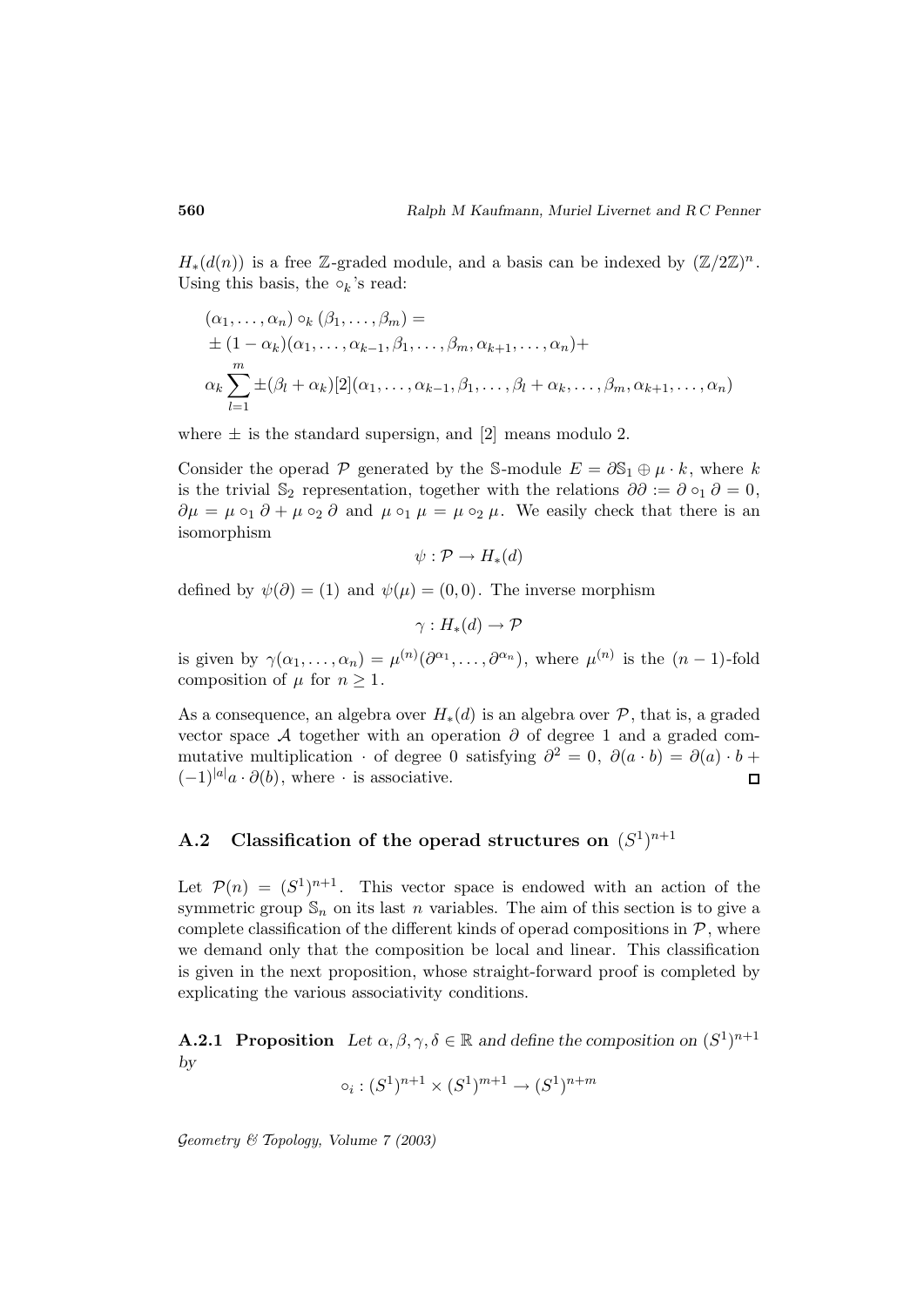*Arc Operads and Arc Algebras* **561**

$$
(\theta_0, \ldots, \theta_n) \circ_i (\theta'_0, \ldots, \theta'_m) :=
$$
  
\n
$$
(\theta_0 + \gamma \theta_i + \delta \theta'_0, \ldots, \theta_{i-1} + \gamma \theta_i + \delta \theta'_0,
$$
  
\n
$$
\theta'_1 + \alpha \theta_i + \beta \theta'_0, \ldots, \theta'_m + \alpha \theta_i + \beta \theta'_0,
$$
  
\n
$$
\theta_{i+1} + \gamma \theta_i + \delta \theta'_0, \ldots, \theta_n + \gamma \theta_i + \delta \theta'_0)
$$

*There is a translation action of* Z *on the parameters, which leaves the operations invariant, so the parameters may be taken in* R/Z*.*

*Then this composition endows*  $(S^1)^{n+1}$  *with a structure of operad only in the following cases:*

 $\gamma = 0$  *and* 

(i) 
$$
\alpha = \beta = \delta = 0
$$
, or

- (ii)  $\alpha = \delta = 1$  *and*  $\beta = 0$ *, or*
- (iii)  $\alpha = 1$  *and*  $\delta = 0$ .

**A.2.2 Remark** The first case, which corresponds to the cyclic operad built on  $S<sup>1</sup>$  as a space (cf. [7]), will be described in next proposition. The second case gives a cyclic and unitary operad, which will be denoted by  $\overleftrightarrow{d}$  and is studied in next sub-section. The third case is neither cyclic nor unitary but is of interest in combination with the Arc operad; it will be denoted by  $\overrightarrow{d}_{\lambda}$ ,  $\lambda = \beta \in \mathbb{R}$ .

Corresponding to case i) of Proposition A.2.1, we have:

**A.2.3 Proposition** *Let* Q *be the operad defined by*  $Q(n)=(S^1)^{n+1}$  together with the composition

$$
(\theta_0,\ldots,\theta_n)\circ_i(\theta'_0,\ldots\theta'_m)=(\theta_0,\ldots\theta_{i-1},\theta'_1,\ldots,\theta'_m,\theta_{i+1},\ldots\theta_n).
$$

*Then an algebra over the homology operad* H∗(Q) *is a graded commutative and* associative algebra A *together with an operator*  $\Delta : A \rightarrow A$  *of degree 0, and*  $\overline{X}$  *two differentials*  $\overline{\partial}$ ,  $\overline{\partial}$ :  $\overline{A} \rightarrow A$  *of degree 1, satisfying the following relations:* 

$$
\Delta^2 = \Delta, \qquad \Delta \overrightarrow{\partial} = \overrightarrow{\partial}, \qquad \overleftarrow{\partial} \Delta = \overleftarrow{\partial},
$$
  

$$
\Delta \overleftarrow{\partial} = 0, \qquad \overrightarrow{\partial} \Delta = 0, \qquad \overrightarrow{\partial} \overleftarrow{\partial} = 0,
$$
  

$$
\Delta(ab) = \Delta(a)b = a\Delta(b) = ab.
$$

**Proof** The proof (which is left to the reader) consists of describing the operad  $H_*(\mathcal{Q})$  by generators and relations as in the proof of Proposition A.3.1.  $\Box$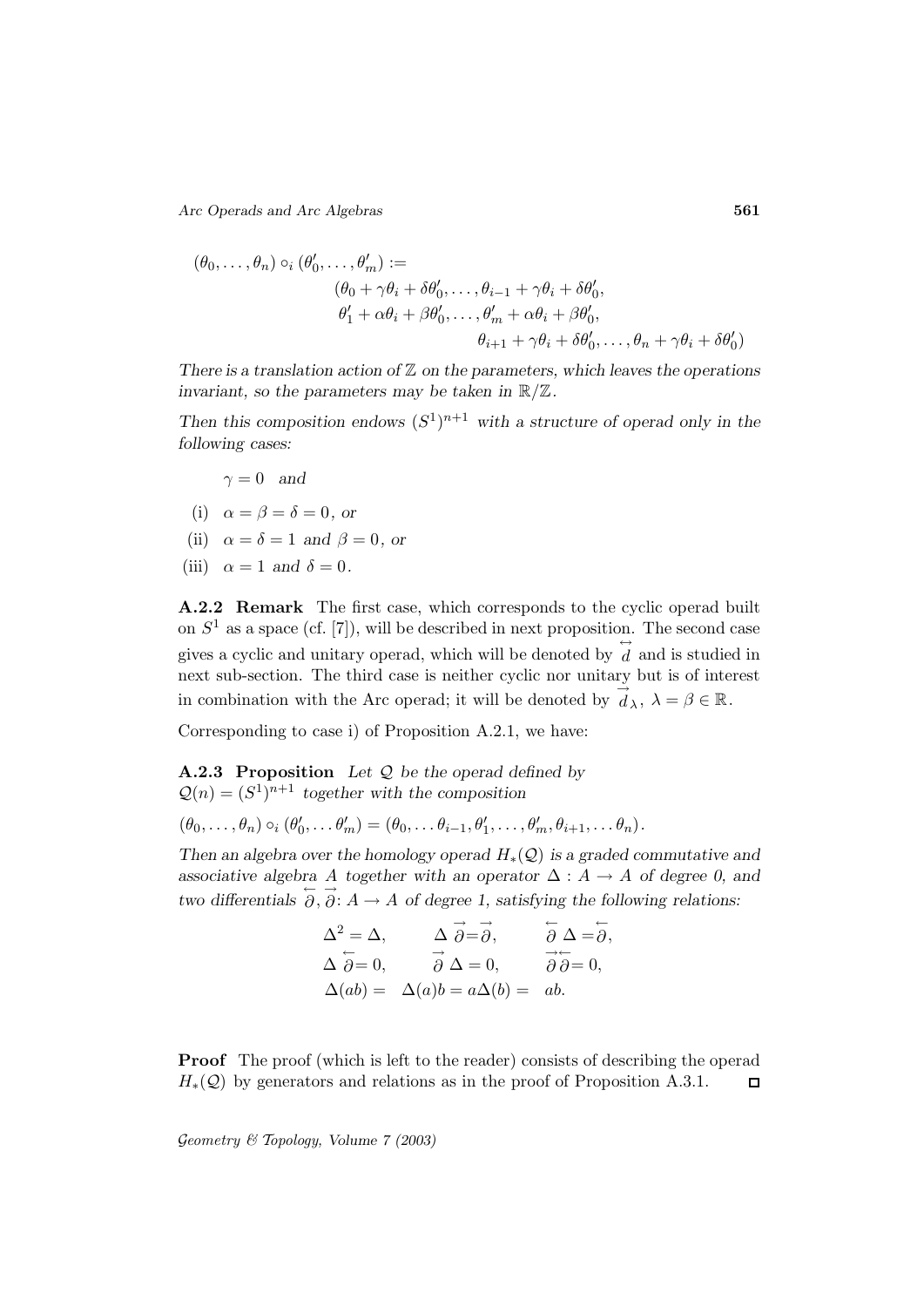# **A.3** The Cyclic Operad  $(S^1)^{n+1}$

As seen in Proposition A.2.1, there is only one cyclic operad built on  $(S^1)^{n+1}$ which is moreover unitary. This cyclic operad is denoted by  $\overleftrightarrow{d}$ , and the unit in  $\overrightarrow{d}$  (1) is given by  $(0,0) \in (S^1)^2$ .

Recall that the composition is given by

$$
\begin{aligned}\n\phi_i &\stackrel{\leftrightarrow}{d}(n) \times \stackrel{\leftrightarrow}{d}(m) \to \stackrel{\leftrightarrow}{d}(n+m-1) \\
(\theta_0, \ldots, \theta_n) &\circ_i (\theta'_0, \ldots, \theta'_m) := \\
(\theta_0 + \theta'_0, \ldots, \theta_{i-1} + \theta'_0, \theta'_1 + \theta_i, \ldots, \theta'_m + \theta_i, \theta_{i+1} + \theta'_0, \ldots, \theta_n + \theta'_0),\n\end{aligned}
$$

so cyclicity is clear from the symmetric nature of the operation. Nevertheless, we will write out the cyclicity calculation once explicitly. Denoting by <sup>∗</sup> the action of the long cycle  $(0 \cdots n) \in \mathbb{S}_{n+1}$ , we have

$$
[(\theta_0, ..., \theta_n) \circ_n (\theta'_0, ..., \theta'_m)]^* =
$$
  

$$
(\theta_0 + \theta'_0, ..., \theta_{n-1} + \theta'_0, \theta'_1 + \theta_n, ..., \theta'_m + \theta_n)^* =
$$
  

$$
(\theta'_m + \theta_n, \theta_0 + \theta'_0, ..., \theta_{n-1} + \theta'_0, \theta'_1 + \theta_n, ..., \theta'_{m-1} + \theta_n)
$$

and

$$
(\theta'_0, \dots, \theta'_m)^* \circ_1 (\theta_0, \dots, \theta_n)^* = (\theta'_m, \theta'_0, \dots, \theta'_{m-1}) \circ_1 (\theta_n, \theta_0, \dots, \theta_{n-1})
$$
  
=  $(\theta'_m + \theta_n, \theta_0 + \theta'_0, \dots, \theta_{n-1} + \theta'_0, \theta'_1 + \theta_n, \dots, \theta'_{m-1} + \theta_n)$ 

as required.

The homology analogue is given in Proposition A.3.1. Theorem A.3.2 gives the description of the operad  $H_*(\vec{d})$  in terms of generators and relations, whereas Corollary A.3.3 gives the description of algebras over the operad  $H_*(\overleftrightarrow{d})$ .

**A.3.1 Proposition** The homology of  $\overleftrightarrow{d}$  is a cyclic operad. It is given by  $H_p(\vec{d}(n)) = \mathbb{Z}^{\binom{n+1}{p}}$ . A basis of the free Z-graded module  $H_p(\vec{d}(n))$  is given **but a** sequence  $\overrightarrow{a}$ .....  $\overrightarrow{b}$  and  $\overrightarrow{b}$  are description of algebras over the operad  $H_*(a)$ .<br> **b**  $H_p(\overrightarrow{d}(n)) = \mathbb{Z}^{\binom{n+1}{p}}$ . A basis of the free Z-graded module  $H_p(\overrightarrow{d}(n))$  is given by a sequence  $(\alpha_0, \$  $k \leq n+m-1$  the canonical basis of  $(\mathbb{Z}/2\mathbb{Z})^{n+m}$ . Then the composition

$$
\circ_k: H_p(\stackrel{\leftrightarrow}{d}(n)) \otimes H_q(\stackrel{\leftrightarrow}{d}(m)) \to H_{p+q}(\stackrel{\leftrightarrow}{d}(n+m-1))
$$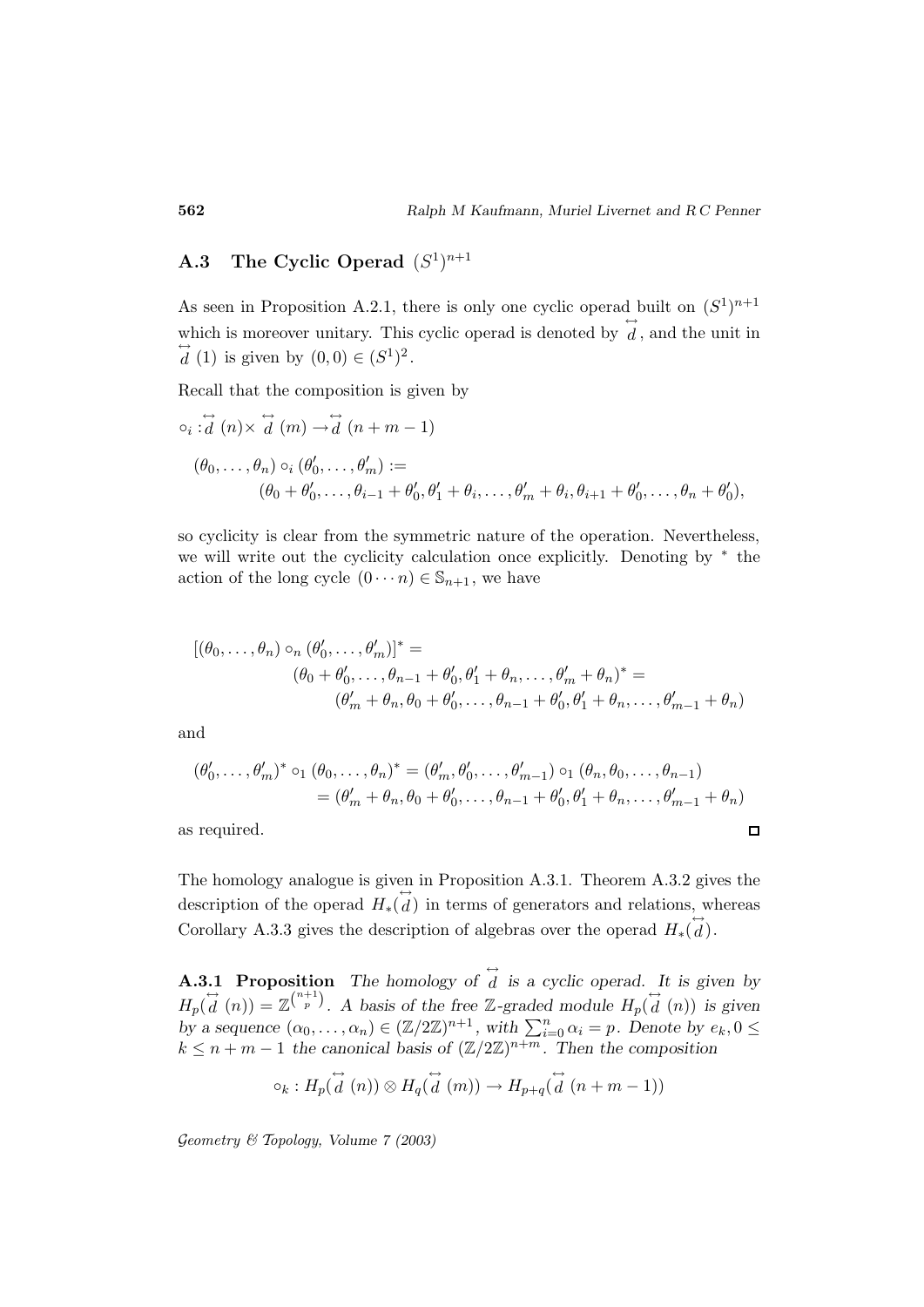*is given by*

$$
(\alpha_0, ..., \alpha_n) \circ_k (\beta_0, ..., \beta_m) = \pm (1 - \alpha_k)(1 - \beta_0)\Phi +
$$
  
\n
$$
(1 - \alpha_k)\beta_0 \sum_{l=0}^{k-1} \pm (\alpha_l + \beta_0)[2](\Phi + \beta_0 e_l) +
$$
  
\n
$$
(1 - \alpha_k)\beta_0 \sum_{l=k+1}^n \pm (\alpha_l + \beta_0)[2](\Phi + \beta_0 e_{l+m-1}) +
$$
  
\n
$$
\alpha_k(1 - \beta_0) \sum_{p=1}^m \pm (\alpha_k + \beta_p)[2](\Phi + \alpha_k e_{k+p-1}) +
$$
  
\n
$$
\alpha_k\beta_0 \sum_{p=1}^m \sum_{l=0}^{k-1} \pm (\alpha_l + \beta_0)(\alpha_k + \beta_p)[2](\Phi + \beta_0 e_l + \alpha_k e_{k+p-1}) +
$$
  
\n
$$
\alpha_k\beta_0 \sum_{p=1}^m \sum_{l=k+1}^n \pm (\alpha_l + \beta_0)(\alpha_k + \beta_p)[2](\Phi + \beta_0 e_{l+m-1} + \alpha_k e_{k+p-1})
$$

*where*  $\Phi := (\alpha_0, \ldots, \alpha_{k-1}, \beta_1, \ldots, \beta_m, \alpha_{k+1}, \ldots, \alpha_n).$ 

The next result gives a description of the homology operad  $H_*(\vec{d}(n))$  in terms of generators and relations.

**A.3.2 Theorem** *Let* E<sup>∗</sup> *be the following graded* S−*module:* E<sup>1</sup> *is generated*  $\overrightarrow{\partial}$  *by*  $\overrightarrow{\partial}$  *and*  $\overrightarrow{\partial}$  *in degree* 1*,* E<sub>2</sub> *is generated by*  $\mu$  *in degree* 0*, where the action of the cycle*  $(12) \in \mathbb{S}_2$  *is given by*  $(12) \cdot \mu = \mu$  *and*  $E_n = 0$  *for*  $n > 2$ *. Let*  $\mathcal{F}(E)$  *be the free graded operad generated by* E. Let  $\mathcal{R}$  *be the sub* S-module *of* F(E) *generated by the elements*

$$
\overleftarrow{\partial} \circ_1 \overrightarrow{\partial}, \overrightarrow{\partial} \circ_1 \overrightarrow{\partial},
$$
  
\n
$$
\overleftarrow{\partial} \circ_1 \overrightarrow{\partial} + \overrightarrow{\partial} \circ_1 \overrightarrow{\partial},
$$
  
\n
$$
\overrightarrow{\partial} \circ_1 \mu - \mu \circ_1 \overrightarrow{\partial} - \mu \circ_2 \overrightarrow{\partial},
$$
  
\n
$$
\mu \circ_1 \overleftarrow{\partial} - \overleftarrow{\partial} \circ_1 \mu - \mu \circ_2 \overrightarrow{\partial},
$$
  
\n
$$
\mu \circ_1 \mu - \mu \circ_2 \mu.
$$

*Then there is an isomorphism between the operads*

$$
\mathcal{F}(E)/<\mathcal{R}> \ \simeq \ H_*(\overset{\leftrightarrow}{d})
$$

**Proof** Let  $\psi : E \to H_*(\vec{d})$  be the S-module morphism given by  $\psi(\vec{\delta}) =$  $(1,0), \psi(\vec{\theta}) = (0,1)$  and  $\psi(\mu) = (0,0,0)$ , which induces a morphism  $\psi$ :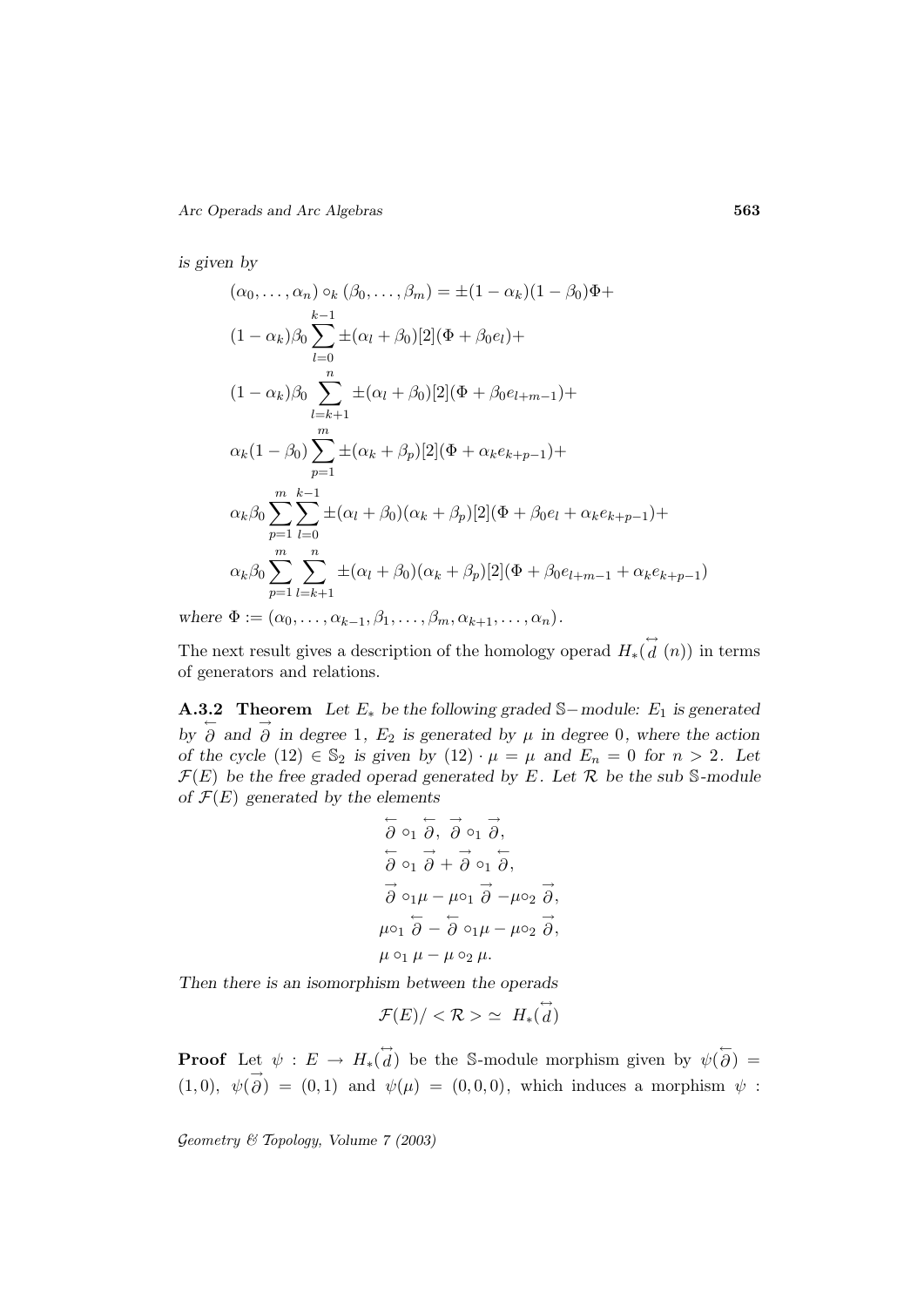$\mathcal{F}(E) \to H_*(\overleftrightarrow{d})$ . To define a morphism

$$
\psi : \mathcal{F}(E) / < \mathcal{R} > \rightarrow H_*(\overset{\leftrightarrow}{d}),
$$

we have to prove that  $\psi(\mathcal{R})=0$ . This is a straight-forward computation; as an example, we compute

$$
\psi(\mu \circ_1 \overleftarrow{\partial} - \overleftarrow{\partial} \circ_1 \mu - \mu \circ_2 \overrightarrow{\partial})
$$
  
= (0,0,0)  $\circ_1 (1,0) - (1,0) \circ_1 (0,0,0) - (0,0,0) \circ_2 (0,1)$   
= (1,0,0) + (0,0,1) - (1,0,0) - (0,0,1) = 0.

The next step of the proof is to define an inverse

$$
\gamma:\stackrel{\leftrightarrow}{d} \to \mathcal{F}(E)/<\mathcal{R}>
$$

to  $\phi$ . Denote by  $\mu^{(n)}$  or  $\mu$  the  $(n-1)$ -fold composition of  $\mu$  which is independent of the manner of composition since  $\mu$  is associative, by definition of  $\mathcal{R}$ .<br>The following statements are immediate by ind dent of the manner of composition since  $\mu$  is associative, by definition of  $\mathcal{R}$ . The following statements are immediate by induction on  $n$ 

$$
\vec{\partial} \circ_1 \mu = \sum_{i=1}^n \mu \circ_i \vec{\partial}
$$
\n(A-1)\n
$$
\vec{\partial} = \vec{\partial} \circ_1 \mu + \sum \mu \circ_j \vec{\partial}
$$
\n(A-2)

$$
\mu \circ_i \stackrel{\leftharpoonup}{\partial} = \stackrel{\leftharpoonup}{\partial} \circ_1 \mu + \sum_{j \neq i} \mu \circ_j \stackrel{\rightharpoonup}{\partial} \tag{A-2}
$$

Let  $\gamma: H_*(\overrightarrow{d}) \to \mathcal{F}(E) / <\mathcal{R}$  > be the map defined by Let  $\gamma: H_*(\vec{d}) \to \mathcal{F}(E) / <\mathcal{R} >$  be t<br>  $\gamma(\alpha_0, \dots, \alpha_n) = \overleftarrow{\mathcal{E}}$ <br>
Let  $\underline{\alpha} = (\alpha_0, \dots, \alpha_n)$  and  $|\underline{\alpha}| = \sum_{i=1}^n$ 

$$
\gamma(\alpha_0,\ldots,\alpha_n)=\stackrel{\leftarrow}{\partial}^{\alpha_0}\mu^{(n)}(\stackrel{\rightarrow}{\partial}^{\alpha_1},\ldots,\stackrel{\rightarrow}{\partial}^{\alpha_n}).
$$

Let  $\underline{\alpha}=(\alpha_0,\ldots,\alpha_n)$  and  $|\underline{\alpha}|=\sum_{i=0}^n\alpha_i$ . First, we will prove by induction on  $q = |\underline{\alpha}|$  that

$$
\gamma(\underline{\alpha} \circ_k \underline{\beta}) = \gamma(\underline{\alpha}) \circ_k \gamma(\underline{\beta}) \tag{A-3}
$$

If q=0 and  $\beta_0 = 0$  then

$$
\gamma(\underline{\alpha} \circ_k \underline{\beta}) = \gamma(0, \dots, 0, \beta_1, \dots, \beta_m, 0, \dots, 0)
$$
  
=  $\mu(1, \dots, 1, \overrightarrow{\partial}^1, \dots, \overrightarrow{\partial}^m, 1, \dots, 1)$   
=  $\mu \circ_k \mu(\overrightarrow{\partial}^1, \dots, \overrightarrow{\partial}^m)$   
=  $\gamma(\underline{\alpha}) \circ_k \gamma(\underline{\beta})$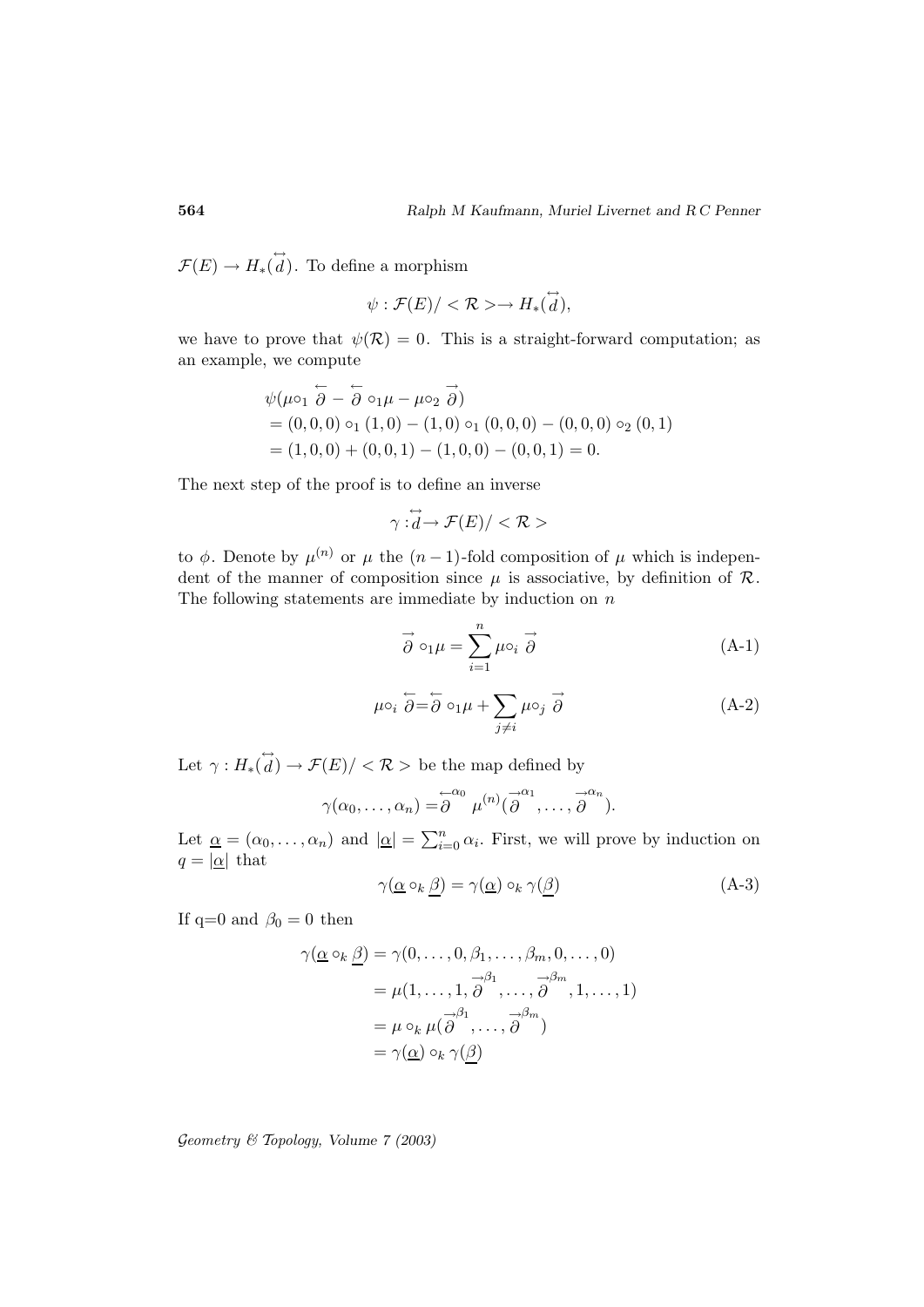If  $q = 0$  and  $\beta_0 = 1$ , we use the notation of Proposition A.3.1, where  $\phi$  denotes  $\sum_{i=1}^{m} \beta_i e_{i+k-1}$ . Thus,  $\beta_0 = 1$ , we use the notation of I<br>
-1. Thus,<br>  $\gamma(\underline{\alpha} \circ_k \underline{\beta}) = \sum_{l=1}^{k-1} \gamma(e_l + \phi) + \sum_{l=1}^{k}$ 

$$
\gamma(\underline{\alpha}\circ_k\underline{\beta}) = \sum_{l=0}^{k-1} \gamma(e_l + \phi) + \sum_{l=k+1}^n (-1)^{|\underline{\beta}|} \gamma(e_{l+m-1} + \phi)
$$
  

$$
= (\overleftarrow{\partial}\circ_1\mu + \sum_{l=1, l\neq k}^n \mu\circ_l \overrightarrow{\partial}) \circ_k \mu(\overrightarrow{\partial}^{l_1}, \dots, \overrightarrow{\partial}^{l_m})
$$
  

$$
\stackrel{(A-2)}{=} (\mu\circ_k \overleftarrow{\partial}) \circ_k \mu(\overrightarrow{\partial}^{l_1}, \dots, \overrightarrow{\partial}^{l_m})
$$
  

$$
= \mu \circ_k (\overleftarrow{\partial} \mu(\overrightarrow{\partial}^{l_1}, \dots, \overrightarrow{\partial}^{l_m}))
$$
  

$$
= \gamma(\underline{\alpha}) \circ_k \gamma(\beta)
$$

We inductively assume (A-3) is true for  $q < p$  and prove it for  $q = p$ .

**Case 1** If  $q = 1$ , with  $\alpha_0 = 1$ , then

$$
\gamma(\underline{\alpha} \circ_k \underline{\beta}) = \gamma(((1,0) \circ_1 (0,\ldots,0)) \circ_k \underline{\beta})
$$
  
= 
$$
\gamma((1,0) \circ_1 ((0,\ldots,0) \circ_k \beta)).
$$

It is therefore sufficient to prove (A-3) for  $\underline{\alpha} = (1, 0)$  and any  $\underline{\beta}$ . If  $\beta_0 = 0$ it is trivial and if  $\beta_0 = 1$ , then the putative relation (A-3) vanishes by the relation  $\stackrel{\leftarrow}{\partial} \circ_1 \stackrel{\leftarrow}{\partial} = 0$ .

**Case 2** Assume that  $q \ge 1$  and that if  $\alpha_0 = 1$  then  $q \ge 2$ . Thus, there exists  $l \neq 0$  such that  $\alpha_l = 1$ . Since the cases  $l < k$  and  $l > k$  are symmetric, we can assume first that  $l < k$ . In this case,

$$
\gamma(\underline{\alpha} \circ_k \underline{\beta}) = \gamma(((\alpha_0, \dots, \alpha_{l-1}, 0, \alpha_{l+1}, \dots, \alpha_n) \circ_l (0, 1)) \circ_k \underline{\beta})
$$
  
=  $(-1)^{|\underline{\beta}|} \gamma(((\alpha_0, \dots, \alpha_{l-1}, 0, \alpha_{l+1}, \dots, \alpha_n) \circ_k \underline{\beta}) \circ_l (0, 1))$ 

which proves, combined with the induction hypothesis, that it is equivalent to prove (A-3) for any  $\underline{\alpha}$  and  $\underline{\beta} = (0,1)$ . A straight-forward computation gives the result (using the identity  $\overrightarrow{\partial} \circ_1 \overrightarrow{\partial} = 0$ , in case  $\alpha_k = 1$ ). In case  $l = k$ , we have by the induction hypothesis

$$
\gamma(\underline{\alpha} \circ_k \underline{\beta}) = \gamma((\alpha_0, \dots, \alpha_{k-1}, 0, \dots, \alpha_{k+1}, \dots, \alpha_n) \circ_k ((0, 1) \circ_1 \underline{\beta}))
$$
  
=  $\gamma((\alpha_0, \dots, \alpha_{k-1}, 0, \dots, \alpha_{k+1}, \dots, \alpha_n) \circ_k \gamma((0, 1) \circ_1 \underline{\beta}))$   
=  $\gamma(\underline{\tilde{\alpha}}) \circ_k \gamma((0, 1) \circ_1 \beta).$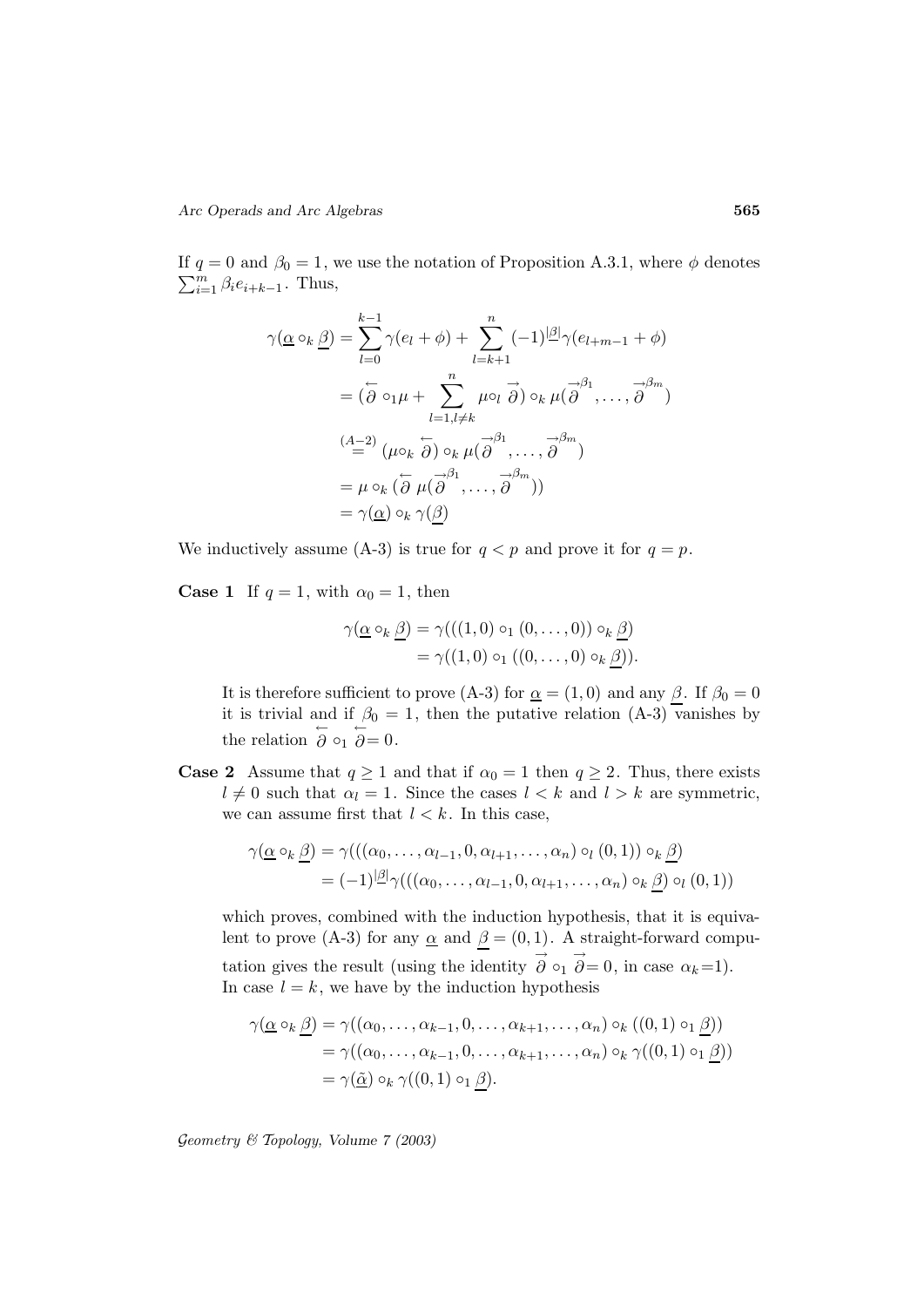On the other hand,

Aalph M Kaufmann, Murel Lvernet and RC Per  
\na the other hand,  
\n
$$
\gamma((0,1) \circ_1 \underline{\beta}) = \sum_{l=1}^m \pm (-1)^{\beta_0} (\beta_l + 1)[2] \gamma(\beta_0, \beta_1, ..., \beta_l + 1, ..., \beta_m)
$$
\n
$$
= \sum_{l=1}^m \pm (-1)^{\beta_0} \stackrel{\leftarrow}{\partial}^0 \mu(\stackrel{\rightarrow}{\partial}^1, ..., \stackrel{\rightarrow}{\partial}^{\beta_l+1}, ..., \stackrel{\rightarrow}{\partial}^{\beta_m})
$$
\n
$$
= \sum_{l=1}^m (-1)^{\beta_0} \stackrel{\leftarrow}{\partial}^0 (\mu \circ_l \stackrel{\rightarrow}{\partial})(\stackrel{\rightarrow}{\partial}^1, ..., \stackrel{\rightarrow}{\partial}^m)
$$
\n
$$
= (-1)^{\beta_0} \stackrel{\leftarrow}{\partial}^0 \stackrel{\rightarrow}{\partial} \mu(\stackrel{\rightarrow}{\partial}^1, ..., \stackrel{\rightarrow}{\partial}^m)
$$
\n
$$
= \stackrel{\rightarrow}{\partial} \stackrel{\leftarrow}{\partial}^0 \mu(\stackrel{\rightarrow}{\partial}^1, ..., \stackrel{\rightarrow}{\partial}^m)
$$
\n
$$
= \gamma(0,1) \circ_1 \gamma(\beta),
$$

where the second-to-last equality follows from A-1, and the next-to-last from the identity  $\overleftrightarrow{\partial}\overrightarrow{\partial}=-\overrightarrow{\partial}\overrightarrow{\partial}$ . As a consequence

$$
\gamma(\underline{\alpha} \circ_k \underline{\beta}) = (\gamma(\underline{\tilde{\alpha}}) \circ_k \gamma(0, 1)) \circ_k \gamma(\underline{\beta})
$$
  
=  $\gamma(\underline{\alpha}) \circ_k \gamma(\beta),$ 

The last step is to prove that  $\gamma \circ \psi = Id$  and  $\psi \circ \gamma = Id$ . The first equality holds for the generators  $\theta$ ,  $\theta$  and  $\mu$  and hence holds in general. The second equality is proved again by induction on  $|\alpha|$ : if  $|\alpha| = 0$ , then  $\psi(\gamma(\alpha)) = \psi(\mu) = \alpha$ . Notice that  $\psi(\gamma(0,1)) = (0,1)$  and  $\psi(\gamma(1,0)) = (1,0)$ . Since any  $\alpha$  such that  $|\alpha| > 0$  is a composition  $(1, 0) \circ_1 \beta$  or  $\beta \circ_i (0, 1)$  with  $|\beta| < |\alpha|$  and since both  $\gamma$  and  $\psi$  are operad morphisms (see (A-3)), the induction hypothesis combined with the previous remark yields the desired result.  $\Box$ 

**A.3.3 Corollary** An algebra A over the operad  $H_*(\vec{d})$  is a differential graded commutative and associative algebra  $(A, \cdot, \overrightarrow{\partial})$ , together with a differ*ential*  $\overleftrightarrow{\partial}$  *of degree* 1*, which anticommutes with*  $\overrightarrow{\partial}$ *. These operators satisfy the relation*

$$
\stackrel{\leftarrow}{\partial}(a)\cdot b = \stackrel{\leftarrow}{\partial}(a\cdot b) + (-1)^{|a|}a\cdot \stackrel{\rightarrow}{\partial}(b), \ \forall a, b \in A.
$$

**A.3.4 Remark** From the relations, it follows that  $\overleftrightarrow{\partial} \overrightarrow{\partial}$  is also a derivation of degree two.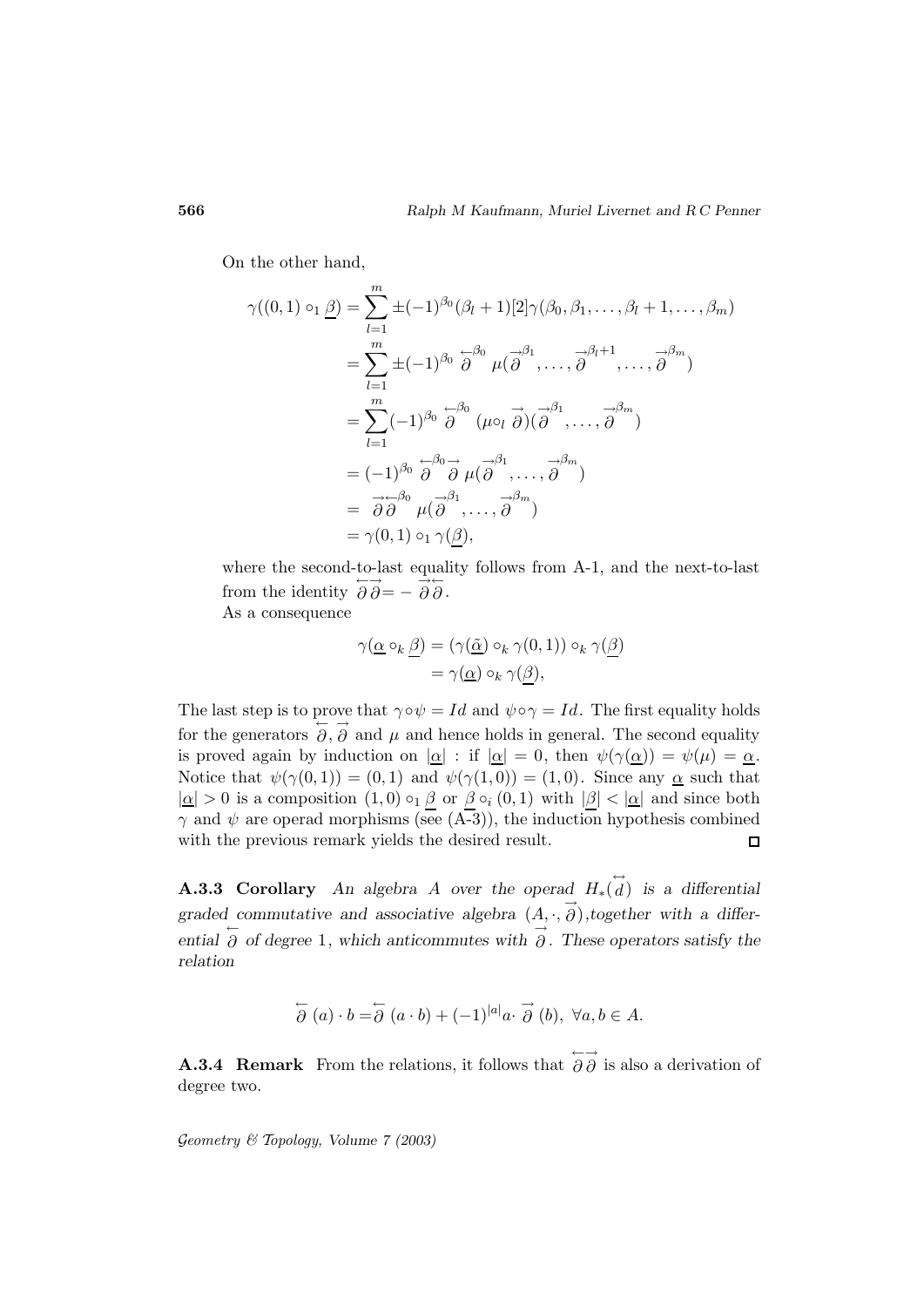# **A.4** The family  $\vec{d}_\lambda$  of non cyclic operads on  $(S^1)^{n+1}$

**A.4.1 Definition** Let  $\overrightarrow{d}_{\lambda}$  be the collection of spaces  $\vec{d}_{\lambda}(n) := (S^1)^{(n+1)}$  together with the following compositions:  $\circ_i : \vec{d}_{\lambda}(n) \times \vec{d}_{\lambda}$  $(m) \rightarrow d_{\lambda} (n+m-1)$ 

$$
(\theta_0, \ldots, \theta_n) \circ_i (\theta'_0, \ldots, \theta'_m) :=
$$
  

$$
(\theta_0, \ldots, \theta_{i-1}, \theta'_1 + \theta_i + \lambda \theta'_0, \ldots, \theta'_m + \theta_i + \lambda \theta'_0, \theta_{i+1}, \ldots, \theta_n)
$$

Arguing in analogy to the earlier proofs, we obtain:

**A.4.2 Proposition**  $\overrightarrow{d}_{\lambda}$  *is a topological operad. An algebra over*  $H_*(\overrightarrow{d}_{\lambda})$  *is a differential graded commutative and associative algebra*  $(A, \cdot, \overrightarrow{\partial})$  *together with an operator*  $\Delta: A \to A$  *of degree* 0 *and an operator*  $\overrightarrow{\partial}: A \to A$  *of degree* 1 *satisfying the relations*

$$
\Delta^{2} = \Delta, \quad \vec{\partial} \Delta = \Delta \overrightarrow{\partial} = \overrightarrow{\partial}, \quad \overleftarrow{\partial} \Delta = \overleftarrow{\partial},
$$

$$
\Delta(ab) = \Delta(a)b = a\Delta(b) = ab,
$$

$$
\Delta \overleftarrow{\partial} = \lambda \overrightarrow{\partial}.
$$

**A.5 Remark** We have a morphism of operads  $\overrightarrow{d}_0 \rightarrow d$  which associates to  $(\alpha_0, \alpha_1, \ldots, \alpha_n)$  the element  $(\alpha_1, \ldots, \alpha_n)$ . Hence a differential graded commutative and associative algebra  $(A, \cdot, \partial)$  is also a  $H_*(\vec{d}_0)$  algebra by setting  $\Delta = Id, \overleftarrow{\partial} = 0 \text{ and } \overrightarrow{\partial} = \partial.$ 

Furthermore the map

$$
(S1)n \rightarrow (S1)n+1
$$

$$
(\theta_1, \dots, \theta_n) \mapsto (0, \theta_1, \dots, \theta_n)
$$

yields an embedding of operads of  $d \rightarrow d \overrightarrow{d}$  and  $d \rightarrow d \overrightarrow{\lambda}$ .

**A.6 Remark** The operads studied here have natural extensions to more general situations. For the operads d and  $\overleftrightarrow{d}$ , one can replace  $S^1$  with any monoid S. This fact lends itself to define a cyclic semi–direct product of a cyclic operad with a monoid in the spirit of  $[15, 11]$ . The operad  $\mathcal Q$  is a special version of the operad of spaces [7]. To define the analogue of the operad  $\overrightarrow{d}_{\lambda}$  in this setting, one requires a monoid that is a module over another monoid.